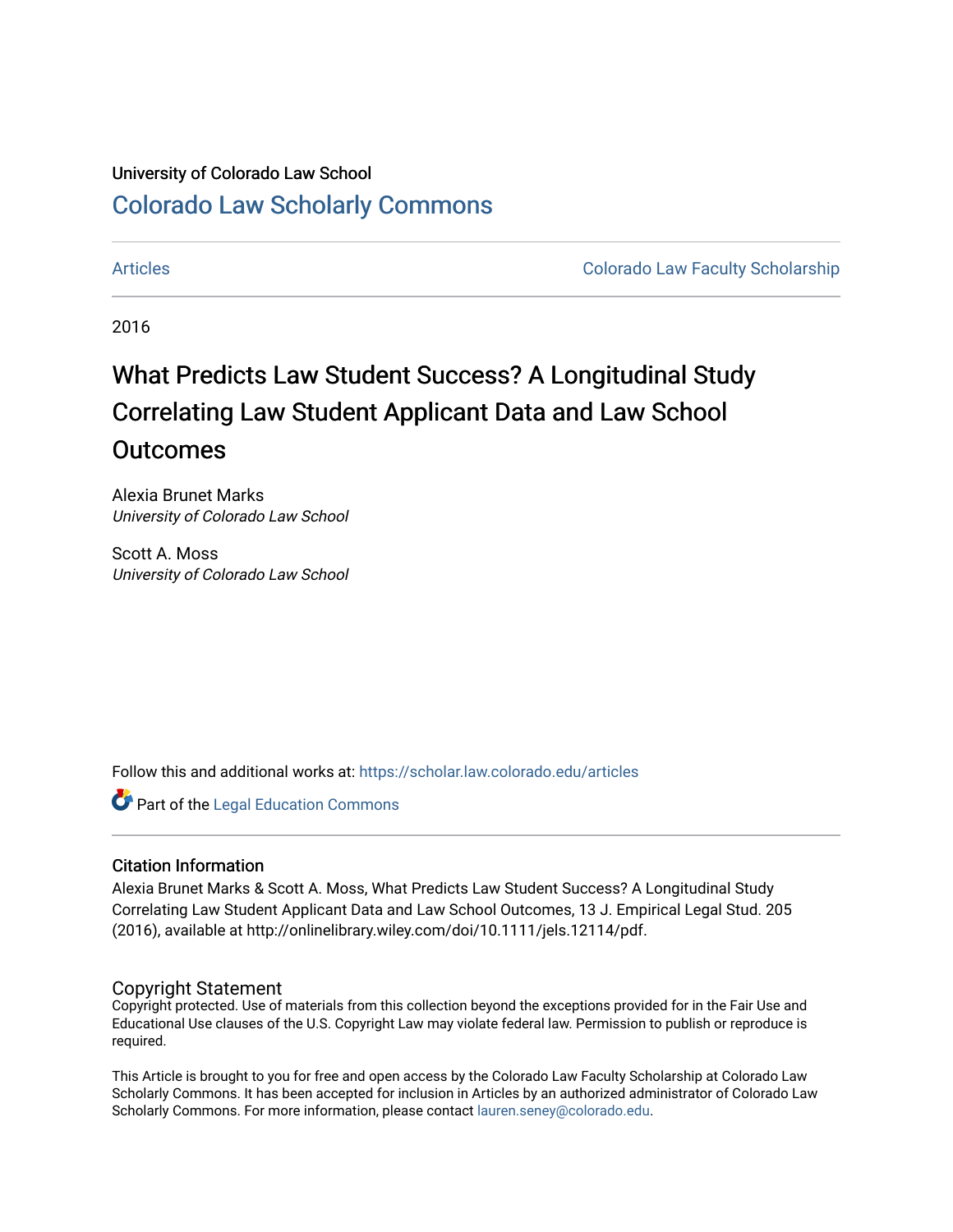#### **What Makes a Law Student Succeed or Fail? A Longitudinal Study Correlating Law Student Applicant Data and Law School Outcomes**

#### *Alexia Brunet Marks and Scott A. Moss\**

Despite the rise of "big data" empiricism, law school admission remains heavily impressionistic; admission decisions based on anecdotes about recent students, idiosyncratic preferences for certain majors or jobs, or mainly the Law School Admission Test (LSAT). Yet no predictors are well-validated; studies of the LSAT or other factors fail to control for college quality, major, work experience, etc. The lack of evidence of what actually predicts law school success is especially surprising after the 2010s downturn left schools competing for fewer applicants and left potential students less sure of law school as a path to future success. We aim to fill this gap with a two-school, 1400-student, 2005-2012 longitudinal study. After coding non-digitized applicant data, we used multivariate regression analysis to predict law school grades ("LGPA") from many variables: LSAT; college grades ("UGPA"), quality, and major; UGPA trajectory; employment duration and type (legal, scientific, military, teaching, etc.); college leadership; prior graduate degree; criminal or discipline record; and variable interactions (*e.g.*, high-LSAT/low-UGPA or vice-versa).

Our results include not only new findings about how to balance LSAT and UGPA, but the first findings that college quality, major, work experience, and other traits are significant predictors: (1) controlling for other variables, LSAT predicts more weakly, and UGPA more powerfully, than commonly assumed – and a high-LSAT/low-UGPA profile may predict worse than the opposite; (2) a STEM (science, technology, engineering, math) or EAF (economics, accounting, finance) major is a significant plus, akin to 3½-4 extra LSAT points; (3) several years' work experience is a significant plus, with teaching especially positive and military the weakest; (4) a criminal or disciplinary record is a significant minus, akin to 7½ fewer LSAT points; and (5) long-noted gender disparities seem to have abated, but racial disparities persist. Some predictors were interestingly nonlinear: college quality has *decreasing* returns; UGPA has *increasing* returns; a *rising* UGPA is a plus only for law students right out of college; and 4-9 years of work is a "sweet spot," with neither 1-3 or 10+ years' work experience significant. Some, such as those with military or science work, have *high LGPA variance*, indicating a mix of high and low performers requiring close scrutiny. Many traditionally valued traits had no predictive value: typical pre-law majors (political science, history, etc.); legal or public sector work; or college leadership.

These findings can help identify who can outperform overvalued predictors like the LSAT. A key caveat is that statistical models cannot capture certain difficult-to-code key traits: some who project to have weak grades retain appealing lawyering or leadership

 $\overline{a}$ 

Alexia Brunet Marks, J.D., Ph.D. (abrunet@colorado.edu), is an Associate Professor, and Scott A. Moss, J.D., M.A. (scott.moss@colorado.edu), a Professor, at the University of Colorado Law School. For valuable feedback on drafts and presentations, we thank Professors Jeff Stake, Royce de rohan Barondes, Daniel Ho, James Lindgren, Harry Surden, and Susan Yeh. For comments on presentations of this research, we thank those at the Midwestern Law and Economics Association (MLEA) and Colloquium on Scholarship in Employment and Labor Law (COSELL) annual meetings, and workshops at the law schools of Marquette University, St. Louis University, Ohio Northern University, Case Western Reserve University, and the University of Colorado. We especially thank the Deans, Registrars, and Admissions Officers at Case Western and the University of Colorado for letting us access confidential data and helping us sift through dusty old files in various closets and file cabinets in their buildings. The authors express their gratitude to this journal's anonymous reviewers for very helpful comments on a previous draft.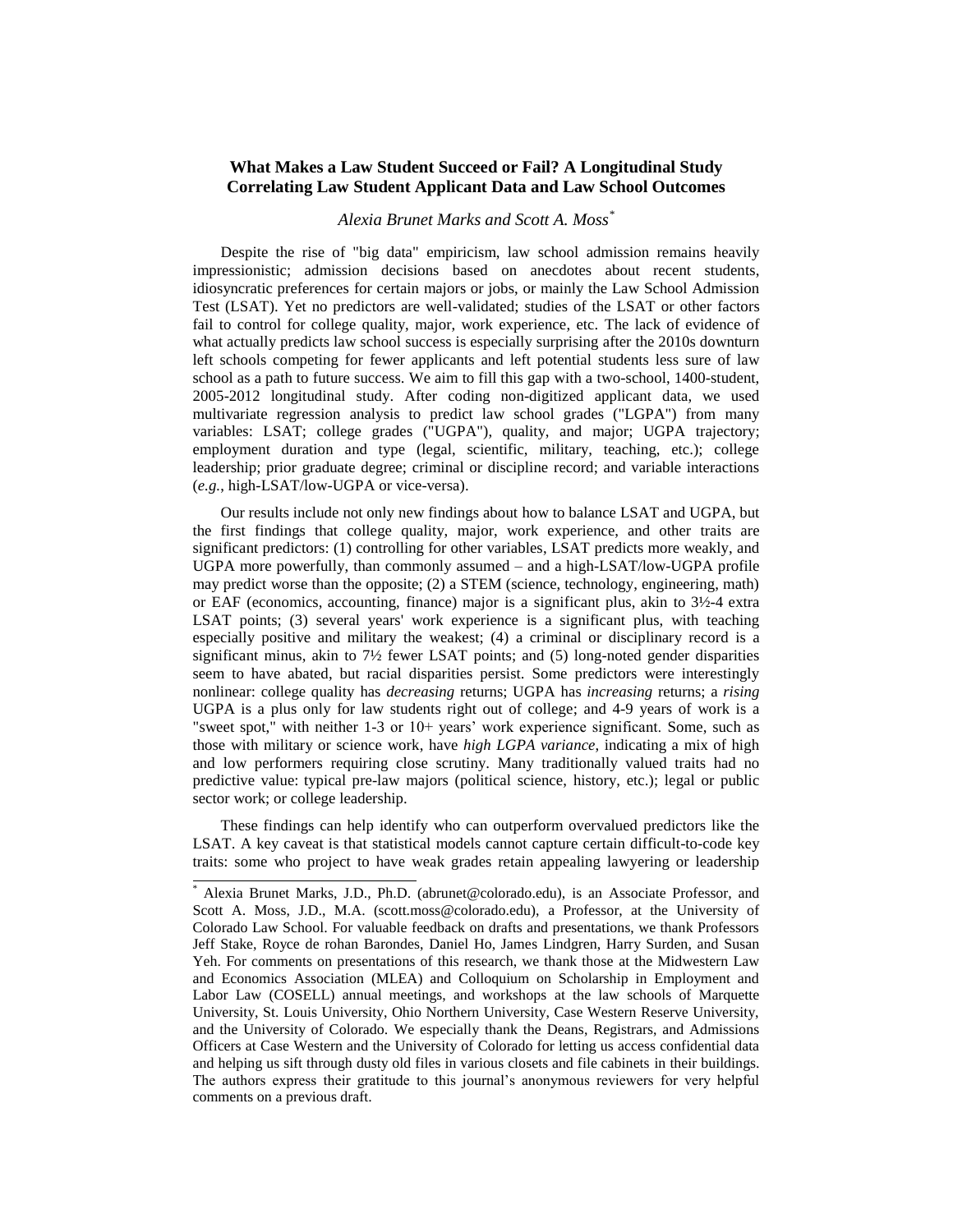potential; and many will over- or under-perform any projection. Thus, admissions will always be both art and science – but perhaps with a bit more science.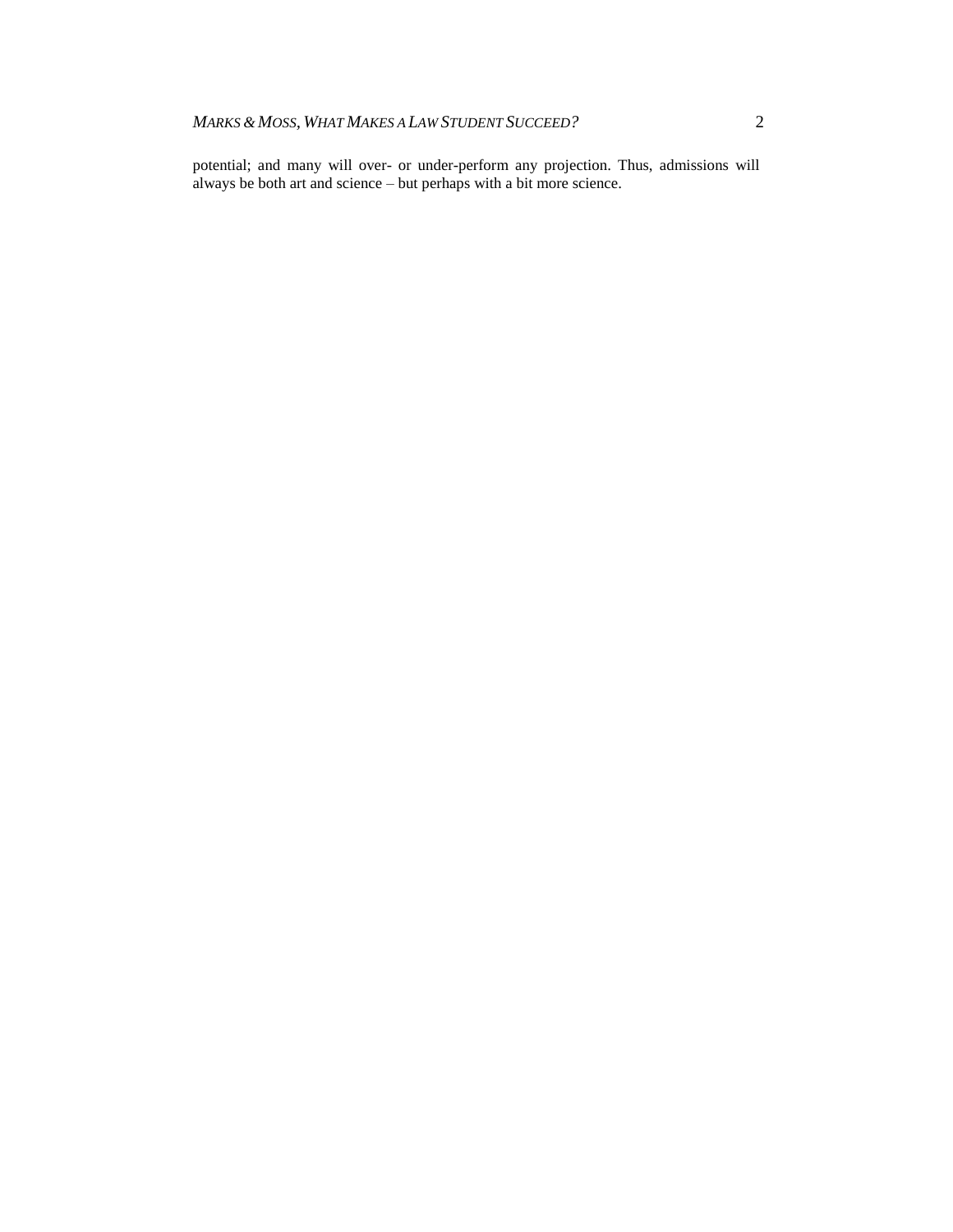# **TABLE OF CONTENTS**

| I. |            | INTRODUCTION: THE NEED FOR BETTER LAW SCHOOL DECISION-MAKING  4                                                              |  |  |  |  |  |  |  |
|----|------------|------------------------------------------------------------------------------------------------------------------------------|--|--|--|--|--|--|--|
| H. |            | BACKGROUND: PRIOR STUDY OF DESIRABLE STUDENT TRAITS AND SUCCESS                                                              |  |  |  |  |  |  |  |
|    |            |                                                                                                                              |  |  |  |  |  |  |  |
|    | А.         | The Value of Academic and Numerical Qualities: LSAT, UGPA, and Factors                                                       |  |  |  |  |  |  |  |
|    | В.         | Learning Strategies, from Reading Styles to Professional Orientation  13                                                     |  |  |  |  |  |  |  |
|    | C.         |                                                                                                                              |  |  |  |  |  |  |  |
|    |            |                                                                                                                              |  |  |  |  |  |  |  |
|    | А.         |                                                                                                                              |  |  |  |  |  |  |  |
|    | <i>B</i> . | Regression Analysis of Admissions Criteria on Law School Grades 18                                                           |  |  |  |  |  |  |  |
|    |            | 1.                                                                                                                           |  |  |  |  |  |  |  |
|    |            | 2.                                                                                                                           |  |  |  |  |  |  |  |
|    |            | The Primary Regressions: Models 1 (LGPA) and 2 (1L GPA)19<br>a.                                                              |  |  |  |  |  |  |  |
|    |            | b.                                                                                                                           |  |  |  |  |  |  |  |
|    |            | $\mathbf{c}$ .                                                                                                               |  |  |  |  |  |  |  |
|    |            | d.                                                                                                                           |  |  |  |  |  |  |  |
|    |            |                                                                                                                              |  |  |  |  |  |  |  |
|    | A.         | Caveats: Limitations on Modeling Law Student Performance23                                                                   |  |  |  |  |  |  |  |
|    | <i>B</i> . | The Primary Regressions: Predicting Cumulative LGPA (Model 1) and IL                                                         |  |  |  |  |  |  |  |
|    |            |                                                                                                                              |  |  |  |  |  |  |  |
|    |            | $1_{-}$                                                                                                                      |  |  |  |  |  |  |  |
|    |            | UGPA: Increasing Returns; $0.03$ -0.06 UGPA $\approx$ 1.0 LSAT Point 32<br>2.                                                |  |  |  |  |  |  |  |
|    |            | LCM: Modest, Decreasing Returns; 1 LCM $\approx$ 0.2 LSAT Pt., But with<br>3.                                                |  |  |  |  |  |  |  |
|    |            |                                                                                                                              |  |  |  |  |  |  |  |
|    |            | College Majors: STEM/EAF $\approx$ 3.5-4 LSAT Pts.; No Negative Majors  35<br>4.<br>5.                                       |  |  |  |  |  |  |  |
|    |            | Work Type: Teaching $\approx$ 5 LSAT Pts.; Military $\approx$ -7 <sup>1</sup> / <sub>3</sub> ; Sci/Tech $\approx$ -339<br>6. |  |  |  |  |  |  |  |
|    |            | 7.                                                                                                                           |  |  |  |  |  |  |  |
|    |            | Rising UGPA (If in Law School Right after College) $\approx$ 2 LSAT Points41<br>8.                                           |  |  |  |  |  |  |  |
|    |            | Demographics: Person of Color Self-ID, -9 to -9½ LSAT Pts 42<br>9.                                                           |  |  |  |  |  |  |  |
|    | C.         | The Quarter Regressions (Models 3 and 4): What Predicts Especially Strong                                                    |  |  |  |  |  |  |  |
|    | D.         | The "Splitters" Regression (Model 5): Which Is Better, High-UGPA/Low-                                                        |  |  |  |  |  |  |  |
|    | E.         | The Variance Analysis: Examining LGPA Variance Based on Membership in                                                        |  |  |  |  |  |  |  |
|    |            |                                                                                                                              |  |  |  |  |  |  |  |
|    | F.         | Notable Non-Findings: Variables with Little or No Relationship to LGPA,                                                      |  |  |  |  |  |  |  |
|    |            |                                                                                                                              |  |  |  |  |  |  |  |
|    |            | 1.                                                                                                                           |  |  |  |  |  |  |  |
|    |            | Traditional Pre-Law and Reading-Heavy Majors: Not a Positive51<br>2.                                                         |  |  |  |  |  |  |  |
|    |            | Traditional Pre-Law Work (Legal and Public Sector): Not a Positive51<br>3.                                                   |  |  |  |  |  |  |  |
|    |            | 4.                                                                                                                           |  |  |  |  |  |  |  |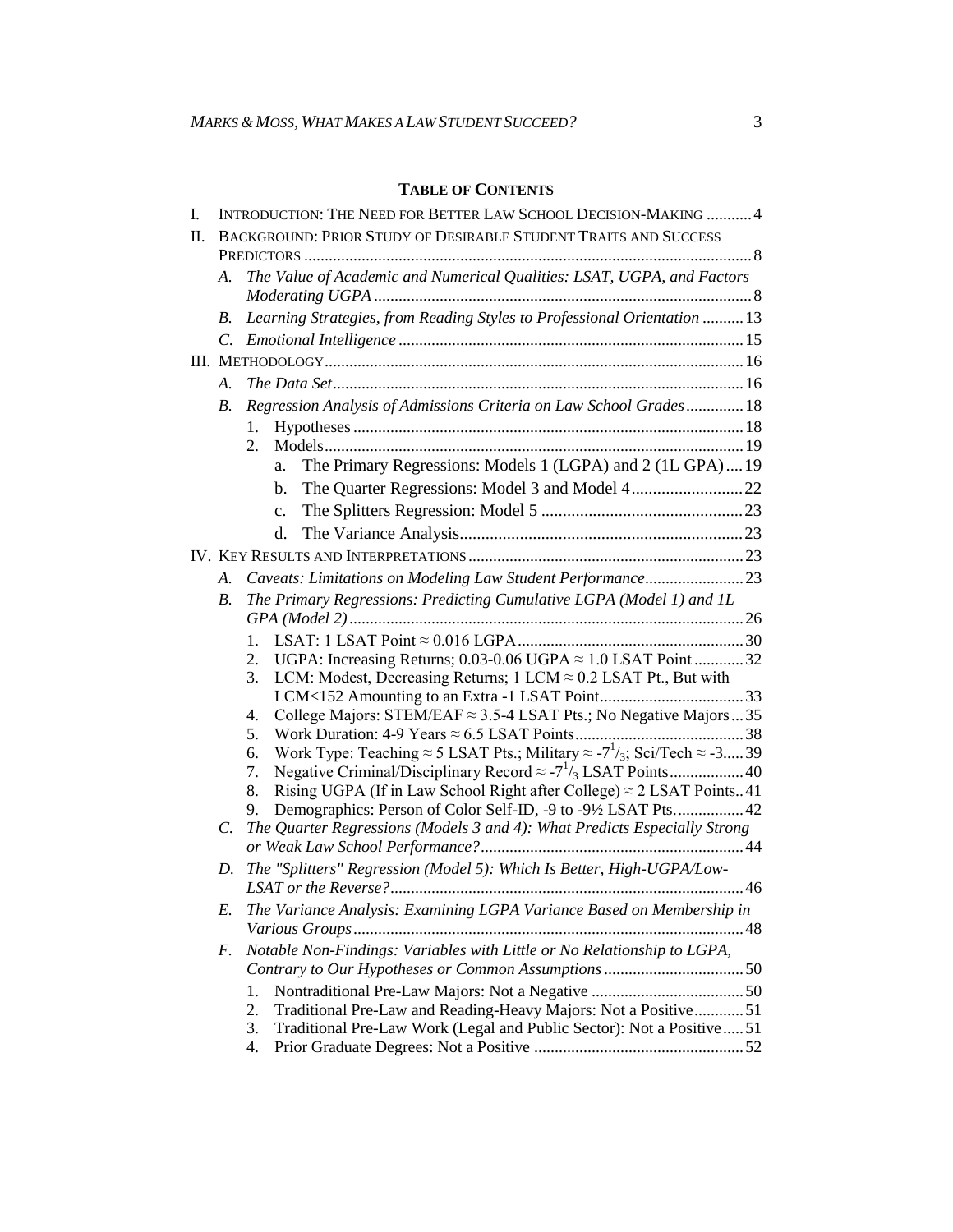|  | V. PRESCRIPTIONS: BRIEF NOTES ON POSSIBLE REFORMS TO HOW SCHOOLS ADMIT          |  |
|--|---------------------------------------------------------------------------------|--|
|  |                                                                                 |  |
|  | A. Holistic Review, Given that No One Score, Credential, or Experience Possibly |  |
|  |                                                                                 |  |
|  | B. The Heterogeneity of Candidates with Similar Backgrounds: The Need to        |  |
|  |                                                                                 |  |
|  | C. Helping Students Adjust – and Expanding the Talent Base by Doing So55        |  |
|  |                                                                                 |  |
|  |                                                                                 |  |
|  |                                                                                 |  |

#### <span id="page-4-0"></span>**I. INTRODUCTION: THE NEED FOR BETTER LAW SCHOOL DECISION-MAKING**

The modern legal education crisis – years of rising tuition and legal sector retrenchment<sup>1</sup> yielding declining law school applications<sup>2</sup> – put a premium on a question that always should have mattered to law schools and their students: What qualities predict law student success? This concern has grown as the downturn has left schools competing for far fewer applicants: applications are at a 30-year low,  $3\frac{1}{2}$ down 38% over two years alone,<sup>4</sup> forcing schools to shrink, decrease selectivity, or both.<sup>5</sup> Part of the decline may be cyclical, but there also are core long-term, structural causes: the obsolescence of the large-firm model, especially as clients

<span id="page-4-1"></span><sup>&</sup>lt;sup>1</sup> National Association for Law Placement (hereinafter "NALP") statistics show that only 86% of 2011 graduates obtained paying jobs, with less than 66% of those requiring a law license. Joe Palazzolo & Chelsea Phipps, *With Profession Under Stress, Law Schools Cut Admissions*, WALL ST. J., June 11, 2012, [http://online.wsj.com/article/SB10001424052702303444204577](http://online.wsj.com/article/SB10001424052702303444204577%20458411514818378.html)  [458411514818378.html.](http://online.wsj.com/article/SB10001424052702303444204577%20458411514818378.html) Many of the latter job category, moreover, were mere contract work, which is by definition non-permanent and only pays around \$25/hour. Jordan Weissmann, *Law School Applications Are Collapsing (as They Should Be)*, THE ATLANTIC (Jan. 2013), http://www.theatlantic.com/business/archive/2013/01/law-school-applications-are-collapsingas-they-should-be/272729/.

<sup>2</sup> *See* Richard Susskind, *Tomorrow's Lawyers, Vol. 39 No. 4*. A.B.A. L. PRAC. MAG., July/Aug. 2013, available at http://www.americanbar.org/publications/law\_practice\_magazine/2013/julyaugust/tomorrows-lawyers.html (noting that law schools are "under fire" for admitting more students than the likely number of law jobs); BRIAN Z. TAMANAHA, FAILING LAW SCHOOLS (2012) (arguing that modern law schools lack sustainable business models due to increased tuition and decreased employment rates); STEPHEN HARPER, THE LAWYER BUBBLE: A PROFESSION IN CRISIS 124 (2013) (detailing layoffs and closures at previously large, successful law firms).

<sup>&</sup>lt;sup>3</sup> Ethan Bronner, *Law Schools' Applications Fall as Costs Rise and Jobs Are Cut*, N.Y. TIMES (Jan. 30, 2013), http://www.nytimes.com/2013/01/31/education/law-schools-applications-fallas-costs-rise-and-jobs-are-cut.html.

<sup>4</sup> Paul Lippe, *D-Day for Law School Deans*, A.B.A. J. (May 1, 2013), http://www.abajournal.com/legalrebels/article/d-day\_for\_law\_school\_deans (noting clients' new unwillingness to subsidize associate training by paying hourly rates for inexperienced lawyers). 5 Palazzolo & Phipps, *supra* note [1.](#page-4-0)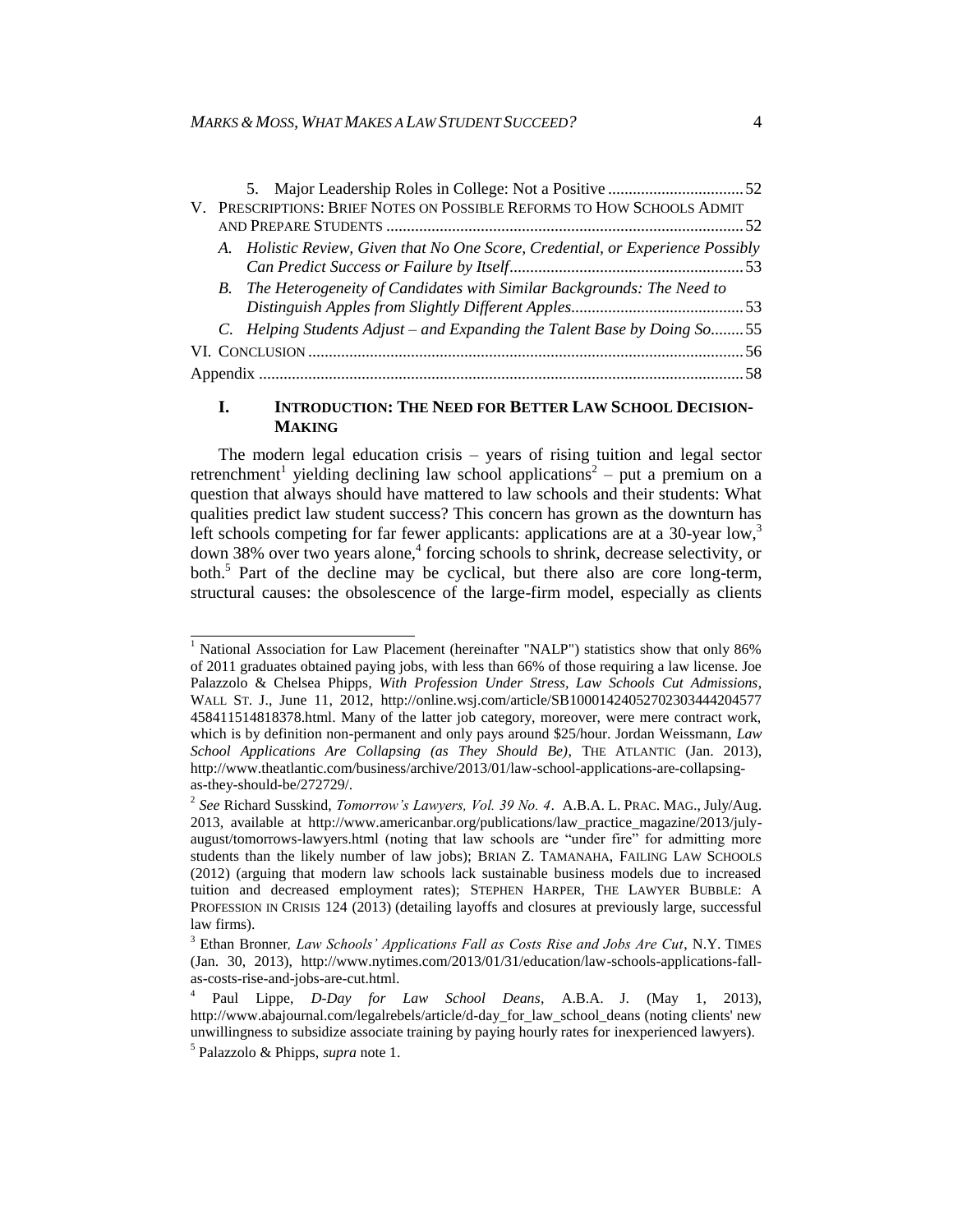began demanding experienced lawyers, not higher-profit-margin junior lawyers;<sup>6</sup> the rise of a legal process outsourcing industry as digitization allows offsite work;<sup>7</sup> and cheaper competition, as technology streamlines high-markup labor-intensive tasks, from simple software for creating simple documents<sup>8</sup> to replacing multilawyer document review with "predictive coding" in which "machine algorithms partially replac[e] humans altogether in the search for relevant information."<sup>9</sup>

With schools seeing fewer applicants, all schools have been forced to admit students with lower numerical predictors. Especially in a diminished pool, discerning who likely can outperform their numbers is an imperative. Elite schools want to keep admitting those who pass bar exams at high rates and display the talent to land elite jobs; non-elite schools want those who, despite low grades or LSAT scores, still can perform competent legal work and pass a bar exam. The interests are similar from applicants' perspective. Those with strong LSAT/grade profiles do not always win admission to top schools, and ideally those who are truly stronger should win those coveted seats; those with weak LSAT/grade profiles may not win admission to a reputable (or any) school, yet it is a loss for society and the profession if the stronger low-numbers candidates lack good (or any) admission offers. More broadly, the value of students getting admission offers they deserve goes beyond this era of fewer in law applications. Even if applications rise, schools and students still should want to know who projects to succeed or fail based on factors other than the obvious, such as LSAT, and factors of unclear import, such as college major. Even if the tide rises or some schools can stand pat, the innovative gain advantage from better projecting which prospects are more (or less) promising than they first appear.

Yet law school admission decisions are less data-driven than impressionistic, often basing on anecdotes (*e.g.*, admitting those resembling recent stars, not those like recent underachievers), on idiosyncratic preferences (*e.g.*, for certain majors or jobs), or heavily numerical criteria (*e.g.*, a high LSAT nearly guaranteeing admission).<sup>10</sup> The studies on law school success control for few or no other

 <sup>6</sup> Marc Galanter & William Henderson*, The Elastic Tournament: A Second Transformation of the Big Law Firm*, 60 STAN. L. REV. 1867 (detailing evolution of associate-heavy large firms from a classic (inverted funnel) pyramid with a standard tournament model to "core and mantle" pyramids with "elastic" tournaments); Lippe, *supra* not[e 4.](#page-4-1)

<sup>7</sup> *See* SUSSKIND, THE END OF LAWYERS? 27-57; *Law Firms Are Losing Work to LPO Providers*, MANAGING PARTNER (Sept. 3, 2012), http://www.managingpartner.com/news/businessstrategy/law-firms-are-losing-work-lpo-providers [hereinafter *Law Firms Losing Work*] (noting overseas LPO alone now exceeds \$1 billion).

<sup>8</sup> Deborah L. Jacobs, *The Case Against Law School*, FORBES (Jan. 31, 2013), http://www.forbes.com/sites/deborahljacobs/2011/10/11/the-case-against-law-school

<sup>(</sup>recounting how a group of venture capitalists, including Google, invested \$18.5 million in Rocket Lawyer, while LegalZoom raised \$66 million in venture capital the month before).

<sup>9</sup> William D. Henderson, *A Blueprint for Change*, 40 PEPP. L. REV. 461, 487 (2013).

 $10$  The authors have served for years as Chair (Moss) and Vice-Chair (Marks) of the University of Colorado Law School Faculty Admissions Committee, casting votes on thousands of applicants. So their critique of law school admissions is not a criticism of others; it is an effort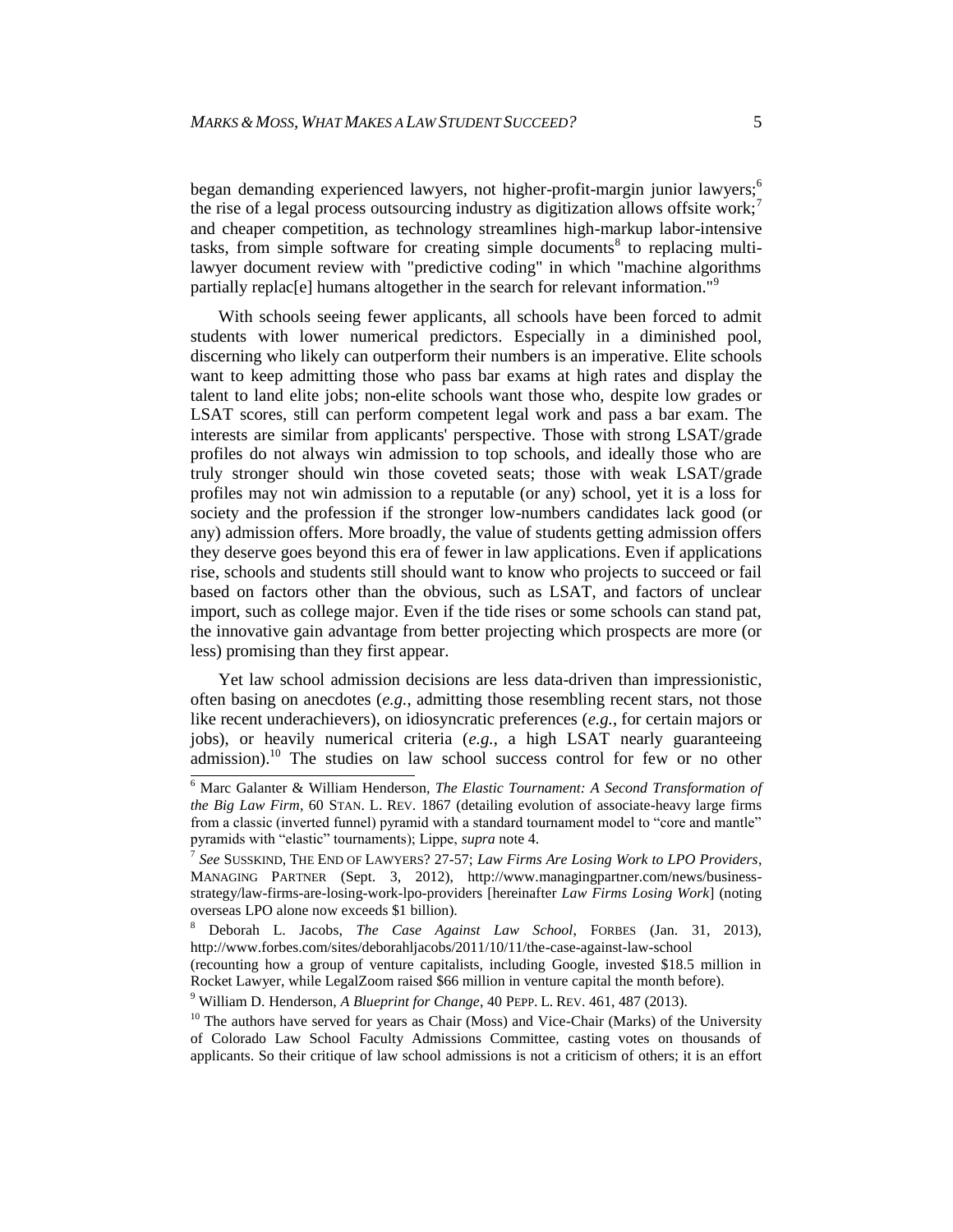variables in finding that LSAT correlates with first-year law grades, or that a certain interpersonal quality is a plus. Studies with one or only a few variables leave unclear whether a seemingly significant variable is a true predictor, or is simply correlated with another predictor, or is a weaker predictor when other variables are evaluated simultaneously. For example, do high-LSAT students really do better, or does a high LSAT just correlate with other predictors, such as attending a strong college? Do any majors, like traditional pre-law majors such as political science or history, predict success or failure, or is there no difference among majors? And what of key interactive mixes of variables – for example, which kind of "splitter" does better, the high-LSAT/low-UGPA college student or the reverse? No prior study has examined who succeeds with a broad range of actual data allowing testing of the individual impact of as many measurable metrics as possible – a gap this Article aims to fill.

This Article details the methodology and findings of a longitudinal study based on data spanning 2005 to 2012, from over 1400 students, at two law schools, Case Western Reserve University and the University of Colorado Law Schools. The study examines how data in the students' 2005-2008 law school applications correlate with their 2006-2011 grades - an effort requiring a substantial undertaking to code data from paper files and to merge separate admissions and registrar databases. The study attempts to predict law school grade-point average ("LGPA") as a function of numerous independent variables: LSAT score; undergraduate grade-point average ("UGPA"); college quality, as measured by a metric available for virtually all colleges, the mean LSAT of students at the college ("LCM"); college major; years, and type, of full-time work; significant extracurricular leadership; having another graduate degree; having a substantially rising UGPA; negative criminal or academic misconduct records; and various interactions of these variables (*e.g.*, having a high LSAT but low UGPA, or viceversa; or only those who just graduated college having a rising UGPA, on the theory that UGPA trajectory matters more for those right out of college). Most of this data did not exist in digital form and therefore had to be manually entered; for example, college majors are listed on transcripts, years and type of work experience are listed on applicants' résumés, and criminal/disciplinary records are submitted with law applications. Other data were digitized but required manual review to enter the relevant variables; for example, UGPAs are digitized, but not whether UGPAs rose during college, requiring review of year-to-year grades.

Our results include not only new findings about how to balance LSAT and UGPA, but also the first statistical findings that college quality, major, work experience, and other variables are significant predictors: (1) controlling for other variables, LSAT predicts more weakly, and UGPA more powerfully, than commonly assumed – and a high-LSAT/low-UGPA profile predicts worse than a high-UGPA/low-LSAT profile; (2) a STEM (science, technology, engineering,

l

to improve their own and others' admissions work alike.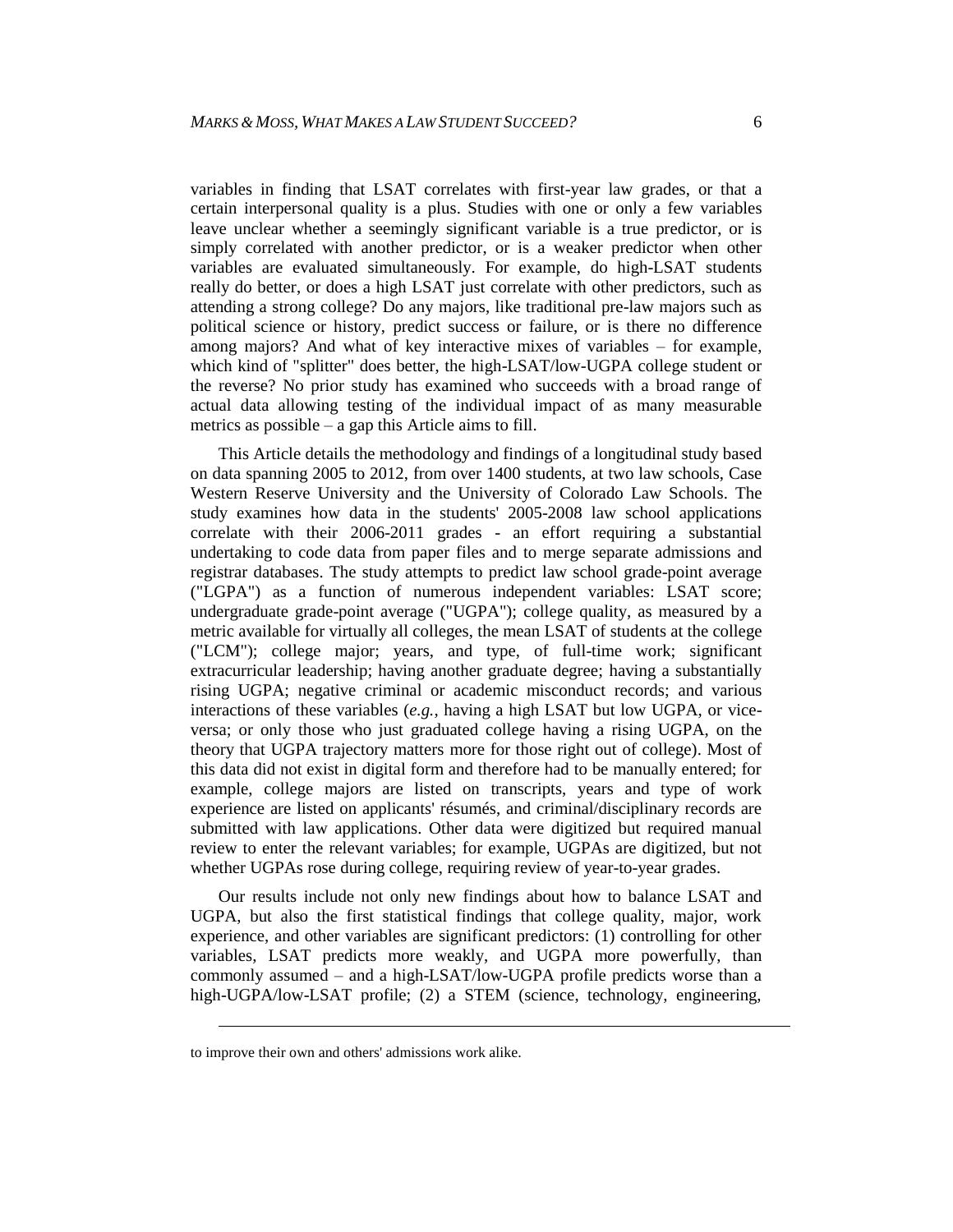math) or EAF (economics, accounting, finance) major is a significant plus, akin to having  $3\frac{1}{2}$ -4 extra LSAT points; (3) several years' work experience is a significant plus, with teaching especially positive, and military the weakest; (4) a criminal or disciplinary record is a significant minus, akin to 7½ fewer LSAT points; and (5) long-noted gender disparities appear to have abated, but racial disparities persist. Some predictors were interestingly nonlinear: college quality has *decreasing* returns; UGPA has *increasing* returns; a *rising* UGPA is a plus for only those right out of college; and 4-9 years of work is the "sweet spot," with 1-3 and over 10 not significant. Some students display *high LGPA variance*, indicating a mix of high and low performers requiring close scrutiny  $-e.g.,$  those with military or science work. Finally, many traits traditionally seen as plusses had no predictive value: common pre-law majors like political science or history; legal or public sector work; and college leadership. Most findings proved robust across various specifications.

These findings have key caveats. First, law grades are incomplete predictors of contribution to society, career fulfillment, or even long-term job prospects, given that law grades predict lawyers' earnings for only their first several years;<sup>11</sup> many applicants predicted to have middling grades are appealing for reasons, such as leadership, diversity, and intangible qualities. Second, no statistical model captures all human qualities, and many traits are not readily reducible to data; many will over- or under-perform even the best predictions, so talent assessment is more art than science. Third, negative predictors are not consistent across individuals: some groups that project poorly are a heterogeneous mix that individualized scrutiny can distinguish; and certain predictors are not consistent over time, such as predictors that are negative just because some people need more time to adjust to law study.

Given the above three caveats, we in no way suggest that simply including enough variables makes admissions reducible to a formula. Even with these caveats, law grades are useful as predictors – of the bar passage that is necessary to most lawyer jobs, of gaining employment in the first several years after law school, and of at least some aspects of legal acumen. Our findings thus should inform law schools tasked with difficult decisions: who among numerically similar applicants is most promising; who can outperform their LSAT and UGPA enough to warrant admission or scholarship offers; and which traditionally valued or under-valued qualities truly are, or are not, provable predictors of success. And later work on the same data set will explore further the extent to which the law school applicant qualities predict post-law school bar passage and employment, not just law grades.

This Article proceeds as follows. Part II analyzes the literature on what qualities affect student success and on the limited, mainly univariate, empirical

 <sup>11</sup> Jeffrey E. Stake et al., *Income and Career Satisfaction in the Legal Profession: Survey Data from Indiana Law Graduates*, 4 J. EMPIRICAL LEG. STUD. 939, 970, 973 (2007) (finding that five years after law school, "each additional 0.1 on the graduate's [L]GPA yields \$3,449 in additional annual income," but by fifteen years after law school, LGPA has no effect on income).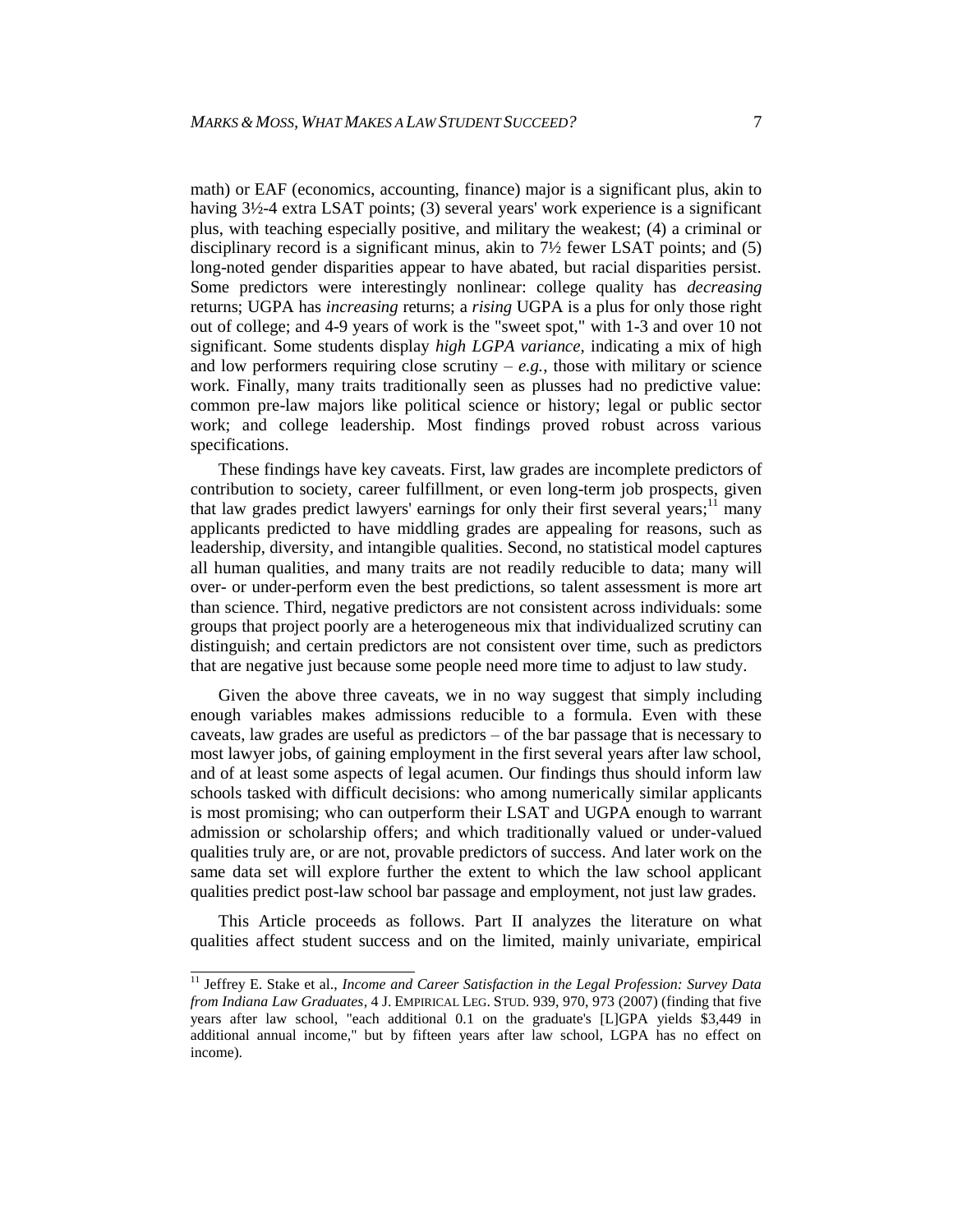analyses of student traits. Part III details our methodology – how and what data was procured, and our statistical models. Part IV, the core of the Article, details our findings: which variables proved significant positive or negative LGPA predictors; the relative magnitudes of the variables' effects, *e.g.*, how much in UGPA, college quality, or work experience is akin to an extra LSAT point; and our interpretations of what these findings show about various students' law school prospects. Part IV notes that while the vast literature on law school reform is beyond this Article's scope, our findings do provide new evidence supporting some reforms and undercutting others. A brief Conclusion previews future work predicting employment and bar exam outcomes based on this Article's data set, and other similarly obtainable data, if law schools devote resources to similar analytics in the future – as we hope they do.

#### **II. BACKGROUND: PRIOR STUDY OF DESIRABLE STUDENT TRAITS AND SUCCESS PREDICTORS**

This Part divides the literature on factors predicting success into three categories: (A) the impact of *academic factors*, including LSAT, UGPA, and other college record information; (B) the impact of varied *learning strategies*, from reading styles to professional orientation; and (C) the impact of *personal qualities*, such as emotional intelligence, resilience, and maturity. We discuss three ways this Article aims to fill gaps in that literature. First, various factors that may predict success or failure have drawn little or no prior analysis because they are not coded in statistics-friendly digital form – such as college major, duration and kind of work experience, and criminal record. Second, where no clear data exist on a potentially important quality, such as interpersonal skills, resilience, or maturity, we propose certain variables as proxies – for example, leadership role as a proxy for interpersonal skill, rising UGPA after a weak college start as a proxy for resilience, or disciplinary or criminal record as a proxy for lack of maturity. Third, most studies are univariate, simply finding correlations between success and one factor without controlling for, or examining interactions with, other factors.

### *A. The Value of Academic and Numerical Qualities: LSAT, UGPA, and Factors Moderating UGPA*

Law schools strongly eye a few numerical indicators. In particular, median LSAT is a top driver of a school's reputation: among innumerable qualities students possess, LSAT alone is worth 12.5% of the *U.S. News & World Report* law school rankings.<sup>12</sup> But William Henderson found that this linear weight understates the impact of LSAT on school rank, in a study aiming to "identify the relative winners and losers over time in the competition for the finite number of high-LSAT students, and examine … factors that can explain the underlying pattern in the movements of LSAT scores at law schools."<sup>13</sup> Henderson found that

 <sup>12</sup> William D. Henderson & Andrew P. Morriss, *Student Quality as Measured by LSAT Scores: Migration Patterns in the U.S. News Rankings Era*, 81 INDIANA L. J. 163 (2006). <sup>13</sup> *Id.* at 169.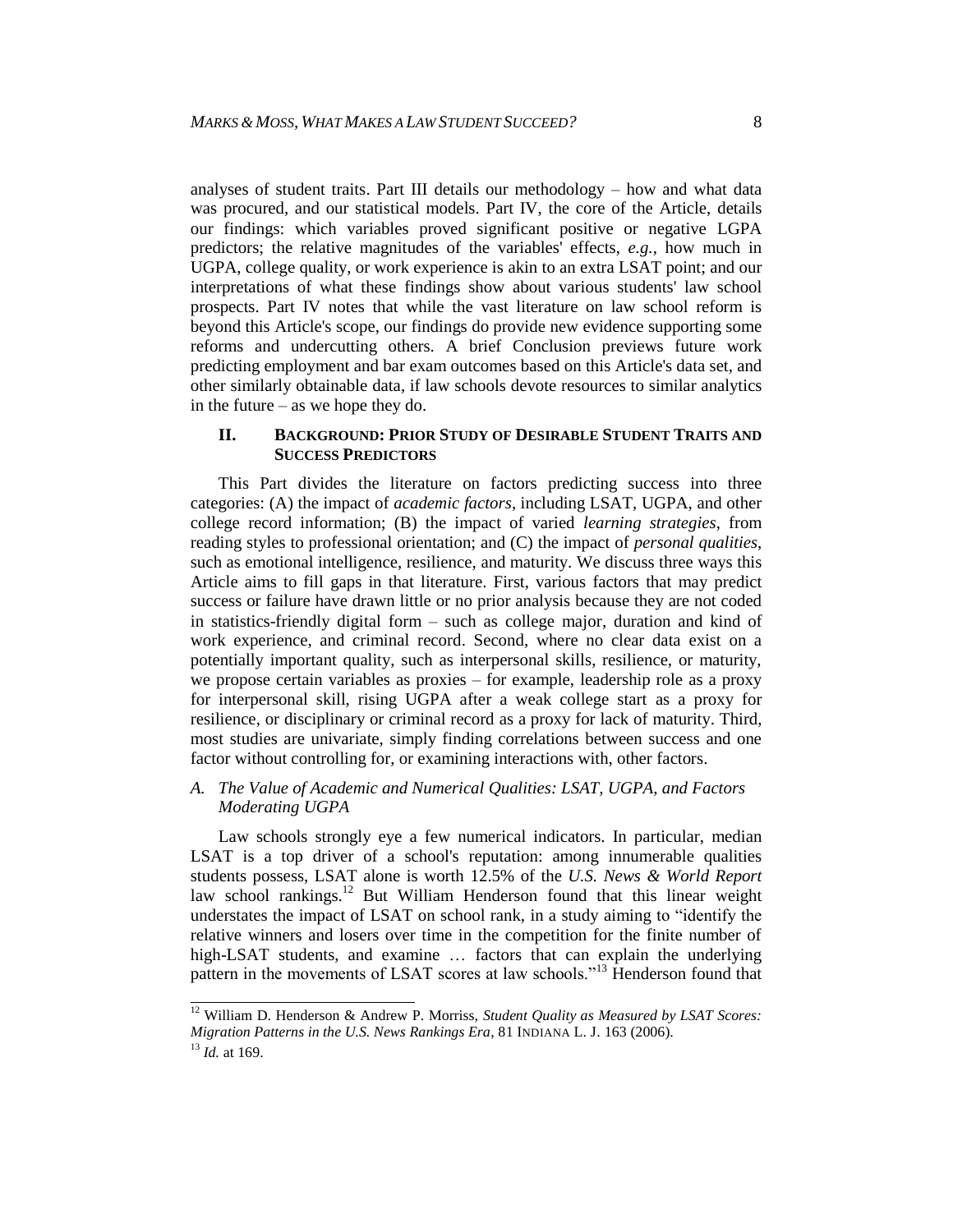*90%* of differences in schools' ranks can be explained solely by median LSAT, which both varies greatly among schools and is more readily "gamed" by schools, at all rankings levels, $<sup>14</sup>$  than other major rank components, such as school</sup> reputation.<sup>15</sup>

Partly because it drives school rank, LSAT is by far the dominant admissions factor, even compared to UGPA, the main other numerical predictor. The "Law School Probability Calculator," which estimates admission odds by LSAT and UGPA from thousands of data points,<sup>16</sup> shows a vast gap between the fates of the two "splitter" applicant types: high LSAT with a low UGPA; and low LSAT with a high UGPA. Illustrating schools' preference for high-LSAT over high-UGPA splitters is anecdotal evidence from two examples of mid-tier schools, Santa Clara University and St. John's University (which have very similar LSAT and UGPA medians)<sup>17</sup> and two highly-ranked schools, Georgetown University Law Center and University of Michigan Law School (also with very similar LSAT and UGPA medians). $^{18}$ 

 $\frac{14}{14}$  *Id.* at 191 (noting that statistics for transfer students and, until recently, entering part-time students were not included in rankings, so a school could raise median LSAT by shrinking the full-time program and expanding transfer and part-time admissions, and top-tier schools are better-positioned to stay selective and admit transfer students to make up for revenue losses).

<sup>&</sup>lt;sup>15</sup> *Id* at 165. Henderson and Morriss specifically found as follows: (1) the legal education market is segmented into a national market, roughly the current top quarter ("Tier 1") of law schools, and a regional market encompassing the rest of the law school hierarchy; (2) within each segment, a higher initial starting position was associated with increases in median LSAT; (3) in quarter 2-4, lower-cost schools have a better yield of high-LSAT students, but in quarter 1, prestige is more important than price; (4) in quarters 2-4, law schools in major Am Law 200 markets have a significant advantage in attracting high-LSAT students; and (5) in quarters 2-4, changes in lawyer/judge and academic reputations are unrelated to changes in median LSAT whereas in quarter 1, an increase in academic reputation is associated with higher LSAT. *Id*. at 182-88 (further noting that the median LSAT of top-16 schools has increased an average of 1.69 points, while schools that began in quarter 2 had a 0.45 increase in their median LSAT scores, and schools in quartiers 3 and 4 experienced declines of -1.56 and -1.34, *id*. at 186).

<sup>16</sup> *Law School Probability Calculator*, http://www.hourumd.com (last visited Feb. 26, 2015) (explaining that it "uses data gathered from Law School Numbers to calculate probability of admission at various law schools. All data is self-reported, but with over 143,000 data points, it should be somewhat accurate").

 $17$  These schools were chosen simply because they are law schools on opposite coasts but close to the middle of the rankings, with similar median LSAT and UGPA statistics: 3.21/157 for Santa Clara, *2013 Class Profile*, SANTA CLARA L., http://law.scu.edu/admissions/2013-classprofile (last visited Feb. 26, 2015); 3.39/156 for St. John's, *FAQs*, ST. JOHN'S UNIV. SCH. OF L. http://www.stjohns.edu/law/admissions/faqs (last visited Feb. 26, 2015).

<sup>&</sup>lt;sup>18</sup> Georgetown's medians are a 3.75 GPA and 168 LSAT. *Stats, Facts & More*, GEO. UNIV. L. CTR., http://www.law.georgetown.edu/admissions-financial-aid/jd-admissions/full-time-parttime-program/faqs/General.cfm (last visited Feb. 26, 2015). Michigan's are a 3.71 GPA and 168 LSAT. *Class Statistics*, UNIV. MICH. L. SCH., http://www.law.umich.edu/prospectivestudents/pages/classstatistics.aspx (last visited Feb. 26, 2015).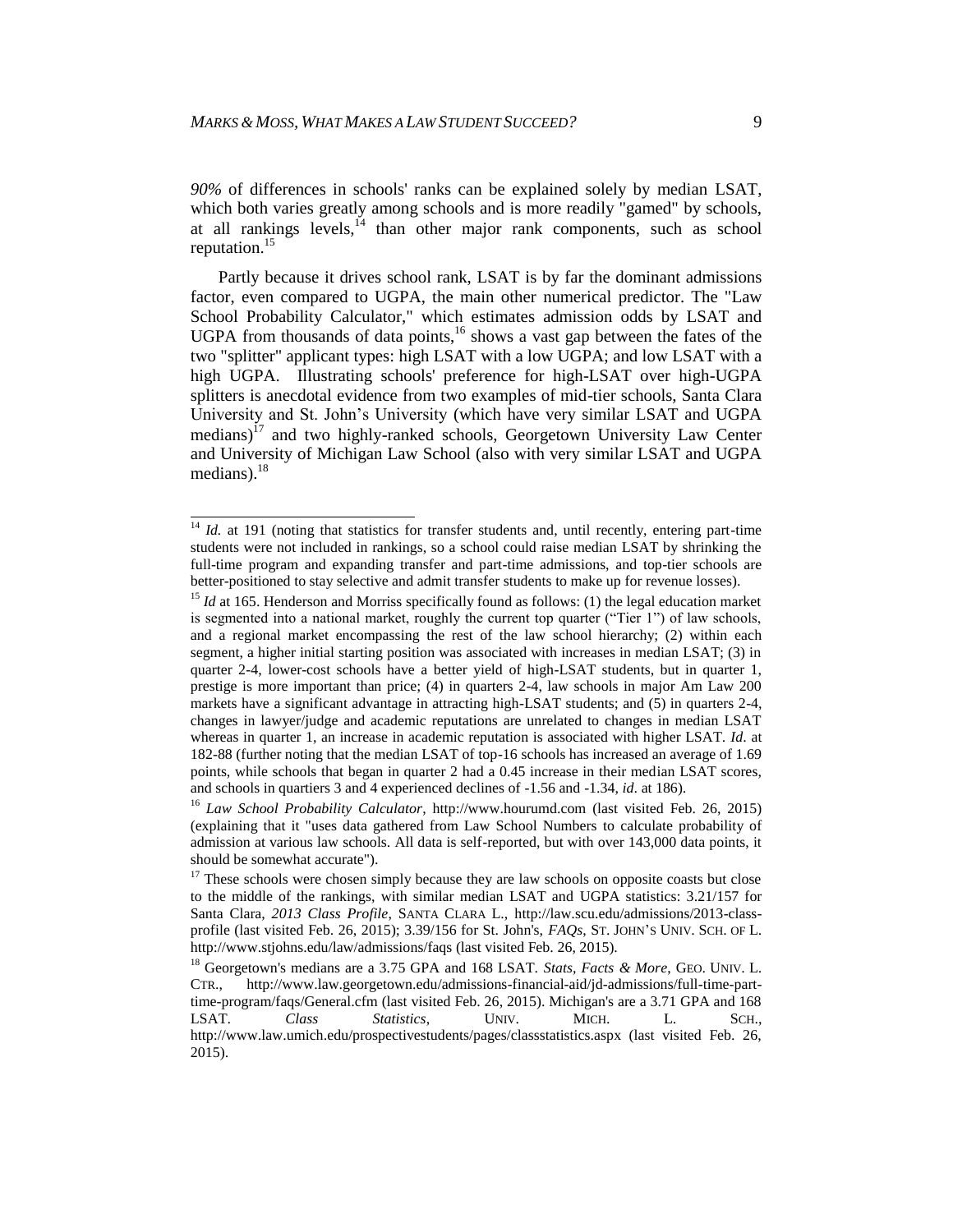$\overline{a}$ 

- *• Santa Clara University Law School* admitted 94% of those with an above-median 158-160 LSAT and a below-median 3.0-3.2 UGPA,<sup>19</sup> but only 40% of those with a reverse LSAT/UGPA profile that is roughly equivalent in distance from the school's medians<sup>20</sup> – an abovemedian  $3.7$ -3.9 UGPA, and a below-median 151-153 LSAT.<sup>21</sup>
- **St. John's University Law School** was almost exactly the same as Santa Clara, admitting 100% with the same above-median LSAT and below-median UGPA  $(158-160/3.0-3.2)$ ,<sup>22</sup> but 37.5% with the same above-median UGPA and below-median LSAT  $(3.7-3.9/151-153)$ .<sup>23</sup>
- *• Georgetown University Law Center* admitted 83.02% with an abovemedian LSAT and below-median UGPA  $(170-172/3.2-3.4)$ ,<sup>24</sup> but 38.3% of those with a reverse LSAT/UGPA profile that is roughly equivalent in distance from the school's medians – an above-median  $3.\overline{8}$ -4.0 UGPA, and a below-median 164-166 LSAT.<sup>25</sup>
- *<i>University of Michigan Law School* was almost exactly the same as Georgetown, admitting 75.51% with the same above-median LSAT and below-median UGPA  $(170-172/3.2-3.4)$ ,<sup>26</sup> but 34.45% with the same above-median UGPA and below-median LSAT (3.8-4.0/164-  $166$ ).<sup>27</sup>

<sup>19</sup> *Law School Probability Calculator*, query: http://www.hourumd.com/?lsat=160- 162&gpa=3.0-3.2&money=no&urm=yes&waitlist=yes&range=no (last visited Feb. 26, 2015).  $^{20}$  As detailed below, one LSAT point is, roughly, equivalent to 0.03-0.06 in UGPA, a shorthand useful for comparing high-UGPA/low-LSAT "splitters" to the reverse splitter type. We cannot know whether each of these four schools (St. John's, Santa Clara, Georgetown, and Michigan) would agree that these opposite profiles are equivalent in distance from their medians, so possibly they believed the low-UGPA/high-LSAT group to be weaker than the opposite high-UGPA/low-LSAT group. Still, our findings indicate that these opposite-profile groups are roughly in par with each other, so the difference is striking, and strikingly consistent, between the fate of the high-UGPA/low-LSAT splitters (34-40% admitted at each of the four schools) and the high-LSAT/low-UGPA splitters (75-100% admitted at each of the four schools). <sup>21</sup> *Law School Probability Calculator*, query: http://www.hourumd.com/?lsat=151- 153&gpa=3.7-3.9&money=no&urm=yes&waitlist=yes&range=no (last visited Feb. 26, 2015). <sup>22</sup> *Law School Probability Calculator*, query: http://www.hourumd.com/?lsat=160- 162&gpa=3.0-3.2&money=no&urm=yes&waitlist=yes&range=no (last visited Feb. 26, 2015). <sup>23</sup> *Law School Probability Calculator*, query: http://www.hourumd.com/?lsat=151- 153&gpa=3.7-3.9&money=no&urm=yes&waitlist=yes&range=no (last visited Feb. 26, 2015). <sup>24</sup> *Law School Probability Calculator*, query: http://www.hourumd.com/?lsat=170- 172&gpa=3.2-3.4&money=no&urm=yes&waitlist=yes&range=no (last visited Feb. 26, 2015). <sup>25</sup> *Law School Probability Calculator*, query: http://www.hourumd.com/?lsat=164- 166&gpa=3.8-4.0&money=no&urm=yes&waitlist=yes&range=no (last visited Feb. 26, 2015).

<sup>26</sup> *Law School Probability Calculator*, query: http://www.hourumd.com/?lsat=170- 172&gpa=3.2-3.4&money=no&urm=yes&waitlist=yes&range=no (last visited Feb. 26, 2015). <sup>27</sup> *Law School Probability Calculator*, query: http://www.hourumd.com/?lsat=164- 166&gpa=3.8-4.0&money=no&urm=yes&waitlist=yes&range=no (last visited Feb. 26, 2015).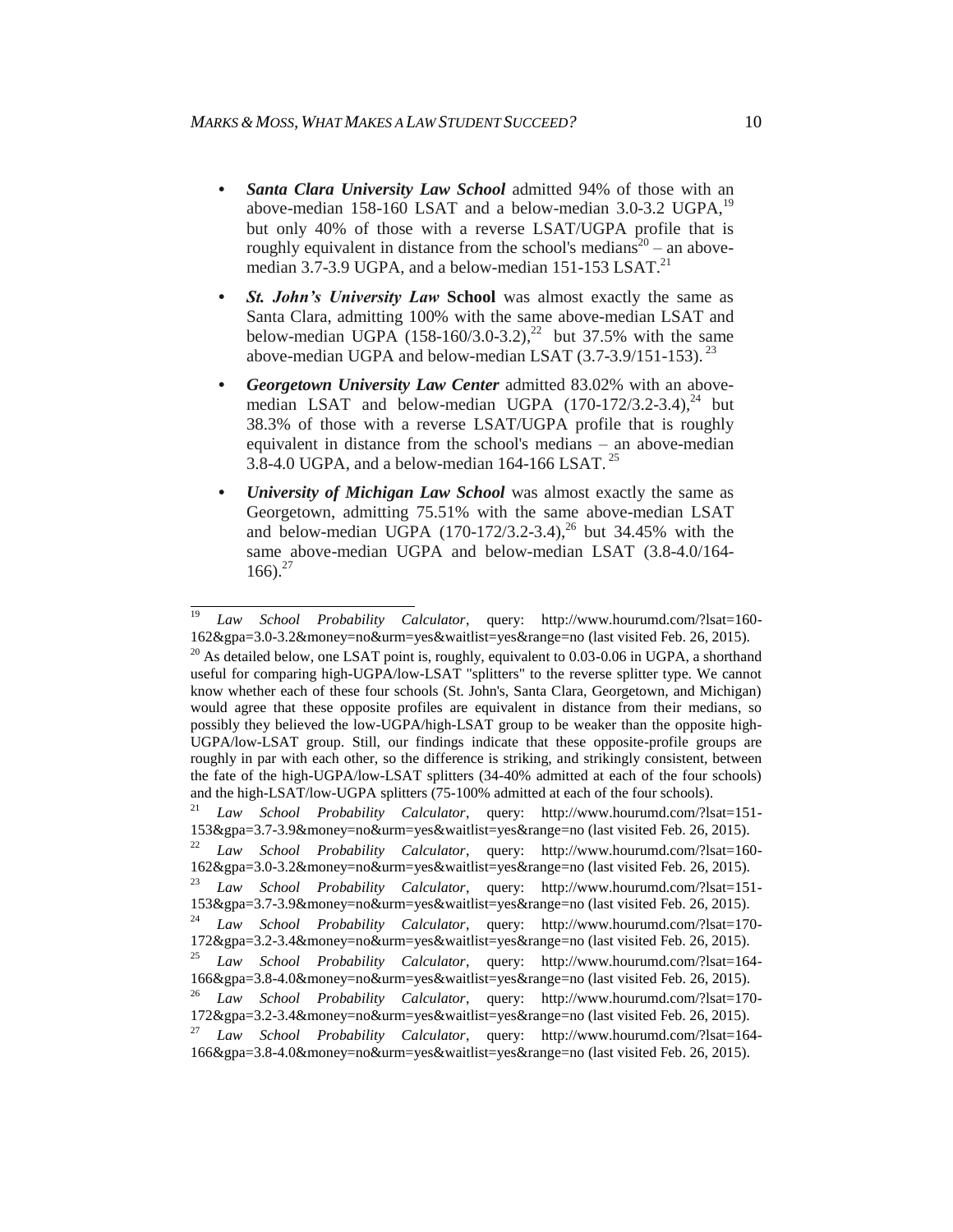Though schools clearly weight LSAT over UGPA, evidence the LSAT truly predicts law grades is underwhelming. The few findings on LSAT predictive power are mixed and fail to control for other key variables. The most prominent studies are by LSAC, the Law School Admission Council – a hardly unbiased source, because it is the entity that is "best known for administering the ... LSAT[], with about 100,000 tests administered annually," and that "publishes LSAT preparation books and law school guides, among many other services" it sells.<sup>28</sup> LSAC reports that "LSAT scores help to predict which students will do well in law school."<sup>29</sup> But it also admits that its studies show only that LSAT correlates with *first-year* grades:

[M]ost law schools have participated in studies that have compared students' LSAT scores with their *first-year* grades. … *[T]hese studies show that LSAT scores help to predict which students will do well in law school*. … [T]he combination of … LSAT score and undergraduate gradepoint average yields a better prediction … than either measure used alone. … [C]orrelations between average LSAT score and *first-year* law school grades ranged [among schools] from .16 to .54, with a median … of .36. … [C]orrelations between UGPA and first-year law school grades ranged from .09 to .45, with a median … of .28. … [C]orrelations between the combination of average LSAT score and undergraduate grades with firstyear ... grades ranged from .27 to .63, with a median ... of .46.<sup>30</sup>

Similar studies found that LSAT better predicted *first-year law grades*<sup>31</sup>, while UGPA predicted *overall grades*<sup>32</sup>, and a combined LSAT/UGPA index was better

 $28$  LSAC describes itself as follows:

LSAC<sup>[]</sup> is a nonprofit corporation ... best known for ... [the] LSAT .... LSAC also processes academic credentials for an average of 60,000 law school applicants annually, provides essential software and information for admission offices and applicants, conducts educational conferences … , sponsors and publishes research, funds diversity and other outreach … , and publishes LSAT preparation books and law school guides.

*About LSAC*, LAW SCHOOL ADMISSIONS COUNCIL, http://www.lsac.org/aboutlsac/about-lsac (last visited July 28, 2014).

<sup>&</sup>lt;sup>29</sup> LAW SCHOOL ADMISSION COUNCIL, 2012-2013 LAW SCHOOL ADMISSION REFERENCE MANUAL 11 (2012).

<sup>30</sup> *Id*. (emphases added).

<sup>31</sup> Marjorie M. Shultz & Sheldon Zedeck, *Predicting Law Effectiveness: Broadening the Basis for Law School Admission Decisions*, 36 LAW & SOC. INQUIRY 620, 622 (2011).

<sup>32</sup> David A. Thomas, *Predicting Law School Academic Performance From LSAT Scores and Undergraduate Grade Point Averages: A Comprehensive Study*, 35 ARIZ. ST. L.J. 1007, 1021 (2003). *See also* Neal Schmitt, Jessica Keeney and Fredrick L Oswald, (2009), *Prediction of 4 year College Student Performance Using Cognitive and Noncognitive Predictors and the Impact on Demographic Status of Admitted Students,* Journal of Applied Psychology, vol. 94, no. 6, 1479-1497 (this study also uses graduation as a measure of success and shows that the most important predictor of college graduation status was high school grades).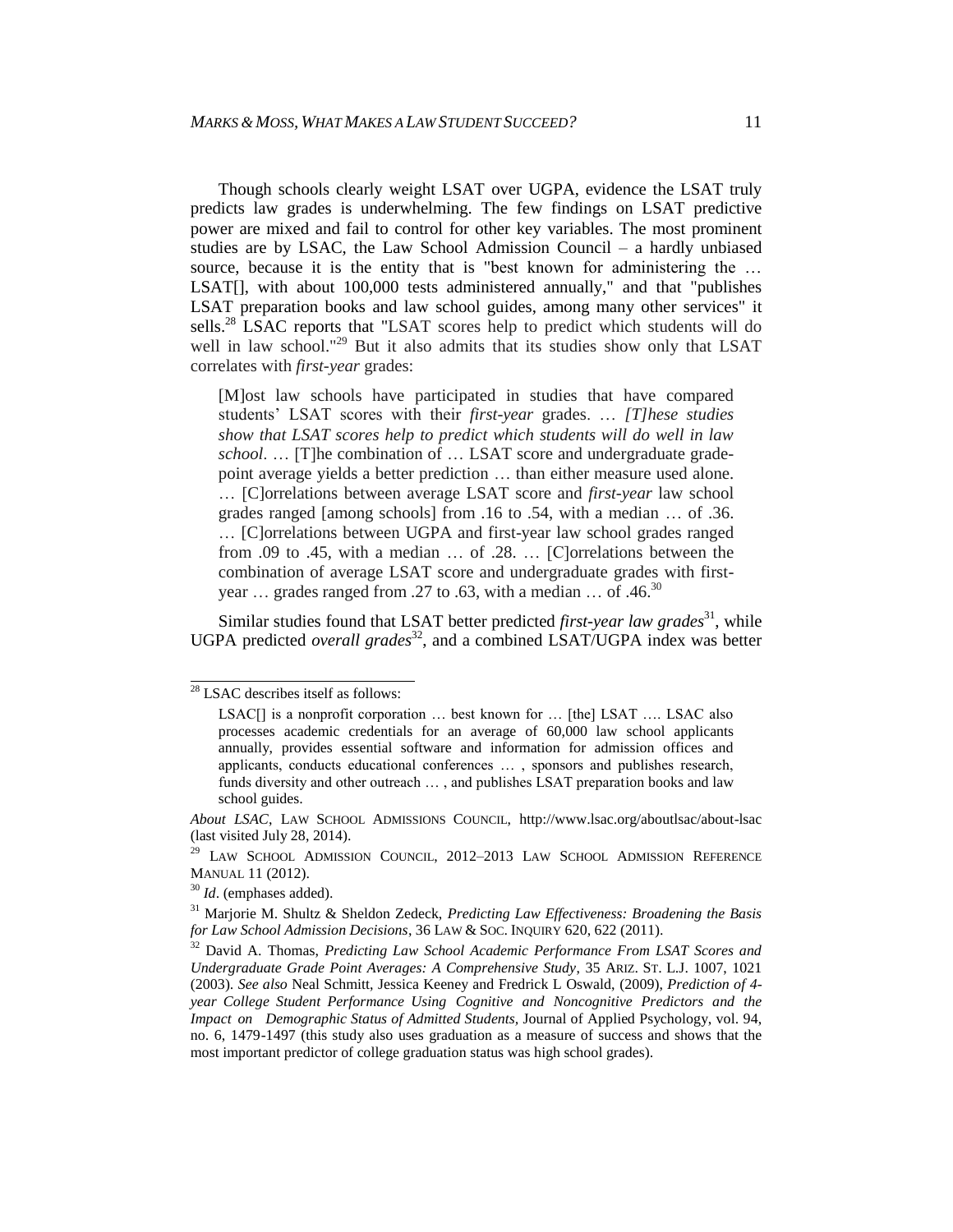than either alone at predicting *both* first-year and overall law school grades.<sup>33</sup> These studies indicate that while both LSAT and UGPA have predictive power, the LSAT perhaps should not be given disproportionate weight. These studies also raise further questions about how predictive each of LSAT and UGPA would be in a study that controls for other variables about students' personal and college backgrounds.

A study of the similar Master's in Business Administration ("MBA") admissions process, which typically bases heavily on UGPA and the LSAT-like Graduate Management Admission Test ("GMAT"), similarly found UGPA more important than the standardized test: GMAT did predict MBA grades, but to a limited degree;<sup>34</sup> UGPA predicted grades better than GMAT verbal and quantitative scores;<sup>35</sup> and a combination of all predictors (UGPA and GMAT verbal and quantitative scores) predicted better than any factor alone. <sup>36</sup> The study noted that schools should not rely on GMAT and UGPA to the exclusion of other factors, such as motivation and work experience, yet did not control for such difficult-to-quantify factors. $37$ 

Even if the LSAT helps predict LGPA, it may do so for a less substantive reason: test-taking speed helps determine performance on the LSAT and traditional in-class law exams that produce most law grades. <sup>38</sup> William Henderson notes that the LSAT is a stronger predictor of timed, in-class exam grades than of take-home exam or research paper grades:<sup>39</sup> "on take-home exams and papers, ... it appears that the LSAT is actually a weaker predictor of law school performance than UGPA," which measures a composite of reasoning, writing, motivation, and persistence.<sup>40</sup> Thus, a school's emphasis on timed in-class exams increases the predictive power of a timed in-room exam like the LSAT. Yet test-taking speed is not a meaningful intelligence measure, Henderson notes: "[w]ithin the field of psychometrics, test-taking speed and reasoning ability are viewed as distinct, separate abilities with little or no correlation." $41$  And while the old model of legal education consisted mainly of timed, in-class tests, schools have shifted to a

 $\frac{33}{3}$  *Id.* at 1011 (summarizing aggregate correlation scores for students in all twenty-seven classes: LSAT and 1L rank, 0.744; UGPA and 1L rank, 0.740; index and 1L rank, 0.759; LSAT and 3L rank, 0.730; UGPA and 3L rank, 0.733; index and 3L rank, 0.744).

<sup>34</sup> Baiyin Yang & Diaopin Rosa Lu, *Predicting Academic Performance in Management Education: An Empirical Investigation of MBA Success*, 77 J. EDUC. FOR BUS. 15, 16 (2001). <sup>35</sup> *Id.* at 18.

<sup>36</sup> *Id.* at 19.

<sup>37</sup> *Id.*

<sup>38</sup> William D. Henderson, *The LSAT, Law School Exams and Meritocracy: The Surprising and Undertheorized Role of Test-Taking Speed*, 82 TEX. L. REV. 975 (2004).

<sup>&</sup>lt;sup>39</sup> *Id.* at 1030 ("[Law school] reliance on time-pressured exams exerts a significant ... effect on the relative importance of the LSAT [over UGPA] …. [D]ifferences in test-taking speed rather than reasoning ability may account for why the LSAT … emerges as a stronger predictor."). <sup>40</sup> *Id.* at 1044.

<sup>&</sup>lt;sup>41</sup> *Id.* at 979 (surveying literature and collecting citations).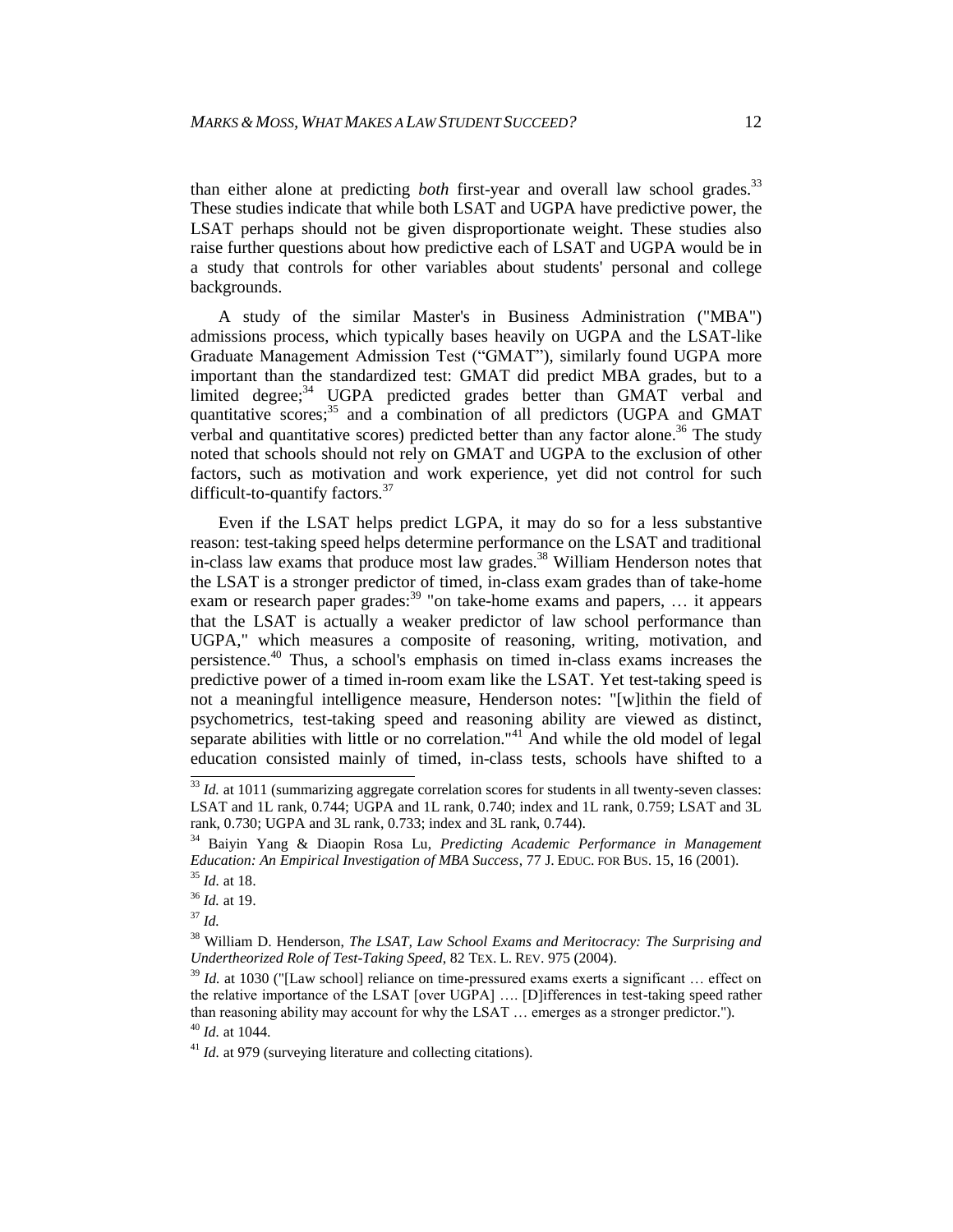broader mix of take-home exams, papers, and clinical-and-simulation performances as "arguably more reflective of the systemic time pressure found in the actual practice of law" than traditional in-class tests. $42$ 

Most critically, no studies control for data on many other important traits, such as college quality or major, work experience type or duration, or criminal or disciplinary records. A more rigorous major or college might predict law school success, whether because grades in a more rigorous curriculum are more reliable predictors, because the same 3.3 UGPA (for example) is a more impressive accomplishment in a more rigorous curriculum, or both. One study a legal writing professor conducted, of her 538 students over 16 years, found that students' majors do make a difference: economics majors earned the best legal writing grades, with double-majors and those with M.B.A.s also performing above-average.<sup> $43$ </sup> However, that study was unpublished, did not did not control for other factors, and featured modest subgroup sizes  $(e.g., 16$  economics majors);<sup>44</sup> thus, possibly the higherperforming economics majors just had higher LSATs, UGPAs, or college quality.

In sum, by not controlling for other predictors, LSAC's and other studies leave unknown the predictive validity of their findings on LSAT and UGPA. To be sure, no study can control for all influences on LGPA: some data are unavailable; other factors (*e.g.*, motivation) are not reducible to the sort of binary or continuous variables susceptible to regression analysis; still other factors that affect law student performance, such as major events in the life of a student, are too individualized to be a part of any statistical model. Thus, no regression can control for all factors that predict LGPA; the best any study can do is to include reasonably available data that measures, or serves as a proxy for, as many of the truly critical student qualities as possible – an effort detailed, as to this study, in the methodology section below.

#### *B. Learning Strategies, from Reading Styles to Professional Orientation*

Law schools frequently do assess students' personal and professional qualities, not just their numbers – yet almost no studies examine how personal or professional qualities actually predict law school success. Two helpful studies by Leah Christensen document the importance of a few key factors and argue more broadly to take personal and professional qualities seriously in assessing student potential.

In arguing for the importance of legal skills training, Christensen found that law school class rank was statistically significantly correlated with not only high lawyering skills class grades, but with being a "mastery-oriented" learner focused

 $\frac{42}{1}$ *Id.* at 1044.

<sup>43</sup> Karin Mika, *Do Undergraduate Majors Correlate Highly with Success in Legal Writing Classes?*, at 27-28, 35 (2010) (unpublished study) (on file with authors) (summarizing that the sole categories in which students had above-average grades were "those with economics majors, those with double majors, and those with advanced degrees, and, more specifically MBAs"). <sup>44</sup> *Id.* at 32.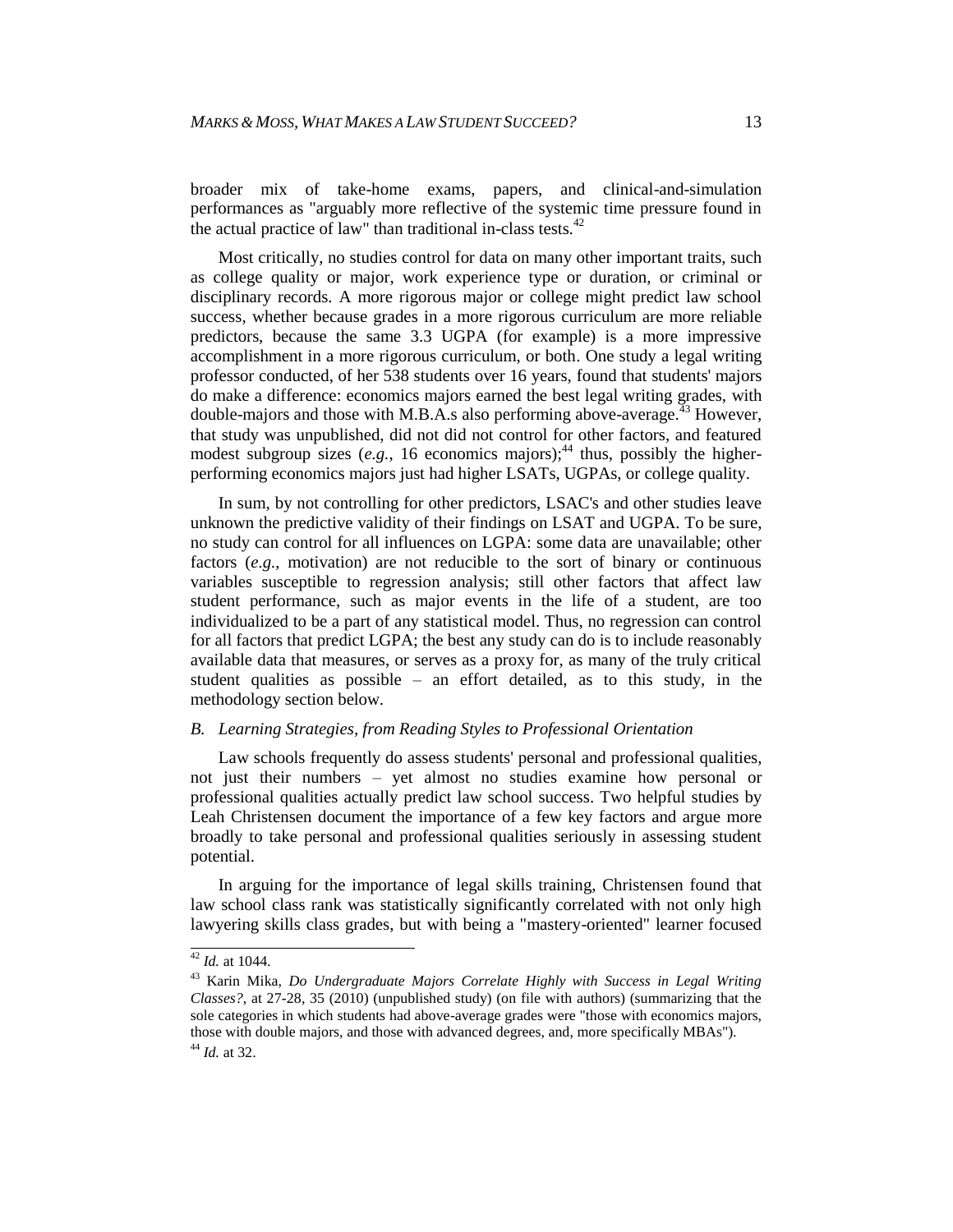on learning something valuable,<sup>45</sup> and in contrast was not significantly correlated with being a "performance-oriented" learner focused on academic success for its own sake.<sup>46</sup> Correlating 157 law student responses to a learning goals survey with academic variables, including class rank, LSAT score, UGPA, and lawyering skills grades, the study found as follows: class rank positively correlated with lawyering skills grades ( $r=0.57$ ), but less so with UGPA ( $r=0.46$ ), and even more weakly with LSAT  $(r=0.23)$ .<sup>47</sup> The study also found class rank was positively correlated with being a "mastery-oriented" learner<sup>48</sup> but not with being a "performance-oriented" learner. 49

Another Christensen study found different legal reading strategies correlate with high first semester grades.<sup>50</sup> Among 24 students, high-performance and lowperformance groups did not significantly differ in average LSAT or UGPA,<sup>51</sup> but different reading styles dominated each group. The latter spent the most time on basic "default" reading strategies: paraphrasing, re-reading, noting certain structural elements of text, underlining text, and making margin notes.<sup>52</sup> The former made heavier use of two more critical reading strategies: "problematizing" strategies of purposefully asking themselves questions, making predictions, and hypothesizing about meaning; and "rhetorical" strategies of moving through the text in an evaluative manner or by synthesizing with the reader's experiences.<sup>53</sup>

Christensen's findings evidence the value of positivity, emotional intelligence, work ethic, and learning styles – theories that abound but have not been proven as to law school grades. Yet Christensen's and other studies do not control for other variables, leaving a real possibility that the key variables are just proxies for other qualities. Perhaps older students with real-world experience are more "masteryoriented" than those just out of college, whose recent focus on grades makes them "performance oriented"; if so, then the key predictor is work experience, not "orientation." Perhaps those with better reading strategies just did more recent reading due to majoring in (for example) history or starting law school right after college; if so, the key predictor is less "strategy" than quantity of recent reading. And the finding that lawyering skill grades correlate with LGPA may show not

 <sup>45</sup> Leah M. Christensen, *The Power of Skills: An Empirical Study of Lawyering Skills Grades as the Strongest Predictor of Law School Success*, 83 ST.JOHN'S L. REV. 795, 799, 806 (2009). <sup>46</sup> *Id.* at 800, 804.

<sup>&</sup>lt;sup>47</sup> *Id.* at 805. Where "r" is the correlation coefficient.

<sup>48</sup> *Id.* at 799, 806.

<sup>49</sup> *Id.* at 800, 804.

<sup>50</sup> Leah M. Christensen, *Legal Reading and Success in Law School: An Empirical Study*, 30 SEATTLE U. L. REV. 603, 604 (2007).

<sup>51</sup> *Id.* at 615.

<sup>52</sup> *Id.* (LP students spent a mean time of 77.48% engaged in default strategies, 12.54% in problematizing strategies, and 9.56% in rhetorical strategies).

<sup>53</sup> *Id.* at 609-610, 625 (HP students spent a mean time of 21.43% engaged in default strategies, 45.70% in problematizing strategies, and 32.87% in rhetorical strategies).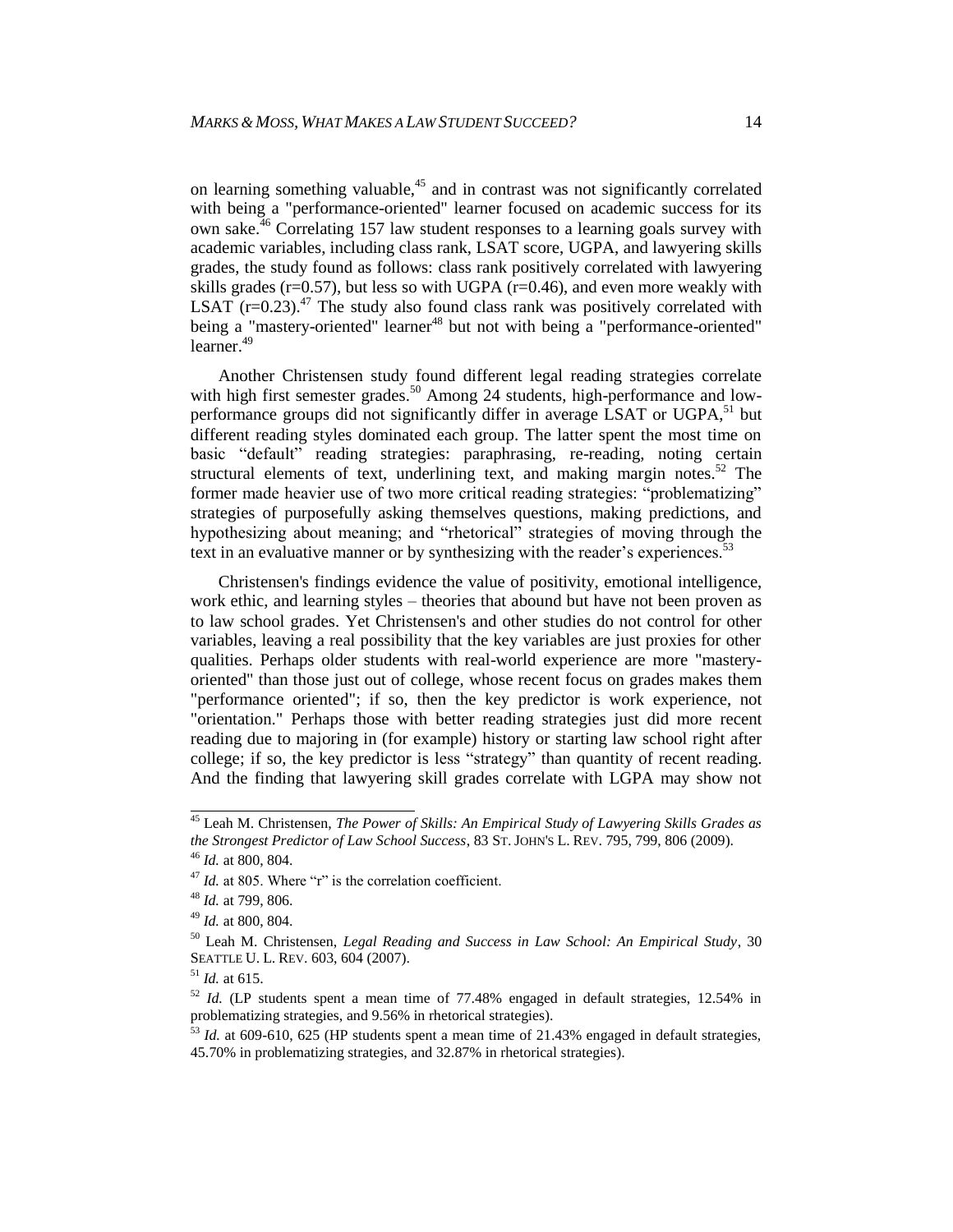that particular student types do well; it may show just that good students perform equally well in skills and other classes. Multivariate analyses simultaneously examining all available data could distinguish between factors Christensen notes and other factors.

#### *C. Emotional Intelligence*

Research outside of law indicates that IQ-like raw intelligence may predict academic success, yet poorly predict job or relationship success.<sup> $54$ </sup> The reverse may be true of emotional intelligence ("EQ"), or "social intelligence": ability to recognize and manage emotions, as well as see and care about impacts on others.<sup>55</sup> One study on MBA graduates found that businesses look less for IQ and more for EQ traits, such as initiative, communication ability, and interpersonal skills.<sup>56</sup> Another study found that roughly half of job performance relates to  $EQ$ <sup>57</sup> And yet another study examined showed that student's background, interests, hobbies and typical behaviors in a wide variety of academic and life situations positively affect performance.<sup>58</sup> Notably, EQ can improve, <sup>59</sup> making it not a purely endogenous predictor, but a trait learnable from training or experience in roles requiring emotional awareness. These studies support Kenneth Kleppel's argument that lawyer intellectual and professional skills are overvalued compared to EQ.<sup>60</sup> Lawyers have enough intellect to pass law school and bar exams, and most gain needed skills early in their careers  $-$  but they vary widely in EQ,  $61$  which can help them in several ways: dealing with emotions like anxiety and anger; making them leaders; and improving how clients or juries view them.<sup>62</sup>

While there is solid theory and data on the importance to *work* success of EQ, and of related traits such as leadership, maturity, and discipline, there is less solid data on the importance of these traits to *academic* success.<sup>63</sup> Work, especially

 $^{62}$  *Id.* at 2-3.

 <sup>54</sup> Carl A. Leonard, *Chapter 3. Leading the Law Firm*, *in* HILDEBRANDT HANDBOOK OF LAW FIRM MANAGEMENT (2012).

<sup>55</sup> Gretchen Neels, *The EQ Difference*, 28 LEGAL MGMT. 44, 46 (2009).

<sup>56</sup> *Id*. at 46.

<sup>57</sup> ADELE B. LYNN, THE EQ INTERVIEW: FINDING EMPLOYEE WITH HIGH EMOTIONAL INTELLIGENCE (2008).

<sup>58</sup> Neal Schmitt et al., *supra* note 32 (showing that biographical data positively predicts undergraduate performance).

<sup>59</sup> *Id*.

<sup>60</sup> Kenneth Kleppel, *Emotional Intelligence is Key to Success*, 2007 OHIO LAWYER 1, 1 (2007).  $^{61}$  *Id.* at 1.

<sup>63</sup> Marjorie M. Shultz & Sheldon Zedeck, *supra* note 31; For a discussion of non-cognitive factors explaining academic performance in an undergraduate context, *see* Neal Schmitt et al., *supra* note 32 (concludes that Results indicate that the primary predictors of cumulative college grade point average (GPA) were Scholastic Assessment Test/American College Testing Assessment (SAT/ACT) scores and high school GPA (HSGPA) though biographical data and situational judgment measures added incrementally to this prediction); and For a discussion of non-cognitive factors explaining academic performance in an medical context, *see* Lievens and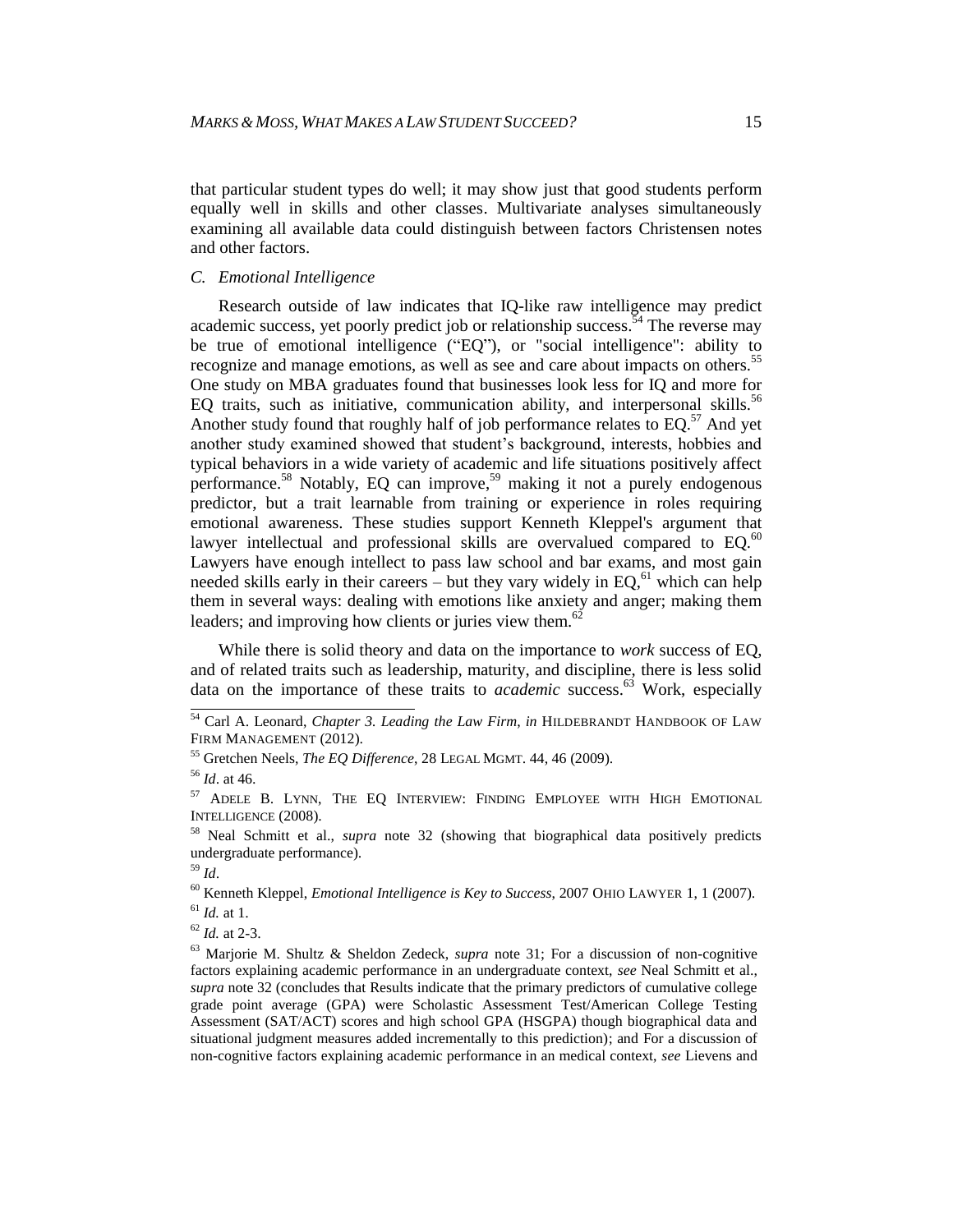lawyer roles requiring client contact, ability to persuade, and resilience under stress, likely places a premium on EQ and related traits. While students likely do better by managing emotions and understanding others as well, little evidence proves so.

In sum, the broad theoretical, and limited empirical, work on beyond-thenumbers soft skills and traits is valuable – but further study, especially multivariate analysis, is needed to assess their impact on law student grades. No study can code thousands of students' personal traits, of course; this study attempts to code for various experiences viewable as proxies for personal traits, such as having work experience versus attending law school right after college (a possible proxy for maturity), college leadership roles (a proxy for EQ), a criminal or disciplinary record (also a proxy for maturity, as well as for impulse control), and an improving GPA during college after a lower starting GPA (a proxy for resilience, in the sense of ability to improve after suffering a setback in an important endeavor).

#### **III. METHODOLOGY**

#### *A. The Data Set*

l

Following is how the authors procured and coded their data – a lengthy process that made this Article's empirical analyses possible. The working hypothesis was that information in students' law school applications and academic records can help predict their future success as law students. For each of the over 1400 students in the University of Colorado Law School and Case Western University Law School graduating classes of 2008-2011, we collected the following: (1) data from the original 2005-2008 law school applications on their college, employment, extracurricular, and criminal/disciplinary records; (2) data from law school and university registrars on their law school courses, grades, and activities; and (3) data from law school career services offices on their bar passage and post-graduation employment. Most of the data in categories (2) and (3) are for future study of employment and bar outcomes, so the focus below is category (1): applicant data.

We collected data from the 2005 to 2008 applications received by the University of Colorado Law School or Case Western Law School from those matriculating to join the graduating classes of 2008 to 2011: the basic application LSAC collects and distributes to each law school; the transcript and semester-bysemester UGPA report that LSAC compiles and distributes to each law school; the resume that nearly every applicant submits; and any other materials that flesh out details in the application.

Because reviewing and entering this data required reviewing each individual

Sackett (2012), *The Validity of Interpersonal Skills Assessment via Situational Judgment Tests for Predicting Academic Success and Job Performance,* Journal of Applied Psychology, vol. 97, 460-468.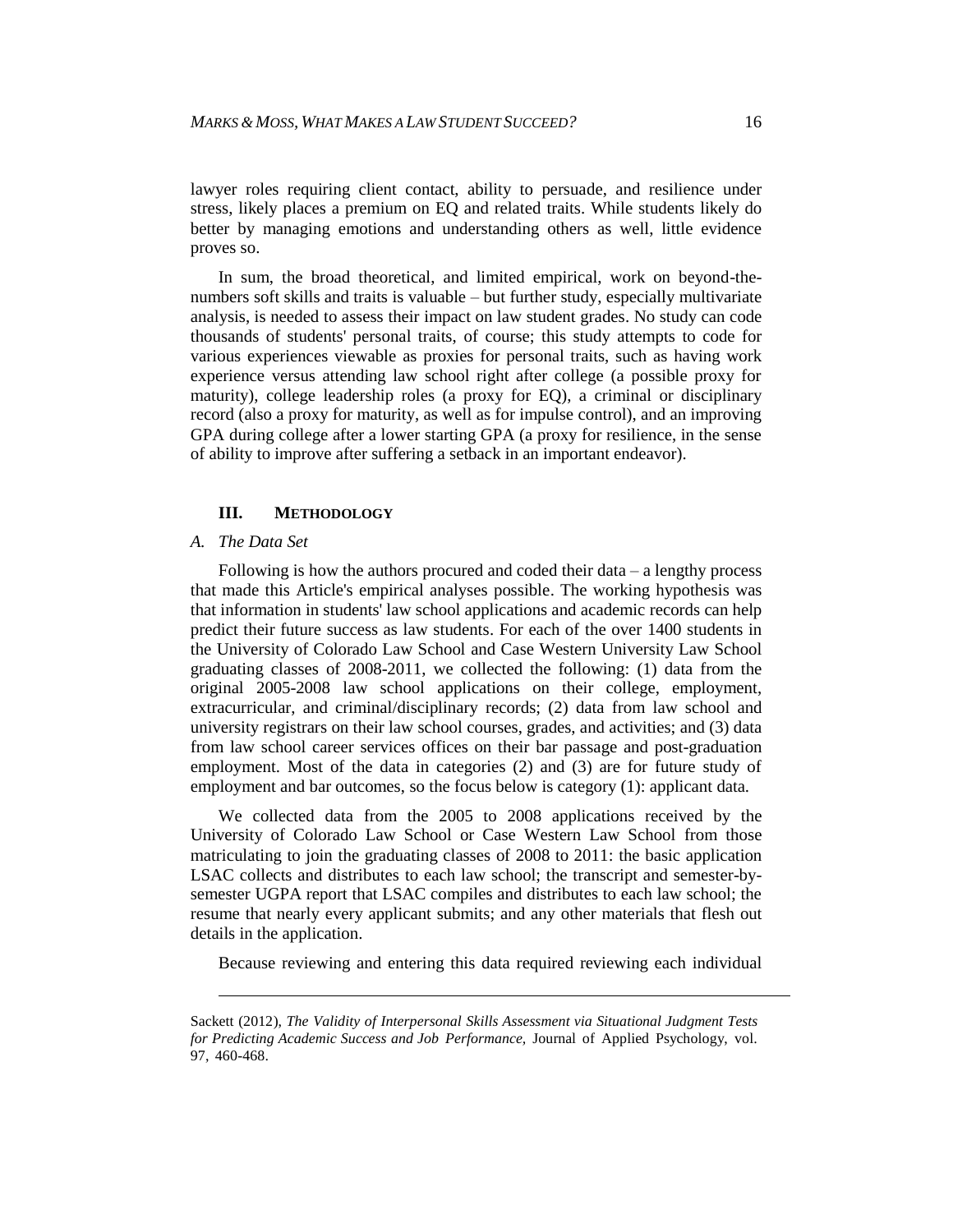application, the authors, and those they employed to assist, spent several hundred hours on that review and data entry: opening each applicant's folder; reviewing the information; discussing any ambiguous or unclear data so the authors could decide how to code such data; and entering the data into a spreadsheet. All such data review and entry was either conducted by, or supervised on-premises by, one of the authors; *i.e.*, no data was evaluated or entered without one author present for resolving any ambiguities. The admissions data entry was on-site at each law school, $64$  because the paper files were voluminous and contain sensitive data that had to remain secure.<sup>6</sup>

We created our database by entering the following information from each application: (1) LSAT score (the highest if there were multiple); (2) UGPA; (3) the median LSAT score of those at the college from which the student graduated ("LCM"), as a measure of college quality; (3) college major; (4) college graduation date; (5) whether UGPA rose materially during the final undergraduate semesters  $(yes=1, no=0);$  (6) significant college leadership roles  $(yes=1, no=0);$  (7) attainment of a graduate degree (yes=1, no=0); (8) a significant criminal or college disciplinary record, *i.e.*, more serious than an "open alcohol container" infraction  $(yes=1, no=0)$ ; (9) number of years between college and law school; (10) total number of years employed before law school; (11)-(16) number of years employed in each of six categories of employment (each is listed and defined below); (17) number years of substantive work experience*, i.e.,* more substantial than temporary or part-time work; (18) a written summary of the employment experience;  $\frac{66}{6}$  (19) state of residency as of the application date; (20) year of birth; (21) whether the student identified as having any nonwhite ethnicity (yes=1, no=0);  $(22)-(25)$ whether the student identified any nonwhite ethnicity (African American; Hispanic/ Latino; Asian / Pacific Islander; or Native American / Native Alaskan) (yes=1, no=0); (26) gender (male=1, female=0); and (27)-(33) whether the student had one of seven categories of college majors (each is listed and defined below)  $(yes=1, no=0)$ .

Regarding the six categories of employment and seven categories of college majors: because there are too many particular jobs or majors to code each individually with a useful sample size, we grouped similar job types, and similar majors, into several broad categories – and the data entered were whether the student had each specified major or job category, as well as the number of years worked in each job category. We had the following categories of majors and jobs:

 $\frac{64}{4}$  Moss traveled twice to Case Western, personally entering nearly half the data at that school and supervising Case Western staff who helped him enter the rest. Marks and Moss, combined, entered the vast majority of the Colorado data, with help from staff with whom they worked.

<sup>&</sup>lt;sup>65</sup> Institutional Review Board ("IRB") review and each law school dean's consent were procured to access all data; the authors also signed a confidentiality agreement allowing reporting of the aggregated findings in this Article, just not disclosure of information on individual students.

<sup>&</sup>lt;sup>66</sup> We did not create a separate variable based on this written summary; we just entered and maintained this data to document what kinds of work we classified in  $(11)-(16)$ , the dummy variables for each of six categories of employment types.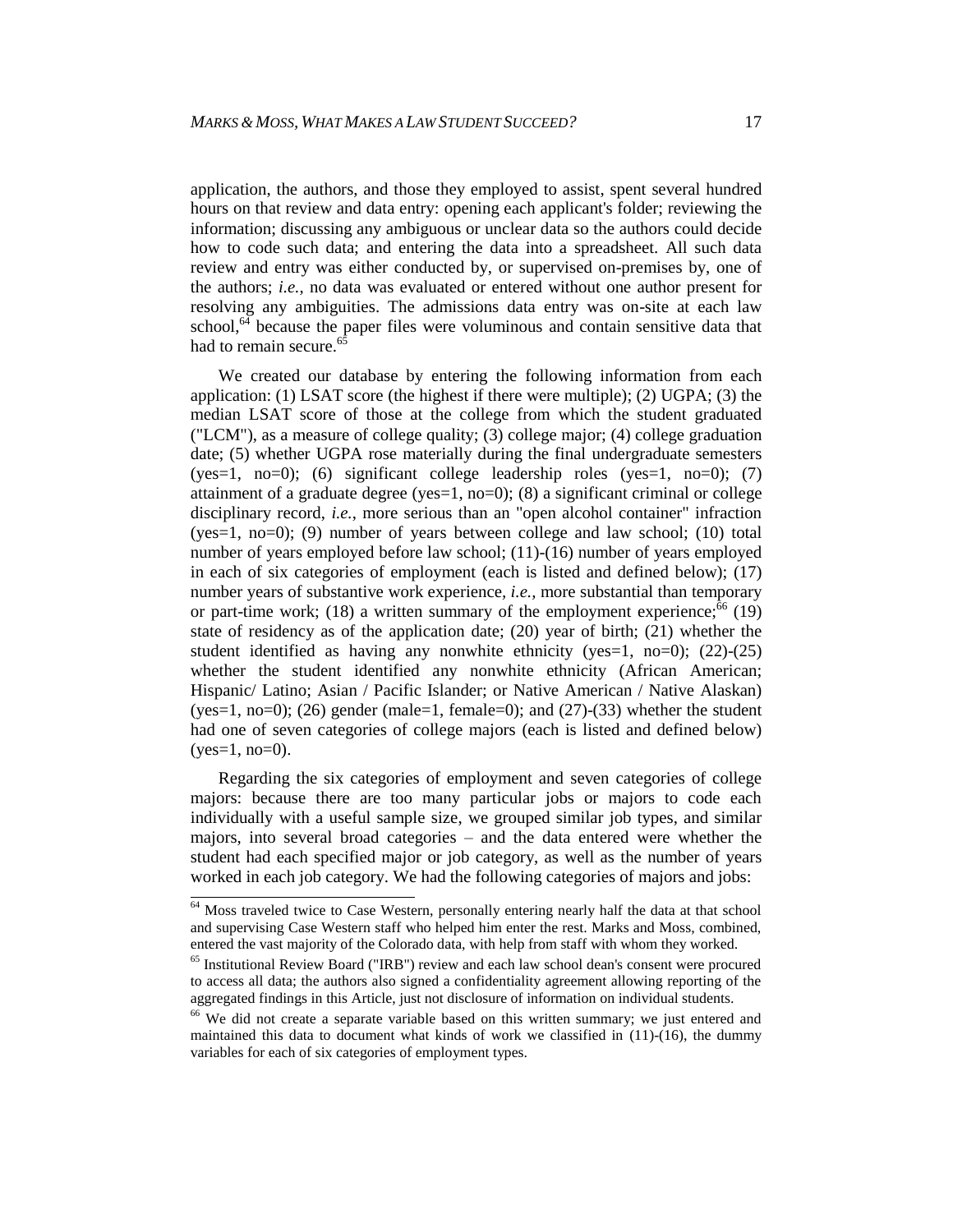- *Majors:* (1) psychology, sociology, anthropology, or religious studies; (2) economics, finance, or accounting; (3) political science, public policy, or government; (4) science, technology, engineering, or math; (5) fine arts, music, drama, or performing arts; (6) environmental studies, forestry, or ecology; and (7) liberal arts, history, any language, or philosophy.<sup>67</sup>
- *Jobs:* (1) teaching (any level, preschool to college); (2) legal (*e.g.*, paralegal, investigator, or law-related job such as child services); (3) business or management (financial work like accounting, investing, or banking, as well as sales work above that of a retail salesperson, such as securities work or managing an entire retail store); (4) science, technology, or medical (*e.g.*, scientist, lab technician, nurse, programmer, or engineer); (5) military (any branch); or (6) public service (*e.g.,* government, non-profit, or political work).

#### *B. Regression Analysis of Admissions Criteria on Law School Grades*

1. Hypotheses

By including as many variables as we could code, we set out to test various hypotheses that law student success can be predicted by (a) traits law schools value highly for applicant selection, (b) traits law schools appear to value less (if at all), and (c) traits the literature depicts as positive predictors of success. Specifically, we tested the hypotheses that high LGPA can be predicted by variables serving as metrics of the following personal qualities – with certain variables serving as possible proxies for more than one personal quality (*e.g.*, having work experience may be a proxy for maturity, but having no work experience, may be a proxy for being more able to acclimate to law school quickly). Table 1 outlines traits we hypothesized to predict law school success, followed by variables selected to test these hypotheses in the empirical analysis that follows. To be clear, some hypotheses included in Table 1 were exploratory, rather than testing a clear hypothesis or taking a particular side. For example, it is beyond the scope of this paper to review the literature on the effect of demographic factors on law school success, such as whether female students are more successful than male students.

 $\frac{67}{2}$  Where a major did not fit cleanly into one category, either (a) no "1" was entered in any category (*e.g.*, for the few "recreation management" or "equestrian" majors), or (b) a judgment call was made about which category a particular major fit into (*e.g.*, "forestry" could be more a science major or more an environmental major, depending on the particular student's coursework). We coded 103 students with no major. When a student had a double major, we counted that major as well. There were 239 double-majors and six triple-majors.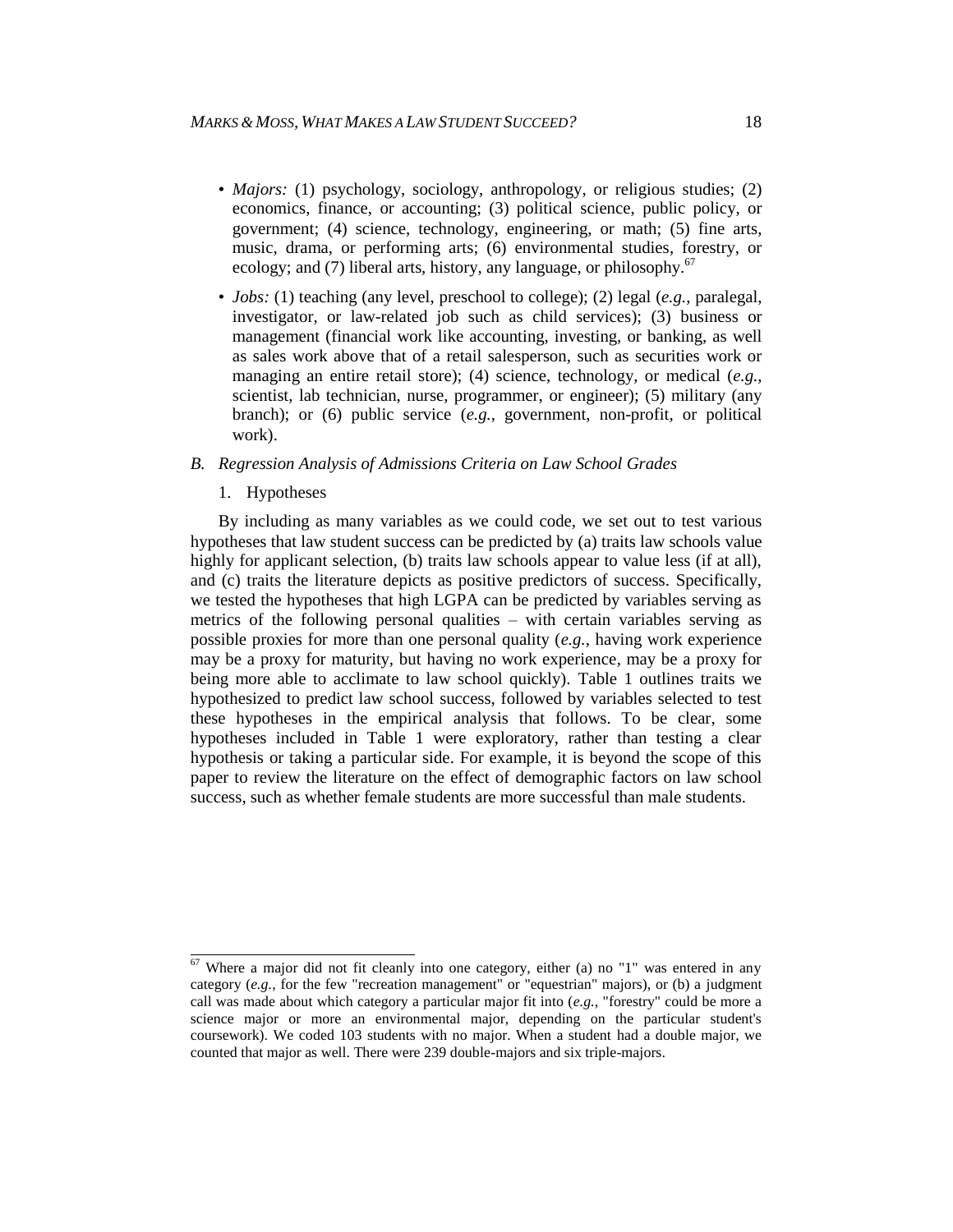| Traits Hypothesized to<br><b>Predict Success</b>      | Variables Selected to Test the Hypotheses                                                                                                                                                                    |
|-------------------------------------------------------|--------------------------------------------------------------------------------------------------------------------------------------------------------------------------------------------------------------|
| 1. Academic ability                                   | • LSAT (& increasing/decreasing return variants)<br>• UGPA (& increasing/decreasing return variants)<br>• Certain majors (e.g., STEM)                                                                        |
| 2. Rigorousness of prior<br>Academics                 | • Having another graduate degree (& interactive term of graduate<br>degree $\&$ being right out of college)<br>• LCM (& increasing/decreasing return variants, as well as variant<br>interacting LCM & UGPA) |
|                                                       | • Certain majors (e.g., reading- or law-related)                                                                                                                                                             |
| 3. Familiarity with the<br><b>Educational</b> setting | • Work experience as binary dummy variable $(i.e., no work equals$<br>attending law school right after college)<br>• Certain work types $(e.g., law or public service)$                                      |
| 4. Work ethic and<br>Resilience                       | • Rising UGPA (generally, or only if right out of college)<br>• High-UGPA/Low-LSAT profile<br>• Leadership experience (generally, or only if right out of college)                                           |
| 5. Maturity and emotional<br>Intelligence             | • Lack of criminal/disciplinary record<br>• Certain work types (e.g., military or teaching)<br>• Work experience length ( <i>i.e.</i> , 1-4, 5-9, or $10+$ years)                                            |
| 6. Demographic traits                                 | • Gender<br>• Various race/ethnicity self-identifications                                                                                                                                                    |

Table 1: Hypotheses, and Variables Selected to Test Those Hypotheses

NOTE: This table describes the hypotheses and variables used to test those hypotheses

#### 2. Models

a. The Primary Regressions: Models 1 (LGPA) and 2 (1L GPA)

We specified two ordinary least squares ("OLS") regression models to test the above hypotheses. Our two primary models included the same independent variables as predictors, but with different dependent variables: *cumulative* law GPA ("LGPA") in Model 1, and *first-year* law GPA ("1L GPA") in Model 2. We explored both on the theory that some students may adjust more or less quickly to law school, so some variables may more strongly predict 1L GPA than cumulative LGPA. For example, consider law students with less, or less-recent, reading and writing exposure, such as science or finance majors (compared to history, political science, or English majors), or those several years removed from college. Such students may under-perform 1L year, being unfamiliar or rusty with heavy reading and writing – yielding subpar 1L GPA. But as they adjust to law school, or specialize in their chosen upper-level curriculum (*e.g.*, intellectual property or corporate transactions), their performances may disproportionately improve –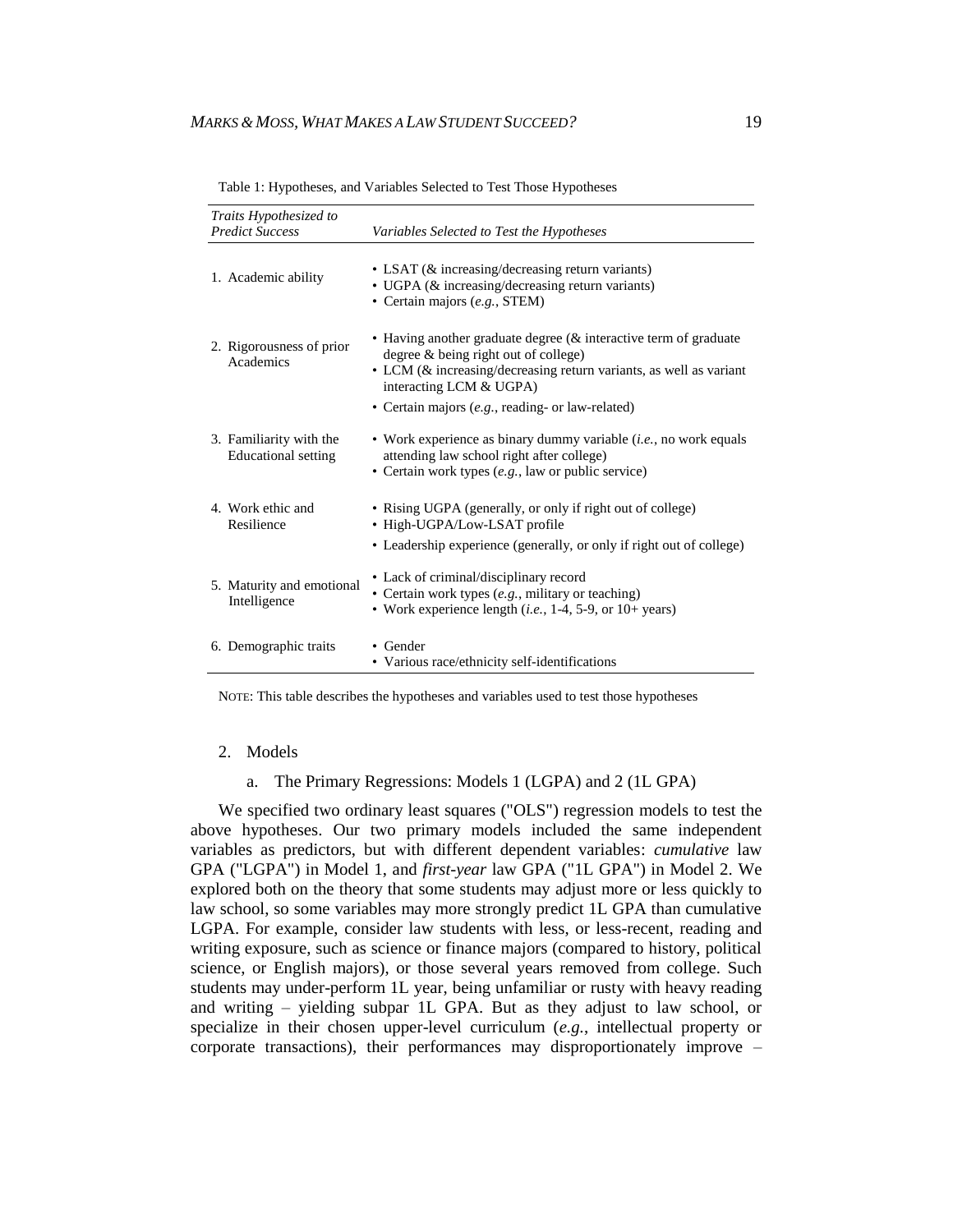yielding improved LGPAs. This is just one example of how some talented students may need more time to adjust to law school – yielding subtle differences in predicting 1L GPA and cumulative LGPA.

We ran these two regressions, Model 1 and Model 2, using the entire data set, with 1419 observations and 28 independent variables; Table 2 in Section III displays the results. Among the independent variables, three are continuous variables and 25 are dichotomous (0/1) "dummy," variables. Table 4 in the Appendix provides the summary statistics for the variables in the dataset, while Table 9 provides means and variances for selected dummy variables. The means and standard deviations of the continuous variables in our study are as follows: LSAT (mean=159, std. dev.=5.30, range=133 to 178), UGPA (mean=3.43, std. dev.=0.35, range=2 to 4.11), LCM (mean=154, std. dev.=4.15, range=132 to 168), LGPA (mean=3.18, std. dev.=0.34, range=2.03 to 3.99), and 1L GPA (mean=3.08, std. dev.=0.41, range=1.87 to 4.0).

We were interested in the incremental effects of adding variables to the model instead of entering them all simultaneously. We ran six versions of each model to measure the effect of adding certain pre-determined groups of variables. For each set of regressions, we began by running a simple "base" regression model mentioned in the previous studies, with only the most obviously relevant predictors (*e.g.*, UGPA, LSAT, and LCM). While LSAT was used in its simplest form, we adjusted two variables, UGPA and LCM, after conducting robustness checks for nonlinear effects of LSAT, UGPA, and LCM. <sup>68</sup> We also checked for interactions between variables, such as whether UGPA mattered more at a stronger college, $69$  but ultimately did not use most interaction terms because they

 $68$  We performed several tests to determine whether the effect of each continuous variable was linear or nonlinear. First, we tested whether LSAT, UGPA, and LCM had *consistently increasing or decreasing, rather than linear, returns*, by raising each to various powers above 1.0 (increasing returns) or below 1.0 (decreasing returns). For example, we replaced the LSAT variable with LSAT raised to various powers from 0.25 to 3.0, to see which was a stronger predictor. (We subtracted 130 from LSAT before raising it to any power, because 132 was the lowest LSAT in the data, and raising values from 132 to 178 to various powers would understate any nonlinearity, compared to a score starting just above 0.) Second, we tested for *discontinuities or sudden jumps* at particular levels, such as (a) that LCMs below a certain level may be especially bad (*i.e.*, that weak colleges may be not just incrementally worse, but worse by some nonlinear quantum, than average to strong colleges), (b) that UGPAs above a certain level (*e.g.*, some B+/A- level) might be especially strong plusses, or (c) that UGPAs below a certain level  $(e.g., C+/B-)$  might be especially negative predictors. Third, as a catch-all test of any nonlinear effects we might not suspect, we used the Stata *fracpoly* command to obtain an estimate of any other nonlinear models that might fit the data better than the specific ones we hypothesized; ultimately, the *fracpoly* results yielded no other nonlinear model better than the models we ultimately chose on our own.

 $69$  To test whether college grades are better predictors when adjusted for college quality, we interacted UGPA with LCM (*i.e.*, replacing UGPA and LCM with UGPA multiplied by LCM); to test whether pre-law school academic traits – rising UGPA, college leadership, and having another graduate degree – are better predictors when limited to those attending law school right after college we replaced those three variables with an interaction between each and whether the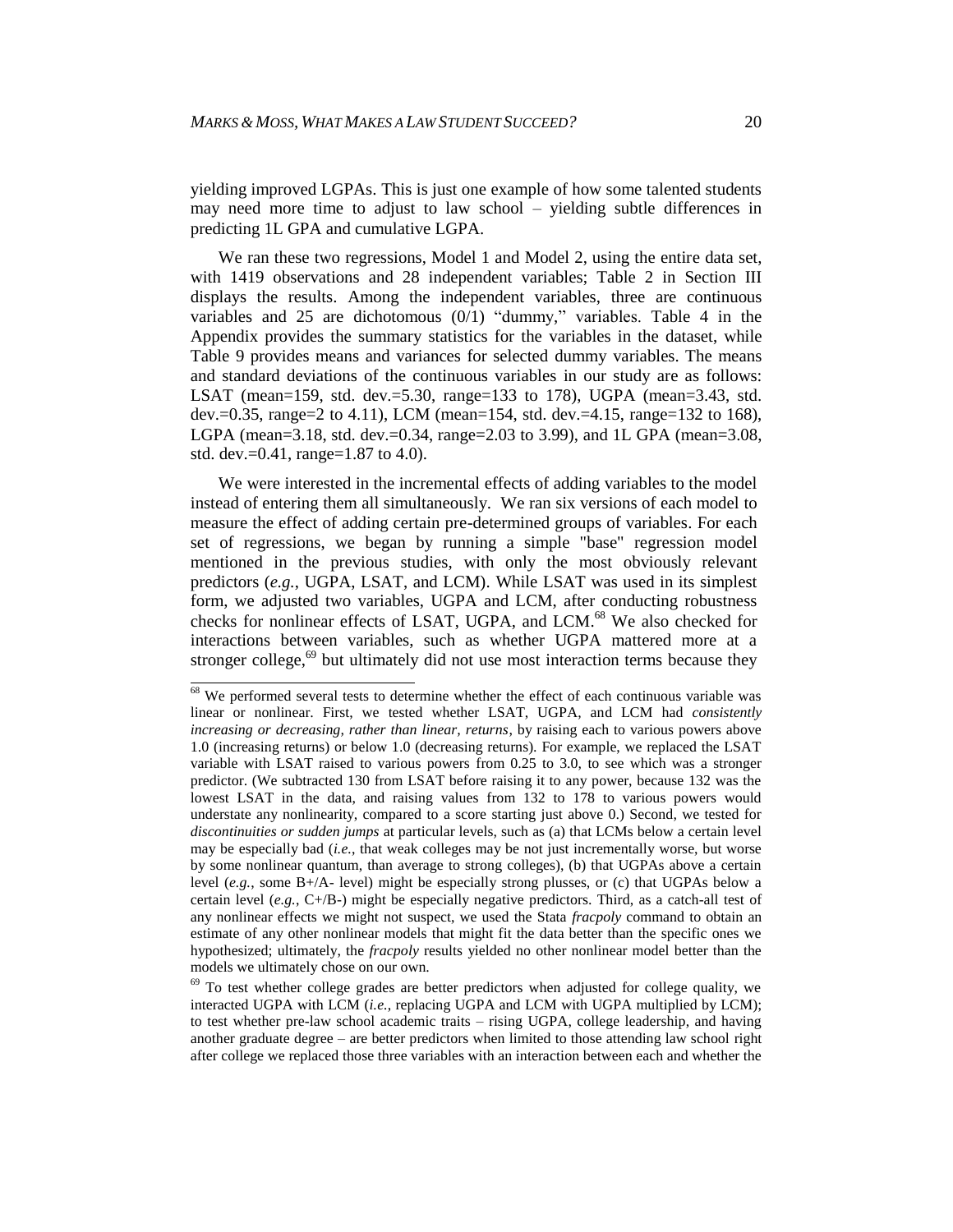did not add any predictive power. Appendix Table 5 displays the simple LGPA regression under column 1a; Appendix Table 6 displays the simple 1L GPA regression under column 2a. Of note, the LGPA regression is based upon 1419 observations while the 1L GPA regression is based upon 1317 observations, because it excludes those who transferred to the school after spending their first year at another law school.

Not surprising, our results predicting 1L GPA, found in Table 6 column 1a, are typical of other results found by the LSAC in their analysis of the usefulness of LSAT as a predictor of 1L GPA. In a series of regressions using data from 152 unnamed schools over 2011 and 2012, LSAC estimated first year GPA from a combination of LSAT and UGPA.  $^{70}$  The LSAC study shows that our two schools are "typical" in that the correlation coefficients between first year grades and the LSAT, UGPA, and a combination of LSAT and UGPA, respectively, in our study, are nearly identical to the LSAC study averages. The LSAC study reported these median correlations: First Year Average ("FYA") (a variable equivalent to our 1L  $GPA$ ) and LSAT ( $r=0.35$ ), FYA and UGPA ( $r=0.29$ ), and LSAT and UGPA combined  $(r=0.47)$ . Comparable to the LSAC study findings, our study found these median correlations: FYA and LSAT  $(r=0.37)$ , FYA and UGPA  $(r=0.28)$ , and LSAT and UGPA combined  $(r=0.39)$ . Our results track the LSAC results, making our two schools "typical" for comparison purposes.

As far as 1L GPA is concerned, our correlations and R-square results generally track the LSAC findings. While the correlation coefficient gives us the strength of the linear relationship between the coefficients, squaring the correlation coefficient yields the coefficient of determination ("R-square"), which gives us the variation that can be explained by the linear relationship between the two variables. Their highest FYA and LSAT correlation  $(r=0.54)$ , translates in an R-square of 0.29 while their lowest FYA and LSAT correlation  $(r=0.16)$ , translates into an R-square of 0.03. The R-square values that we report in our study are not the highest R-square values that the LSAC study reports – but they are also not the lowest. They are closer to the averages that the LSAC study finds, making our schools 'typical'.<sup>71</sup>

l

student had any work experience before law school. The sole interactive term that proved more powerful was rising UGPA for those with no work experience, *i.e.*, the interactive variable testing whether rising UGPA had a greater effect for those attending law school right after college.

<sup>70</sup> *See* Anthony, Lisa A., Dalessandro, Susan P., and Reese, Lynda M., *Predictive Validity of the LSAT: A National Summary of the 2011 and 2012 LSAT Correlation Studies*, Law School Admissions Council, LSAT Technical Report No. 13-03 (Nov. 2013), available at http://www.lsac.org/docs/default-source/research-%28lsac-resources%29/tr-13-03.pdf.

 $11$  *Id.* at 17. Two further points reveal why, perhaps, our R-square for regressions 1a are within the range of LSAC findings yet not on the high range of their findings. First, the LSAC study cautions that r-square values can vary greatly among schools due to wider distributions which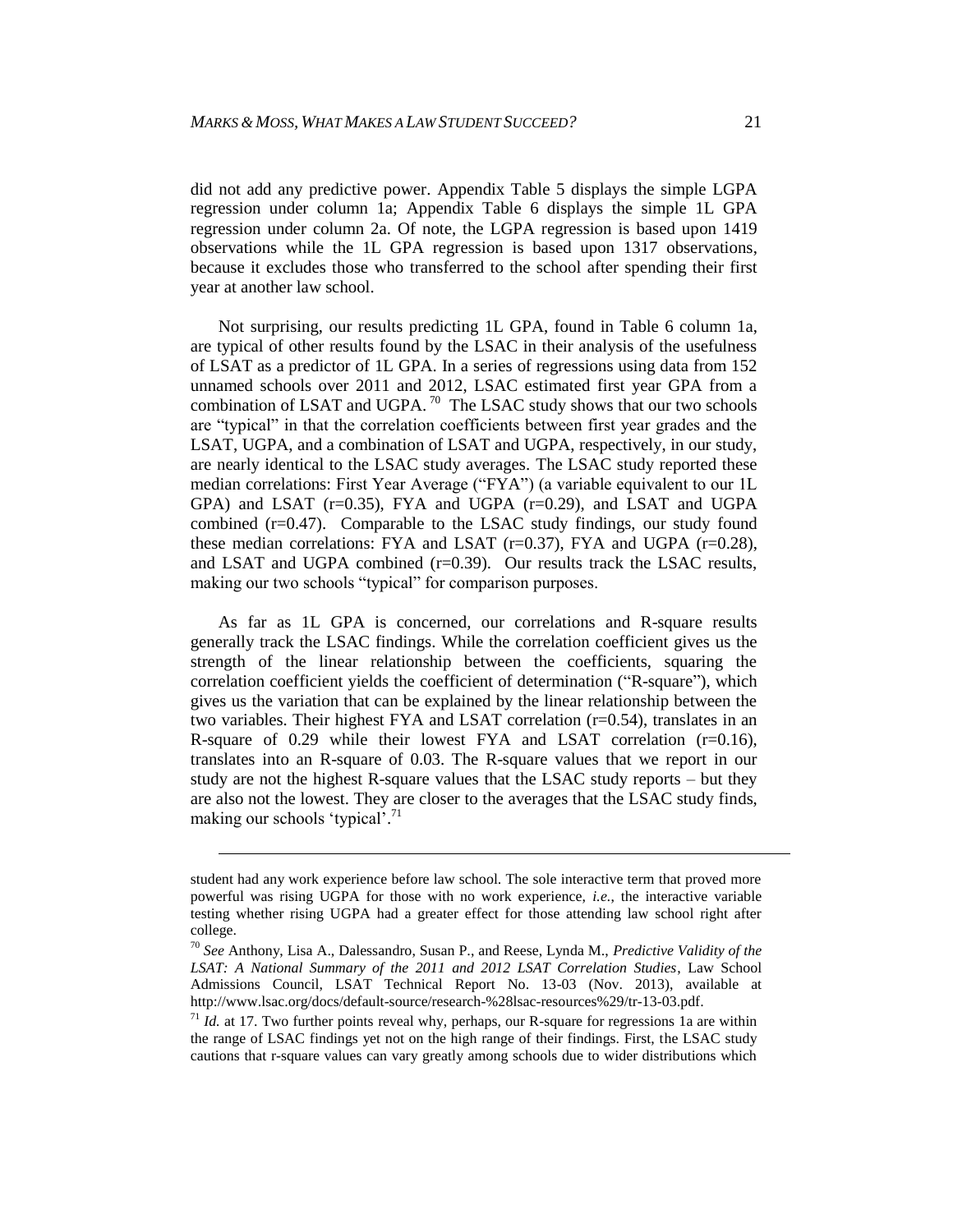After running the initial "base" regression model using a combination of LSAT, UGPA and LCM, we successively re-ran the regression adding additional variables parsimoniously (*e.g.*, first adding ethnicity, then years of work experience, work experience type, college majors and other control variables, in that order). We inserted variables in groups because those variables had something intrinsically in common, we inserted them when we did because we had a sequence in mind. Admittedly, we expected the R-squared to grow as those variables reduced the overall variance; we expected the 'base' variables to remain strong and significant; and we expected that a variable that became significant would not lose its significance in subsequent models. Table 5 (Appendix) displays the additional LGPA regressions under columns 1b-1f; Table 6 (Appendix) displays the additional 1L GPA regressions under columns 2b-2f. (Columns 1f and 2f in Tables 5 and 6, respectively are the full models, reproduced and interpreted in Table 2, Section III, *infra*). In the LGPA regressions, we were surprised to find that '1-3 years of work experience' variable was significant in regression 2c but lost significance to '4-9 years of work experience' in the final model, 2f. Both variables 'tech employment' and 'art and music major' were negative and significant (albeit at the 10% level) in the final regression only. In the 1L GPA regressions, we were surprised to see that the variable '10+ years of work experience' was later replaced in significance by the variable '4-9 years of work experience". The 'teaching work experience' variable decreased in significance from the 1% level in regressions 2c-e, to 5% in the final regression, 2f.

In addition to the primary models noted above, we specify 3 additional models to explore additional questions. First, are there subtle differences between what predicts especially high and especially low grades? Second, who is the better bet, the high-UGPA candidate with a low LSAT, or the high-LSAT candidate with the low UGPA? We tackle each inquiry below.

b. The Quarter Regressions: Model 3 and Model 4

l

While the primary regressions examine what predicts LGPA and 1L GPA, Models 3 and 4 ("The Quarter Models") test for subtle differences between what predicts success and what predicts failure. Our hypothesis was that perhaps a certain negative trait predicts a very low LGPA, but its absence does not predict any difference between high and mid-range LGPAs, and the reverse could be true for a positive trait. To examine what predicts top-quarter ("Q1") or bottom-quarter  $({}^\circ Q4\overline{)}$  LGPAs, we specified two logistic regression models.<sup>72</sup> Logistic regression

will lead to lower R-squares, individual schools' variability of LSAT scores and UGPAs, the correlation between LSAT score and UGPA, and the amount of variability in the first year grades. Another factor to consider is that our study reports adjusted r-square, a value which is a lower (adjusted for the parameters) value than the r-square.

 $72$  The top-quarter subset included the top quarter of students at both law schools; the bottomquarter subset included the bottom quarter of students at both law schools.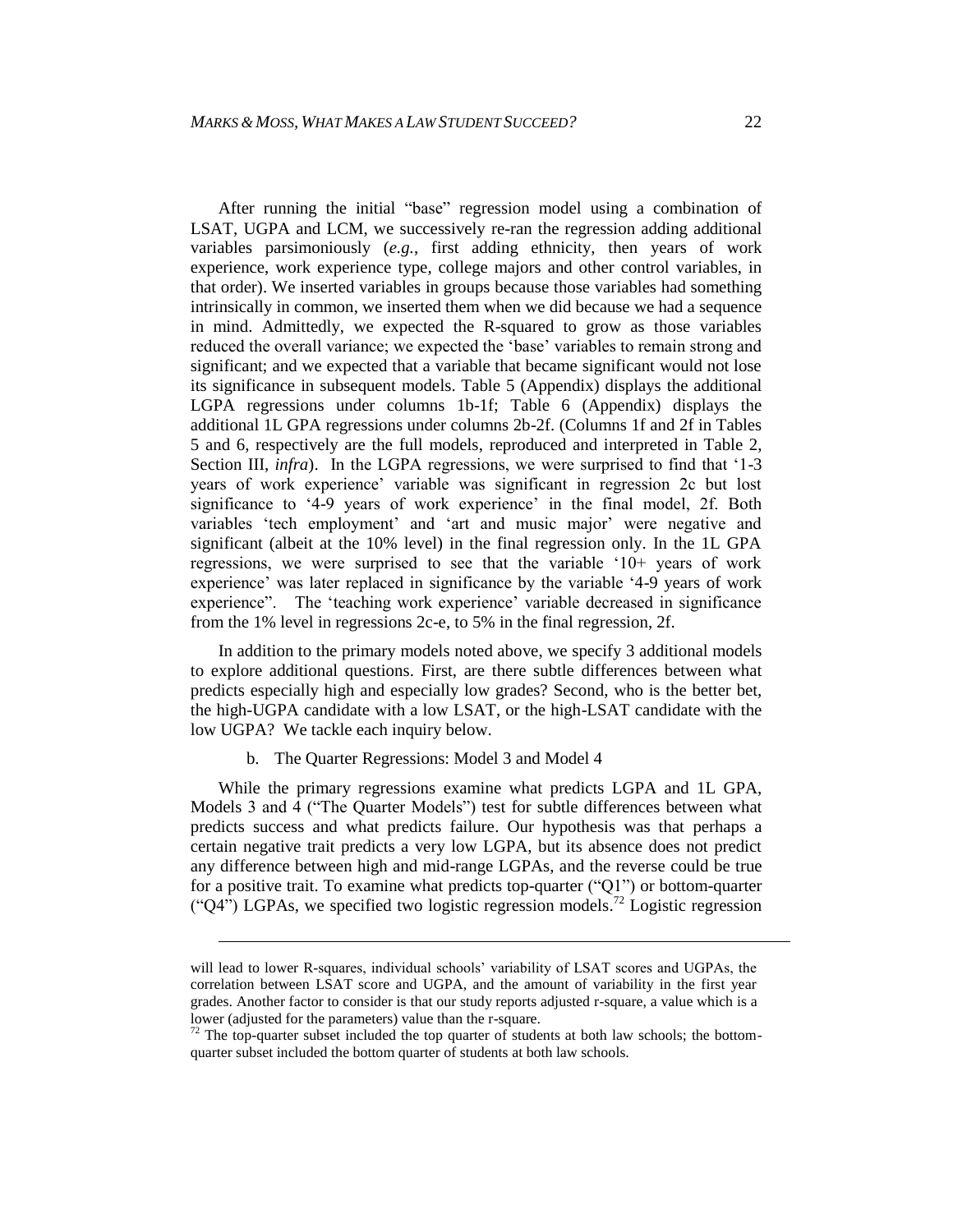techniques are used when the dependent variable is dichotomous; in our case, the dependent variable was coded "1" if the student was in the specified quarter, else "0." Thus, in Model 3, the dependent variable is membership in the top quarter; in Model 4, membership in the bottom quarter. We ran these regressions using the same independent variables used in Model 1; the results are in Appendix Table 7.

c. The Splitters Regression: Model 5

There is a recurring debate in the admissions world: if forced to choose between the two major numerical criteria, LSAT and UGPA, who is the better bet, the high-UGPA candidate with a low LSAT, or the high-LSAT candidate with the low UGPA? We specified a model to test whether students with either "splitter" – high-UGPA/low-LSAT or low-UGPA/high-LSAT – performs differently from the other type, or from non-splitters. Using only a dataset of splitters (733 observations) Model 5 uses OLS regression techniques to predict LGPA using all independent variables in the previous models, replacing the UGPA and LSAT variables with (a) an index combining LSAT and UGPA and (b) including an indicator variable for "mild splitters", students with a top-50% LSAT but bottom-50% UGPA and vice versa, coded "1" if the applicant fit into that profile, else "0." Since the dataset only contained splitters, the default category is the high-UGPA/low-LSAT profile. The Model 5 results are found in the Appendix Table 8.

For robustness, we ran two additional OLS models. In the first regression we used a dataset of "extreme splitters", students with a top-25% LSAT but bottom-25% UGPA, and vice-versa to test whether the high-LSAT but low-UGPA performs differently than the high-UGPA but low-LSAT profile. Next, we ran a second model including all 1435 observations, the index again in place of LSAT and UGPA, and a dummy variable for the high-UGPA/low-LSAT splitters to test whether the *high-UGPA*/low-LSAT splitters did worse or better than non-splitters. Table 4 in the Appendix also details the sample sizes in these groups. A more lengthy discussion of the splitter regressions is found *infra*, Section IV.D.

d. The Variance Analysis

Finally, following the five regression models, we examined whether LGPA had greater variance for any group represented by one of the dichotomous dummy variables, *e.g.*, each cluster of majors, and each cluster of job types. A finding that a group had higher variance than other similarly-sized groups could hint that the group contains high-risk/high-reward candidates, or that the group is a heterogeneous mix requiring closer individual scrutiny of individual members.

#### **IV. KEY RESULTS AND INTERPRETATIONS**

#### *A. Caveats: Limitations on Modeling Law Student Performance*

This Article's core findings are from the Model 1 regressions exploring what predicts LGPA. The results of the "Quarter Regressions" and "Splitter Models"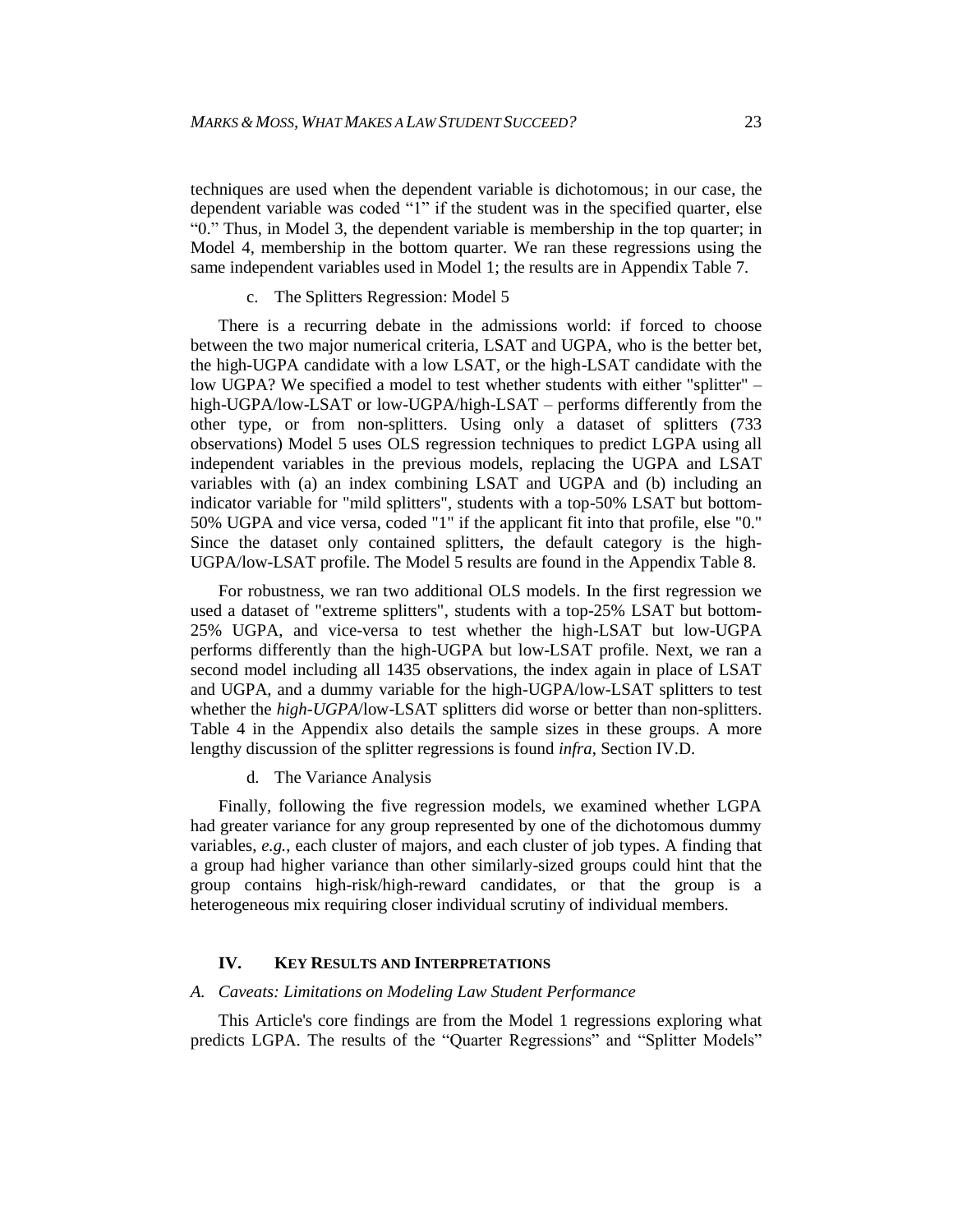further refine those findings.<sup>73</sup> Before detailing the results, three key caveats and limitations of our regression models warrant mention, to avoid overstating the findings and to note possible biases in the results.

First, we could not code for many variables that may be valuable as predictors of law school performance. Writing ability is likely an important predictor, but one that was not feasible to enter as coded data. Reading and grading the writing in over 1400 applications with sufficient consistency would have been a possibly insurmountable challenge, but more importantly, true writing samples were not consistently available. Applicants' personal statements are commonly edited by others, as evidenced by how (in the authors' experience reading thousands of law school applications) the unedited handwritten LSAT essays are far less strong, grammatically and stylistically. Yet a sizeable minority of the handwritten LSAT essays are illegible, either because of bad handwriting or because they are written in often-smudged pencil. We similarly could not code directly for personal qualities and backgrounds that could bear on law school success, such as family educational and socioeconomic background and personal qualities such as resilience, optimism, etc. Even if we could code hints of such factors reliably from subjective indicia in personal statements, many applicants do not mention or hint at such factors (*e.g.*, some mention family economic and educational background, but many do not, and some mention obstacles they overcame, while others do not), so the data would be too incomplete to be entered into a regression for most or all of the population. However, we tried to keep these possibly important but uncoded qualities in mind in interpreting our results, because  $-$  as detailed below  $-$  the findings hint that certain variables may be proxies for uncoded qualities such as work ethic, resilience, etc.

Second, though the populations of the two law schools vary, they do not cover the entire range of law students. For example, the population in our data set contains a wide range of LSAT scores: the bottom 5% (*i.e.*, about 72 students) are at or below 150, while the top 5% (also about 72 students) are at or above 168. Yet there are law schools at which many more students have LSAT scores in the 140s or in the 170s. Thus, while we chose our two schools to maximize representation of the low 150s to mid-160s LSAT range that is most common, our results may be less generalizable to the very top and bottom of the law student population.

Third, there is possibly a bias in favor of the high-LSAT/Low-UGPA splitters over the high-UGPA/Low-LSAT splitters. There is some evidence of this in that our data on "mild splitters" – students with top-50% LSAT but bottom-50% UGPA or vice versa contained more high/LSAT splitters. Law schools may bias admission toward one splitter category to improve their LSAT and UGPA medians.

Finally, we face an inherent limit in statistically modeling a population that is not a random sample. Law students are not a random sample of law school

 $\frac{73}{12}$  All models were run using the Stata, version 12, statistical software.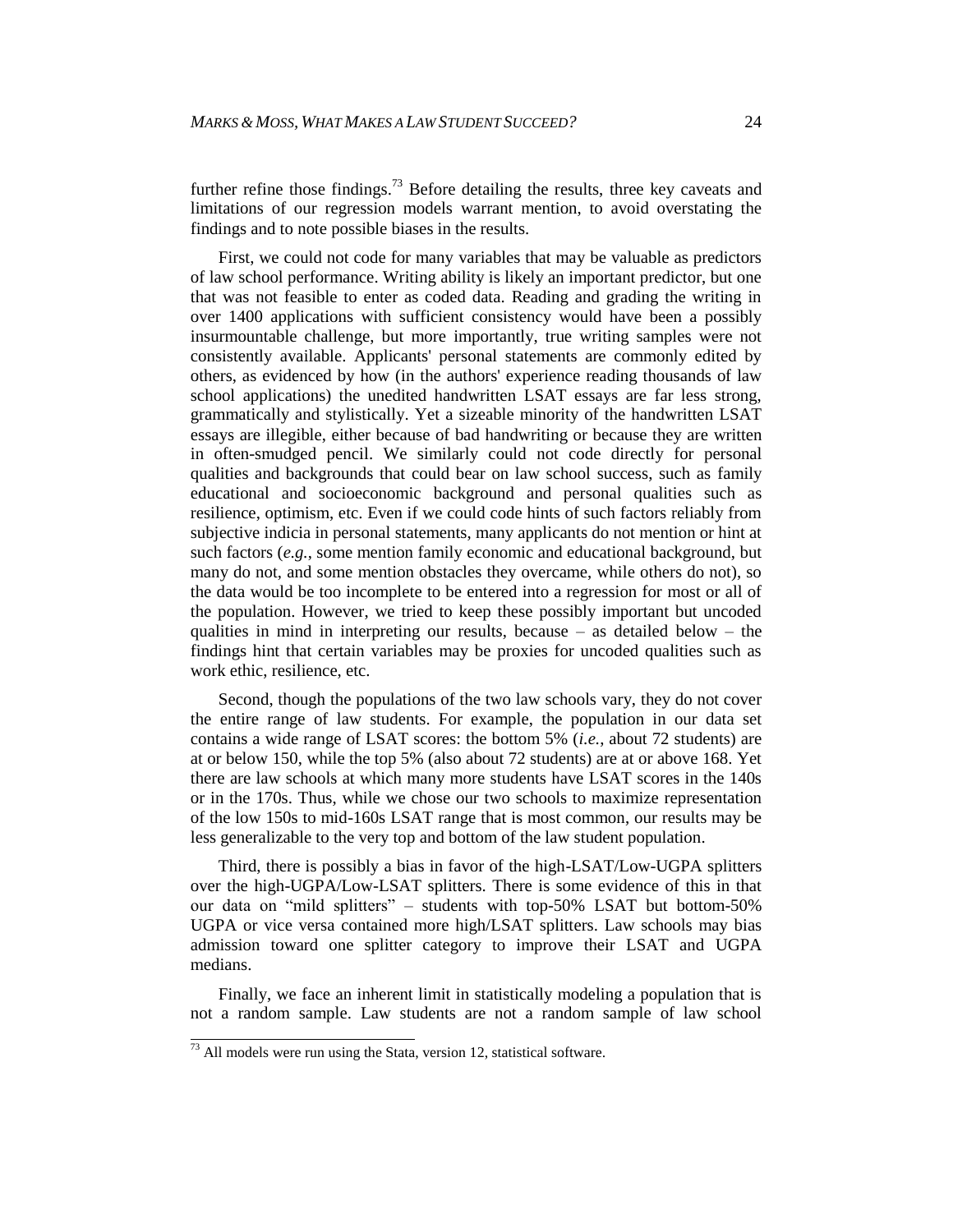applicants, but the subset deemed worthy of admission – which biases our findings mainly toward understating the effect of certain traits.<sup>74</sup> For example:

- those with the worst negative discipline or criminal records are denied admission, so our population includes only less negative records – biasing our study toward finding a record has less (or no) effect; and
- among applicants with low UGPA or LSAT scores, only those with enough other positive qualities are admitted, so our population includes only the subset of low-scorers with other positives – biasing our study in favor of finding less (or no) effect of a lower score.

Formally, our data set features Berkson's bias, a form of selection bias: by analyzing only the subset of applicants who matriculated, we obtain only conditional estimates (of the subset who met the condition of being admitted), not unconditional estimates (of how the entire applicant population would perform). This form of selection bias is common in many fields, such as criminal or civil litigation, where analyses of trial outcomes consider only a conditional subset – cases not resolved before trial (by plea, settlement, dismissal, etc.).<sup>75</sup> Because the problem is a bias due to an omitted variable (the odds of being selected into the population being examined), the Heckman model can sometimes correct for the bias, by adding a second step to the regression: first, a "selection function" estimates the odds an individual becomes part of the population (here, the odds of admission); then, that estimate is inserted into the "response function" analyzing the effect of each variable (here, LGPA), to correct for the fact that some individuals were more likely to be selected than others.<sup>76</sup> Yet the Heckman model proved not to be a feasible corrective here, because it requires fuller data than we could procure on all potential population members, and because it requires strict conditions which cannot be met in this study.

Ultimately, lacking counter-factual data on how non-admitted students would have performed if admitted (*e.g.*, those with especially negative records, or low scores, not mitigated by other positives), we simply must note that our study, like other studies on matriculants<sup>77</sup>, is biased toward under-stating the effect of most variables. Ultimately, the bias may not be substantial for two reasons.

 <sup>74</sup> LSAC also acknowledges this bias in their studies of law student performance. *See* Anthony, Lisa A. et al., *supra* note 70 at 12-13.

<sup>75</sup> *See, e.g.*, Shawn Bushway, Brian D. Johnson, and Lee Ann Slocum, *Is the Magic Still There? The Use of the Heckman Two-Step Correction for Selection Bias in Criminology*, 23 J. OF QUANTITATIVE CRIMINOLOGY 151 (2007).

<sup>76</sup> James Heckman, *Sample Selection Bias as a Specification Error*, 47 ECONOMETRICA 153 (1979); James Heckman, *Dummy Endogenous Variables in a Simultaneous Equation Model*, 46 ECONOMETRICA 931 (1978).

<sup>77</sup> *See* Anthony, Lisa A. et al., *supra* note 70 at 17 (In their study on LSAT validity, LSAC notes, "Correlations obtained from matriculated students tend to underestimate the true validity of the test. Even so, they are the best information we have available, and even as underestimates they are quite reliable").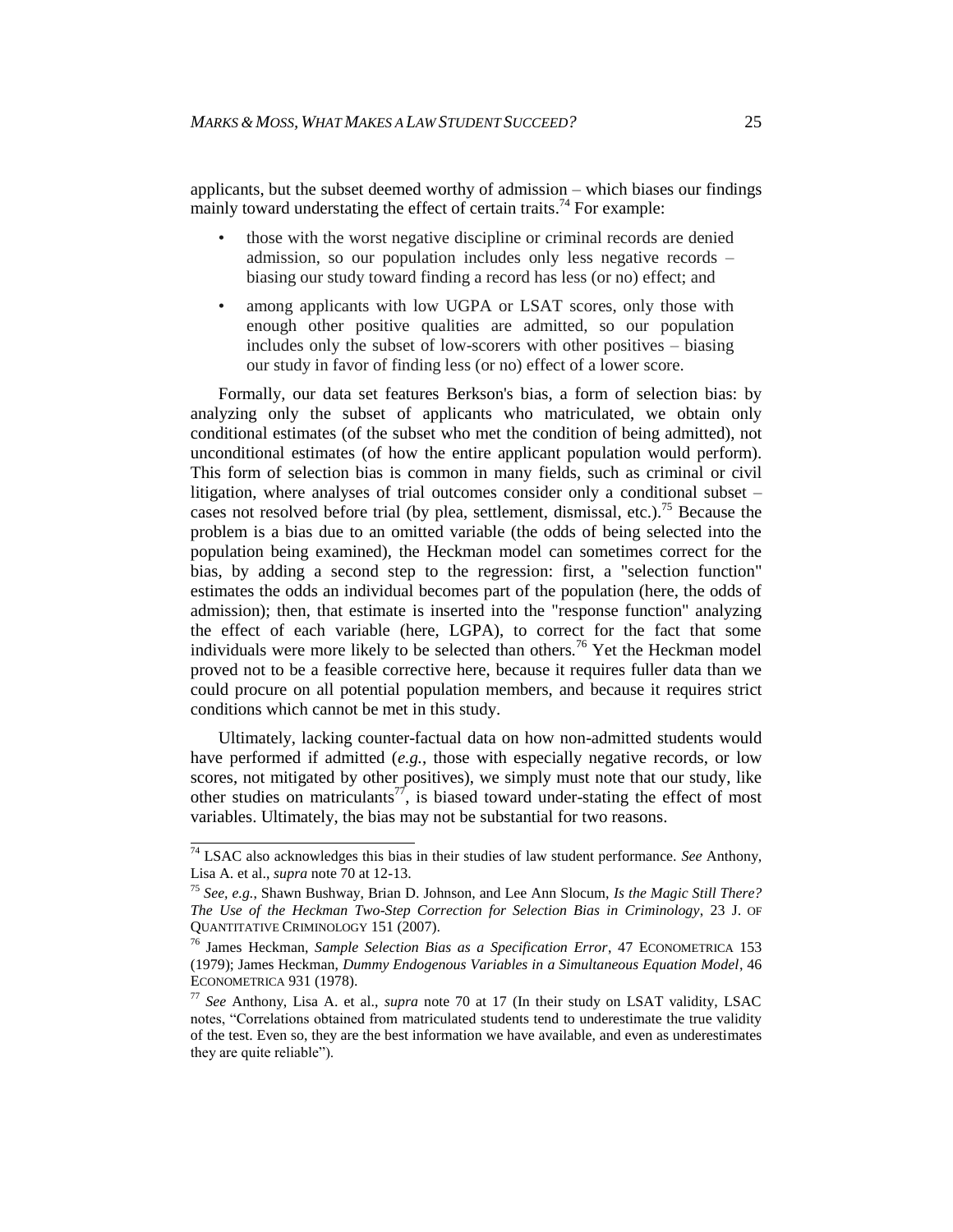First, we did find many variables to be highly significant predictors of 1L GPA and LGPA – likely because the two key predictors, LSAT and UGPA were not negatively correlated. The worst-case scenario for bias would have been if LSAT and UGPA had been negatively correlated. If, among those admitted with a high LSAT, those with a low UGPA were more likely to matriculate (because those with a high LSAT *and* UGPA receive more and better admission offers), then the matriculants with a high LSAT (a positive predictor) would have a disproportionately low UGPA (a negative predictor); to the extent that a high LSAT is usually accompanied by a low UGPA, then LSAT would not appear to be as positive a predictor as it truly is. And vice-versa: if those who matriculated with a high UGPA tended to have lower LSAT scores, then UGPA would not appear to be as positive a predictor as it truly is. Yet in our data set, LSAT and UGPA were *not* negatively correlated.<sup>78</sup> Thus, the data do not support a key feared source of bias: that those who matriculated with one positive predictor probably were worse in other ways, leaving the effect of that positive predictor understated.

Second, the relative predictive power of LSAT and UGPA that we found made intuitive sense, was consistent with findings in other studies, and should not be affected by selection bias. LSAT is stronger at predicting first-year grades (the correlation between 1L GPA and LSAT, and 1L GPA and UGPA, are 0.36 and 0.27, respectively); UGPA is slightly better at predicting cumulative grades (the correlation between LGPA and LSAT, and LGPA and UGPA, are 0.28 and 0.29, respectively). While these correlations might be higher if it were feasible to examine how the full applicant pool (including rejected applicants) would have performed, their relative values would not likely change. Corroborating this interpretation is an LSAC study of 152 law schools, in which correlations for a full applicant pool did prove higher than those for a matriculant pool, but the relative predictive power of LSAT and UGPA as to first-year grades remained the same.<sup>79</sup>

### *B. The Primary Regressions: Predicting Cumulative LGPA (Model 1) and 1L GPA (Model 2)*

What variables predict higher law school grades? Below, Table 2 is the full set of results detailing each variable's OLS coefficient and significance; Table 3 summarizes the magnitude of each significant variable's correlation with LGPA; and Table 9 provides variances and standard deviations for selected dummy variables.

 <sup>78</sup> LSAT and UGPA had a positive and modest correlation of 0.187. *See also* Anthony, Lisa A. et al., *supra* note 70 at 18 (in a study of 152 law schools between 2011 and 2012, finding the average correlations between LSAT and UGPA are close to zero and range from -0.45 to 0.24, suggesting that a number of law schools employ a compensatory admissions model in which a high LSAT score compensates for a low UGPA, or vice-versa).

<sup>&</sup>lt;sup>79</sup> *Id.* at 18 (to estimate the correlation coefficients with first year law school grades for the entire applicant group, a statistical adjustment for restriction of range was applied to the data that are available for the group of students who matriculate; the applicant pool correlations are adjusted based on Pearson-Lawley formulas).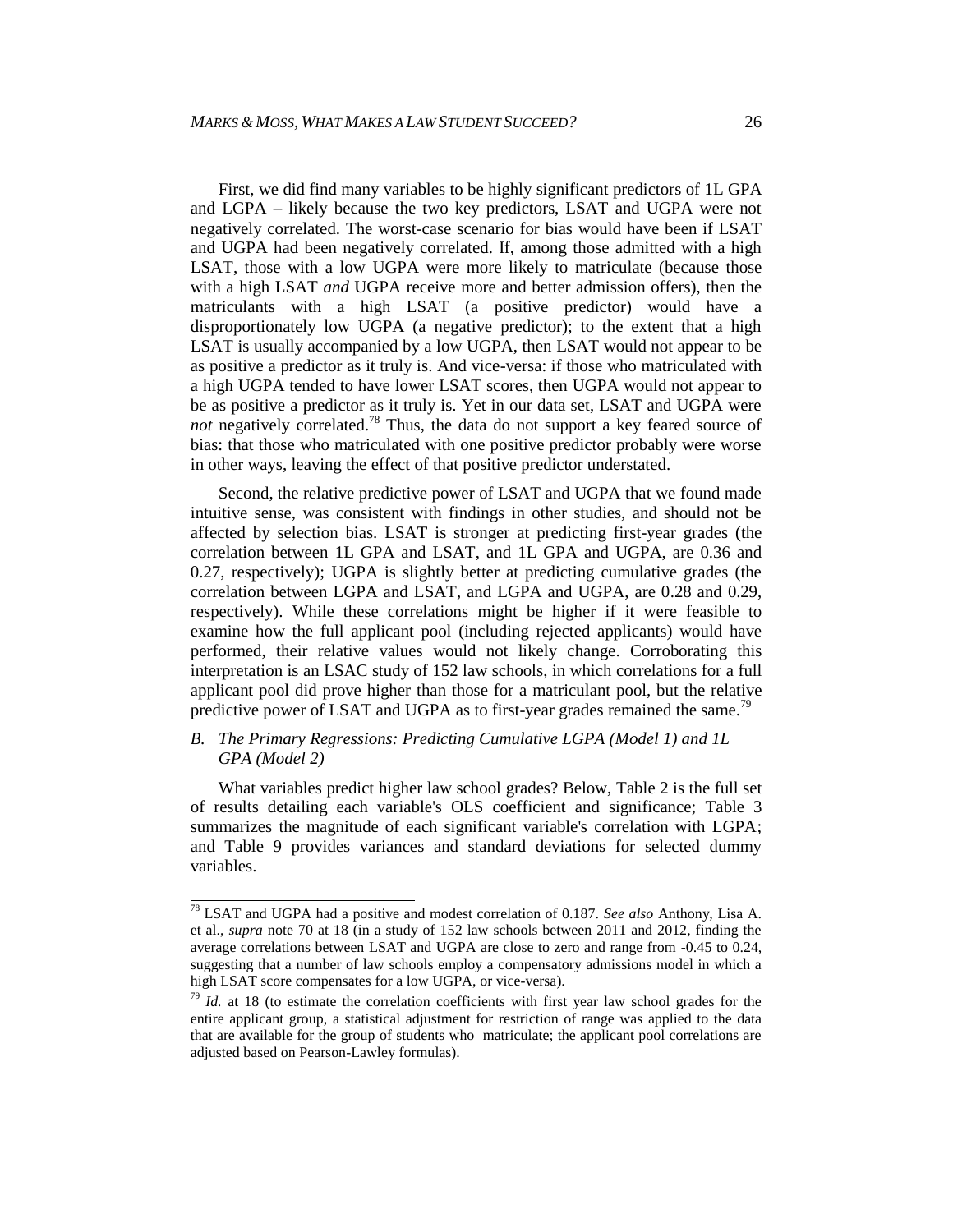Unsurprisingly, factors predicting 1L GPA (Model 2) were much the same: 1L GPA is a subset of LGPA, so variables predicting 1L GPA likely impact LGPA, and qualities predicting 1L grades also likely predict 2L-3L grades. We hypothesized and found only subtle differences between the 1L GPA and LGPA predictors: some factors predict slower acclimation to the reading, writing, and legal analysis demands of law school (*i.e.*, worse 1L than cumulative LGPA); others predict faster acclimation (*i.e.*, better 1L than cumulative LGPA). The adjusted R-squared is 0.263 for Model 1 and 0.279 for Model 2, meaning the predictor variables explained 26.3% of all variation in LGPA, and 27.9% of all variation in 1L GPA, among law students.

Of note, we ran an OLS specification identical to those used above, only this time we included 1L GPA to predict LGPA. Now, because 1L GPA is part of LGPA, those two variables are highly correlated  $(r=0.88)$  and we expect that 1L will be a strong and significant predictor of LGPA. Using 1315 variables to predict LGPA, as expected, the adjusted R-squared in that regression is 0.7914 and the coefficient for 1L GPA is 0.688, positive and significant at the 1% level. Among our three highest Model 1 and Model 2 predictors, LSAT, UGPA and LCM, only two are significant in this regression. The coefficient for UGPA is 0.083, positive and significant at the 1% level and the coefficient for LCM is 0.001, positive and significant at the 5% level. LSAT is negative but not significant. Among all other variables, the data suggests that Asian Americans are less likely to get higher LGPA (coefficient was -0.0544, significant at the 1% level), and those with STEM or EAF backgrounds are more likely to get higher LGPA (coefficients were 0.0340 and 0.0290, respectively, both at the 5% significance level). While the goal of this study is not to predict LGPA using a component of LGPA, this specification does reveal one interesting point about the relationship between first year grades and third year grades. While the data supports the finding that students who do well in their first year do well overall, the same can be said for the bottom of the class – students who do not do well in their first year do not do well overall. However, the 1L GPA predictor is not perfect. It may explain 79% of the variance but it does not explain 100% of the variance, revealing that interventions after the first year can potentially make a difference in increasing LGPA.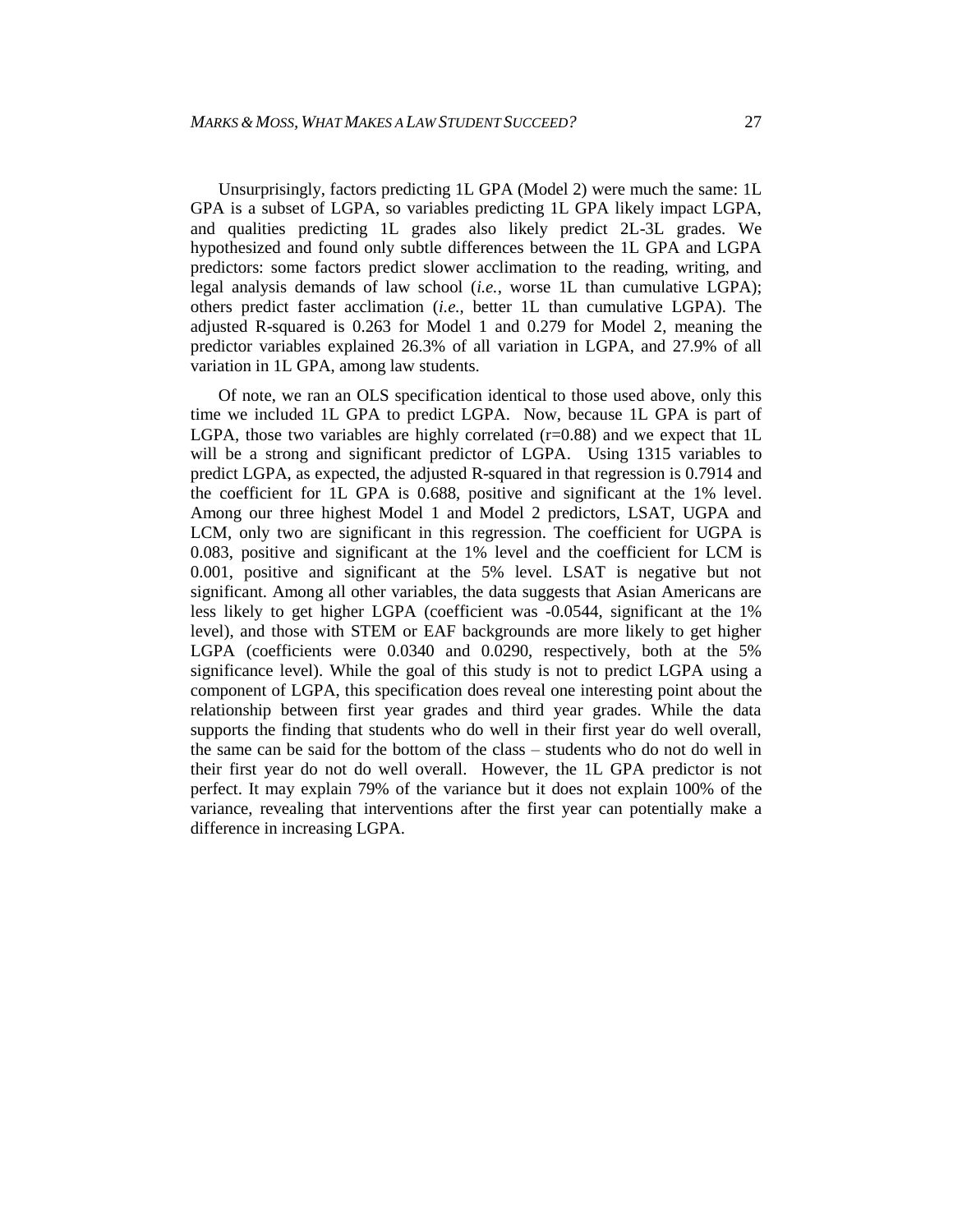| Variables                                      | Model 1: Cumulative Law<br>School GPA (LGPA) | Model 2: First Year Law<br>School GPA (IL GPA) |
|------------------------------------------------|----------------------------------------------|------------------------------------------------|
| <b>Traditional factors</b>                     |                                              |                                                |
| Law School Admissions Test (LSAT)              | $0.016***(9.31)$                             | $0.030***$ (12.63)                             |
| Adjusted LSAT College Median (LCM)             | $0.003***$ (3.55)                            | $0.004**$ (2.98)                               |
| Adjusted Undergraduate GPA (UGPA)<br>Ethnicity | $0.272***(12.44)$                            | $0.328***(11.22)$                              |
| African American                               | $-0.155***(3.77)$                            | $-0.170**$ (3.35)                              |
| Latino/a                                       | $-0.148***(3.29)$                            | $-0.148**$ (2.52)                              |
| Asian American                                 | $-0.154***(5.81)$                            | $-0.130***(3.77)$                              |
| Native American<br><b>Employment duration</b>  | $-0.173**$ (2.28)                            | $-0.188**$ (1.97)                              |
| 1-3 years                                      | 0.032(1.47)                                  | 0.032(1.16)                                    |
| 4-9 years                                      | $0.109**$ (2.88)                             | $0.110**$ (2.49)                               |
| $10+$ years<br>Employment type                 | 0.014(0.25)                                  | 0.081(1.11)                                    |
| Teaching                                       | $0.082 + (2.20)$                             | $0.086+ (1.80)$                                |
| Legal                                          | 0.022(0.69)                                  | 0.015(0.35)                                    |
| <b>Business</b>                                | $-0.023(0.75)$                               | $-0.025(0.61)$                                 |
| Technology                                     | $-0.05(1.55)$                                | $-0.077 + (1.85)$                              |
| Military                                       | $-0.119 + (2.25)$                            | $-0.231**$ (3.43)                              |
| <b>Public Service</b><br>College major         | 0.043(1.17)                                  | 0.068(1.44)                                    |
| Science, Tech., Engineering, Math (STEM)       | $0.066**$ (2.65)                             | $0.061 + (1.90)$                               |
| Economics, Accounting, Finance                 | $0.058**$ (2.30)                             | 0.032(0.97)                                    |
| Psychology, Sociology, Anthropology            | $-0.006(0.30)$                               | 0.011(0.38)                                    |
| Art, Music, Drama                              | $-0.038(0.80)$                               | $-0.084 + (1.33)$                              |
| <b>Environmental Sciences</b>                  | 0.022(0.42)                                  | 0.012(0.17)                                    |
| Liberal Arts, History<br>Other factors         | $-0.001(0.08)$                               | 0.016(0.70)                                    |
| No work experience & rising college GPA        | 0.033(1.45)                                  | $0.053+ (1.82)$                                |
| Criminal History                               | $-0.119**$ (3.39)                            | $-0.137**$ (2.99)                              |
| Graduate Degree                                | 0.030(1.22)                                  | 0.037(1.16)                                    |
| University of Colorado Law Student             | $-0.209***(10.12)$                           | $-0.225***(8.33)$                              |
| College leadership                             | 0.018(0.67)                                  | 0.019(0.51)                                    |
| Gender male                                    | 0.014(0.89)                                  | 0.015(0.72)                                    |
| Constant<br>Adjusted $R^2$<br>Observations     | $-0.821**$ (2.70)<br>0.26<br>1419            | $-3.470***$ (8.21)<br>0.28<br>1317             |

Table 2: OLS Regression Results for Model 1 (Dependent Variable: Cumulative LGPA) and Model 2 (Dependent Variable: First-Year LGPA)

NOTES: Absolute value of z-statistics in parentheses. +p<0.10; \*\* p<0.05; \*\*\* p<0.01.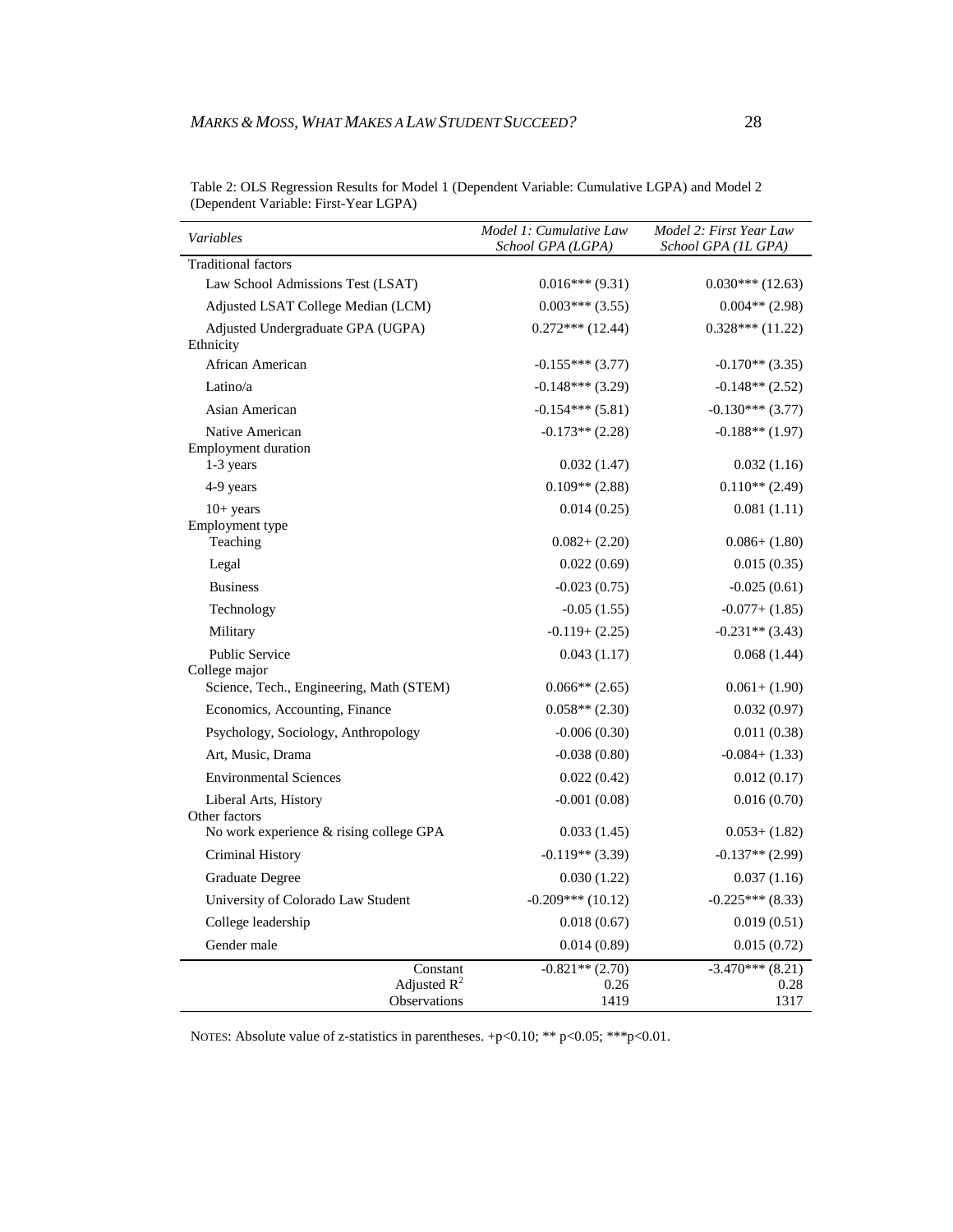| <b>Positive Predictors</b>                                                                                                                                                                                                                                                                                                | <b>Negative Predictors</b>                                                                | Non-Predictive (No<br>Correlation w/LGPA)                                                                                                                          |
|---------------------------------------------------------------------------------------------------------------------------------------------------------------------------------------------------------------------------------------------------------------------------------------------------------------------------|-------------------------------------------------------------------------------------------|--------------------------------------------------------------------------------------------------------------------------------------------------------------------|
|                                                                                                                                                                                                                                                                                                                           |                                                                                           |                                                                                                                                                                    |
| <b>LSAT</b> *** (best fit: linear)                                                                                                                                                                                                                                                                                        | <b>Negative Disciplinary or</b>                                                           | <b>Work Duration: 10 or</b>                                                                                                                                        |
| $\cdot$ +1 LSAT pt. $\approx$ +0.02 LGPA                                                                                                                                                                                                                                                                                  | <b>Criminal Record**</b><br>• Neg. Rec. $\approx$ -7 <sup>1</sup> / <sub>3</sub> LSAT     | more years.                                                                                                                                                        |
| $UGPA***$ (best fit: increasing returns)                                                                                                                                                                                                                                                                                  |                                                                                           | <b>Work Type:</b> All other                                                                                                                                        |
| • if UGPA $<$ 3.4: +.08 UGPA $\approx$ +1 LSAT                                                                                                                                                                                                                                                                            | Work Type: Military+;                                                                     | than teaching $&$ military                                                                                                                                         |
| • if UGPA $\geq$ 3.4: +.04 UGPA $\approx$ +1 LSAT                                                                                                                                                                                                                                                                         | Sci/Tech (not sig.: $p=110$ )                                                             | (i.e., law, sci./tech.,                                                                                                                                            |
| (consistent across all college qualities)                                                                                                                                                                                                                                                                                 | • Military $\approx$ -7 <sup>1</sup> / <sub>3</sub> LSAT<br>• Sci/Tech. $\approx$ -3 LSAT | business, public service)                                                                                                                                          |
| $LCM***$ (best fit: decreasing returns)                                                                                                                                                                                                                                                                                   |                                                                                           | <b>Majors:</b> All other than                                                                                                                                      |
| $\cdot$ +1 LCM pt. $\approx$ +0.2 LSAT                                                                                                                                                                                                                                                                                    | <b>Demographics:</b> Person of                                                            | STEM/EAF ( <i>i.e.</i> , social or                                                                                                                                 |
| • LCM<152 $\approx$ additional -1 LSAT                                                                                                                                                                                                                                                                                    | Color Self-ID $(**$ to $***)$                                                             | political sciences; history;                                                                                                                                       |
|                                                                                                                                                                                                                                                                                                                           | • Person of Color Self-ID                                                                 | liberal arts; fine arts;                                                                                                                                           |
| Major: STEM**; EAF**                                                                                                                                                                                                                                                                                                      | $\approx$ -9 to -10 LSAT                                                                  | environment)                                                                                                                                                       |
| • STEM major $\approx +4$ LSAT                                                                                                                                                                                                                                                                                            | (but partly $b/c$ a portion                                                               |                                                                                                                                                                    |
|                                                                                                                                                                                                                                                                                                                           |                                                                                           |                                                                                                                                                                    |
|                                                                                                                                                                                                                                                                                                                           |                                                                                           |                                                                                                                                                                    |
|                                                                                                                                                                                                                                                                                                                           |                                                                                           |                                                                                                                                                                    |
|                                                                                                                                                                                                                                                                                                                           |                                                                                           |                                                                                                                                                                    |
|                                                                                                                                                                                                                                                                                                                           |                                                                                           |                                                                                                                                                                    |
|                                                                                                                                                                                                                                                                                                                           |                                                                                           |                                                                                                                                                                    |
|                                                                                                                                                                                                                                                                                                                           |                                                                                           |                                                                                                                                                                    |
|                                                                                                                                                                                                                                                                                                                           |                                                                                           |                                                                                                                                                                    |
|                                                                                                                                                                                                                                                                                                                           |                                                                                           |                                                                                                                                                                    |
|                                                                                                                                                                                                                                                                                                                           |                                                                                           |                                                                                                                                                                    |
| • EAF major $\approx +3\frac{1}{2}$ LSAT<br><b>Work duration:</b> 4-9 $yr.**$<br>• 4-9 yrs.' work $\approx +6\frac{1}{2}$ LSAT<br>Work type: Teaching*<br>• Teaching $\approx +5$ LSAT<br><b>UGPA rising</b> $\geq$ 0.3, if enter law school<br>right after college (not sig.: p=0.126)<br>• Rising GPA $\approx$ +2 LSAT | enter w/ lower scores)                                                                    | <b>Demographics:</b><br>Gender (No discernible<br>M/F difference)<br><b>Prior Graduate Degree</b><br>(Any)<br><b>Major College</b><br><b>Leadership Role</b> (Any) |

Table 3: Summary of Magnitudes of Variable Correlations with LGPA (Model 1)

NOTES: +p<0.10; \*\* p<0.05; \*\*\*p<0.01.

Interpreting the Model 1-2 OLS regression coefficients is straightforward. The coefficient for each independent variable reflects both the strength and type of relationship the explanatory variable has to the dependent variable. When the sign associated with the coefficient is negative, the relationship is negative; conversely, when the sign associated with the coefficient is positive, the relationship is positive. The more positive or negative the coefficient, the more it predicts LGPA.

The interpretations of the coefficients vary depending on the type of variables in the study. Some variables are continuous, comprised of numbers along a spectrum (*e.g.*, UGPA, LSAT, LCM, and number of work years), while others are dichotomous (*e.g.*, a "yes" or "no" – coded for each work type, major, or criminal/disciplinary record). For a dichotomous variable, "1" means having the trait and "0" means not having it, so the coefficient reveals how much LGPA rises or falls when that trait is present. For a continuous variable, the coefficient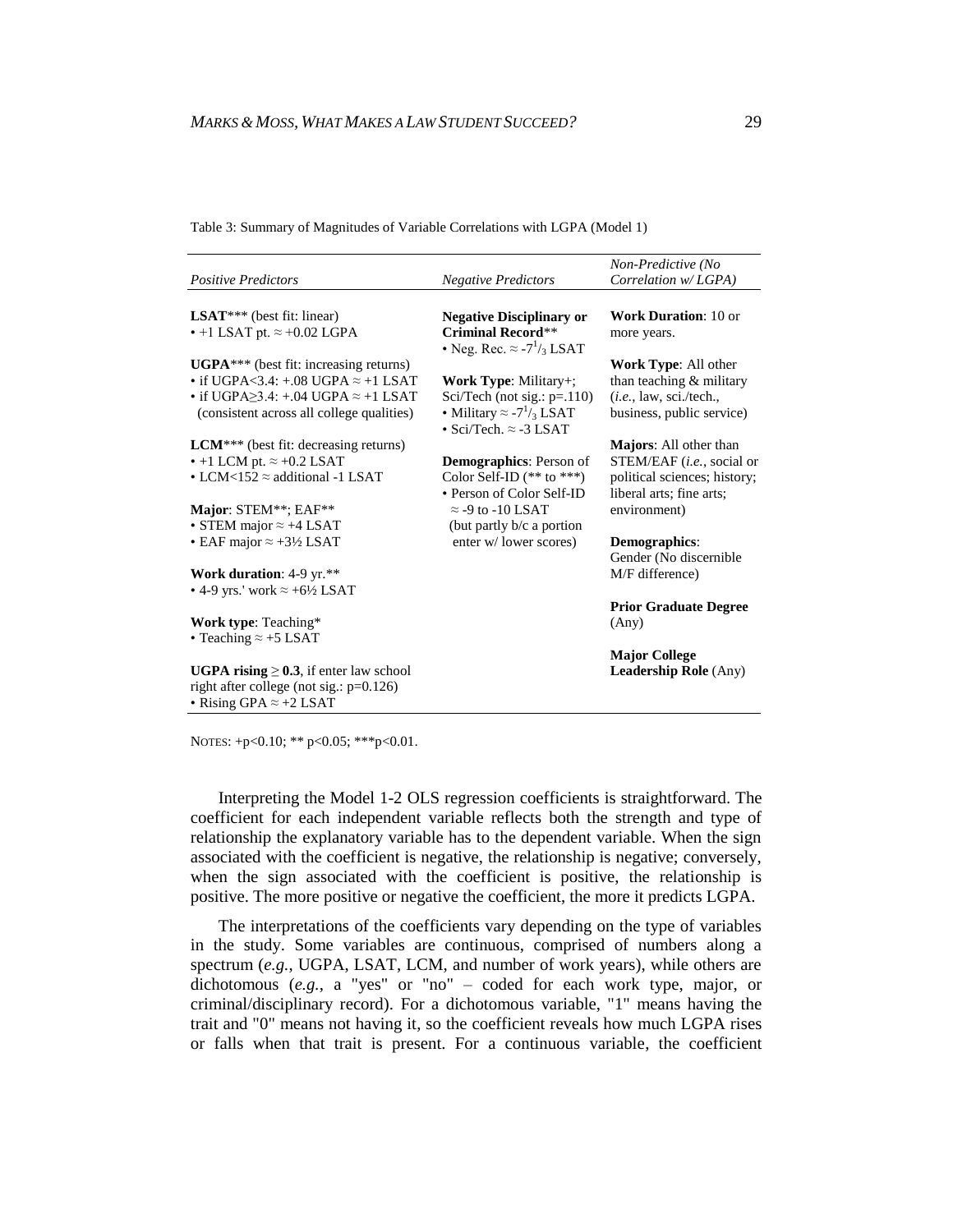represents the expected change in the dependent variable for a one-unit increase or decrease in the associated independent variable, holding all other variables constant. So the coefficient is the LGPA difference predicted by a one-unit difference in the variable, holding all other variables constant  $-e.g.,$  the LSAT coefficient shows how much LGPA rises with each one-point LSAT rise. A few continuous variables are *nonlinear*, to test for increasing or decreasing effects as the variable rises, or for interactions with other variables; interpreting those coefficients is less intuitive and will be discussed below as needed. The statistical significance of each variable's correlation with LGPA is noted in Tables 2-3 by asterisks: three asterisks (\*\*\*) is the strongest statistical relationship, a 1% or lower chance the relationship resulted from chance variation; two (\*\*) means a 5% or lower chance; a (+) means a 10% or lower chance (typically considered barely significant); no asterisk means a variable is not significantly correlated with LGPA. In Table 2, the results in bold highlight statistically significant results.

One novelty of this study is the way that it presents the key results in two ways. Like most traditional empirical studies, it presents the results based on coefficients and relative magnitudes. To explain the results more intuitively, we also present results in comparison to LSAT points. Because Model 1 uses a linear regression, the coefficient on each variable is the effect on LGPA of a one-unit change in the that variable (*e.g.*, the .016 coefficient on LSAT means each extra LSAT point predicts an extra 0.016 in LGPA, holding other factors constant). That also means each variable's effect can be compared – and here, comparison to LSAT points is an intuitive way to illustrate the relative power of each variable that proved significant (*e.g.*, the coefficient on teaching experience, 0.082, is just over five times the LSAT coefficient, 0.016, so it is roughly equivalent to five LSAT points). Table 3 lists of the number of LSAT points to which each other significant variable is equivalent.

The following nine subparts of this section detail the key results.

#### **1. LSAT: 1 LSAT Point ≈ 0.016 LGPA**

LSAT is, as in all prior studies, a significant LGPA predictor. The coefficient is 0.016, positive and significant at the 1% level. Roughly, each additional LSAT point predicts a 0.016 LGPA rise (the coefficient on LSAT, measuring the effect on LGPA of each LSAT point). This magnitude is large enough to make a real difference, because candidates typically vary by many points; a 6-point LSAT gap between two candidates predicts a 0.1 LGPA gap – a material difference in class standing.

Though LSAT is a significant predictor, for three reasons its validity as an admissions criterion is more modest than is implied by how heavily schools weight it in admission and scholarship decisions.<sup>80</sup> First, the magnitude of the predictive power of LSAT is modest compared to how heavily schools weight LSAT scores.

<sup>&</sup>lt;sup>80</sup> *See supra* Part III(B)(2)(c) (noting evidence various law schools weight LSAT far more than UGPA).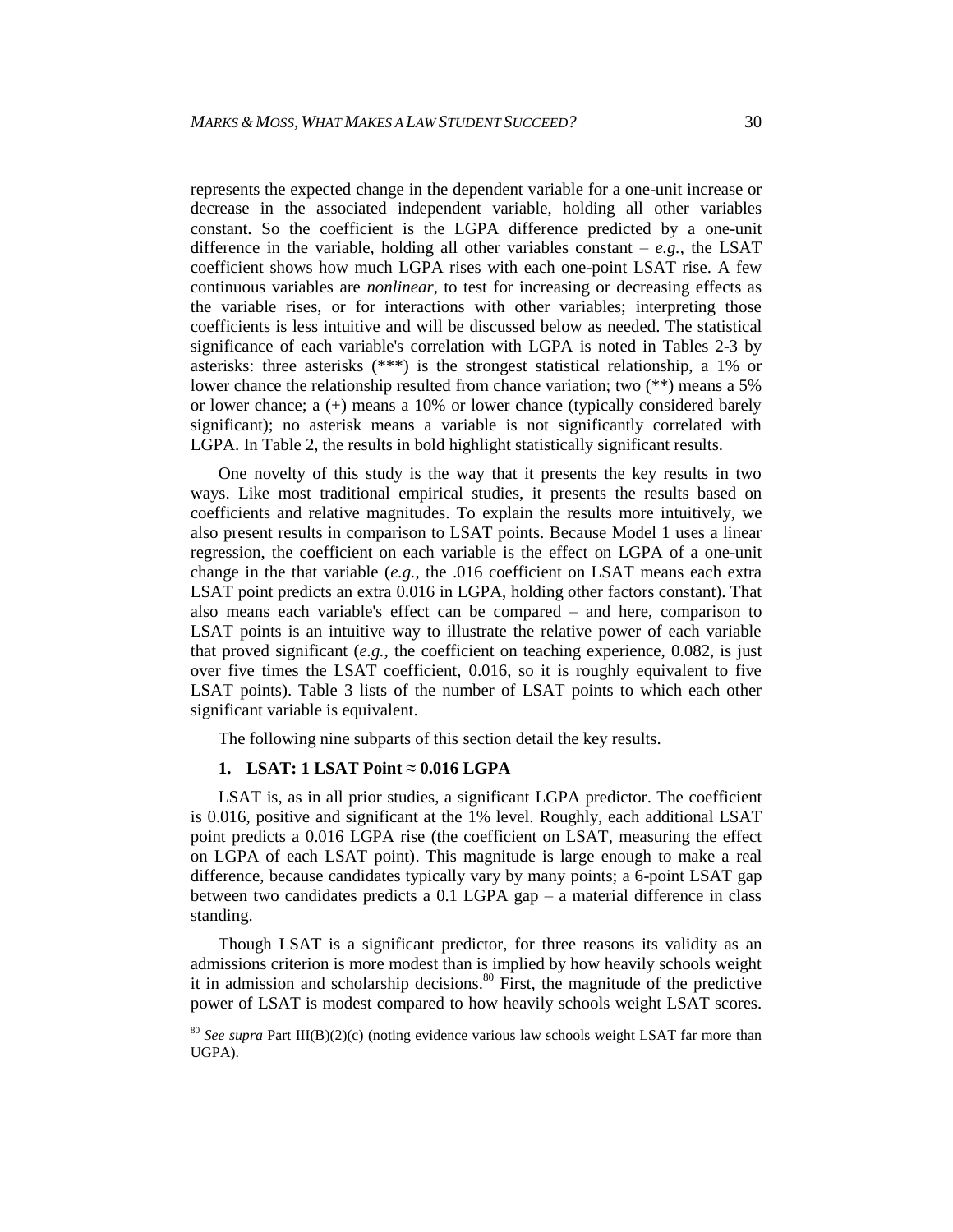A 6-point LSAT difference is enough to make a dispositive difference in where one attends law school and whether one receives a six-figure scholarship – but even that large an LSAT gap really predicts only a modest 0.1 difference in LGPA. Further, LSAT is just one valid predictor among many: as detailed below, many other valid predictors each are the equivalent of a 2-7 point LSAT difference.

Second, changes in LSAT do not appear to have increasing or decreasing returns; an X-point difference between a low and very low LSAT predicts the same as an X-point difference between a high and very high LSAT.<sup>81</sup> Thus, contrary to some common assumptions, a "cutoff" driven by fear of an especially low LSAT is unsound: the difference between a 147 and a 152 is the same as the difference between a 157 and a 162; and as noted below, various positive predictors each are akin to having several additional LSAT points, so even an LSAT score 12-15 points below a school's median can easily be counteracted by enough other positives.

Third, roughly half the LSAT's predictive power may be for the nonsubstantive reason William Henderson hypothesized: most law school exams and the LSAT are roughly three-hour, timed, in-class tests, so the LSAT is predictive partly as a mere measure of comfort and experience taking such exams. Henderson so concluded in finding that the LSAT predicts in-class test grades better than other grades (research papers, etc.), and our regressions provide further support for that conclusion: the LSAT is nearly twice as predictive of 1L GPA as it is of cumulative LGPA. Table 3 illustrates that each additional LSAT point predicts a rise in 1L GPA of 0.030 (significant at the 1% level). If the LSAT purely tested brainpower, it would not lose half its predictive power after 1L year. Because 1L year amounts to an in-class exam boot camp, students' test-taking skills converge by their 2L and 3L years – when the LSAT loses about half its predictive power. Thus, while the LSAT helps predict LGPA, as much as half its predictive value is not an aptitude test, but a non-substantive measure of ephemeral differences in test-taking comfort and experience.

In sum, these findings – on the modest magnitude of LSAT's predictive power, and on how half of that predictive power may be for a non-substantive reason – call into question the heavy reliance on LSAT in law school admissions, law school scholarship decisions, and law school rankings. To be sure, it is understandable that law schools feel compelled to rely heavily on LSAT: as Part

 $81$  This linear LSAT-LCM model was a better fit for our data than other models we explored, including (a) a consistently increasing-returns LSAT-LGPA relationship (*e.g.*, an exponent above 1.0 on LSAT), (b) a consistently decreasing-returns LSAT-LGPA relationship (*e.g.*, an exponent below 1.0 on LSAT), (c) models hypothesizing a discontinuous effect at especially high or low levels of LSAT (*e.g.*, that a drop below a certain level such as 150 or 152, or a rise above a certain level, such as 165 or 167, has a disproportionate impact), or (d) models allowing a different coefficient on bottom-quarter and top-quarter LSAT scores (i.e., replacing LSAT with an interactive terms of LSAT multiplied by whether LSAT was in each quarter), to test whether to the effect of additional LSAT points was different in the mid-range than at the extremes (and we found no material difference in the LSAT coefficient for any quarter).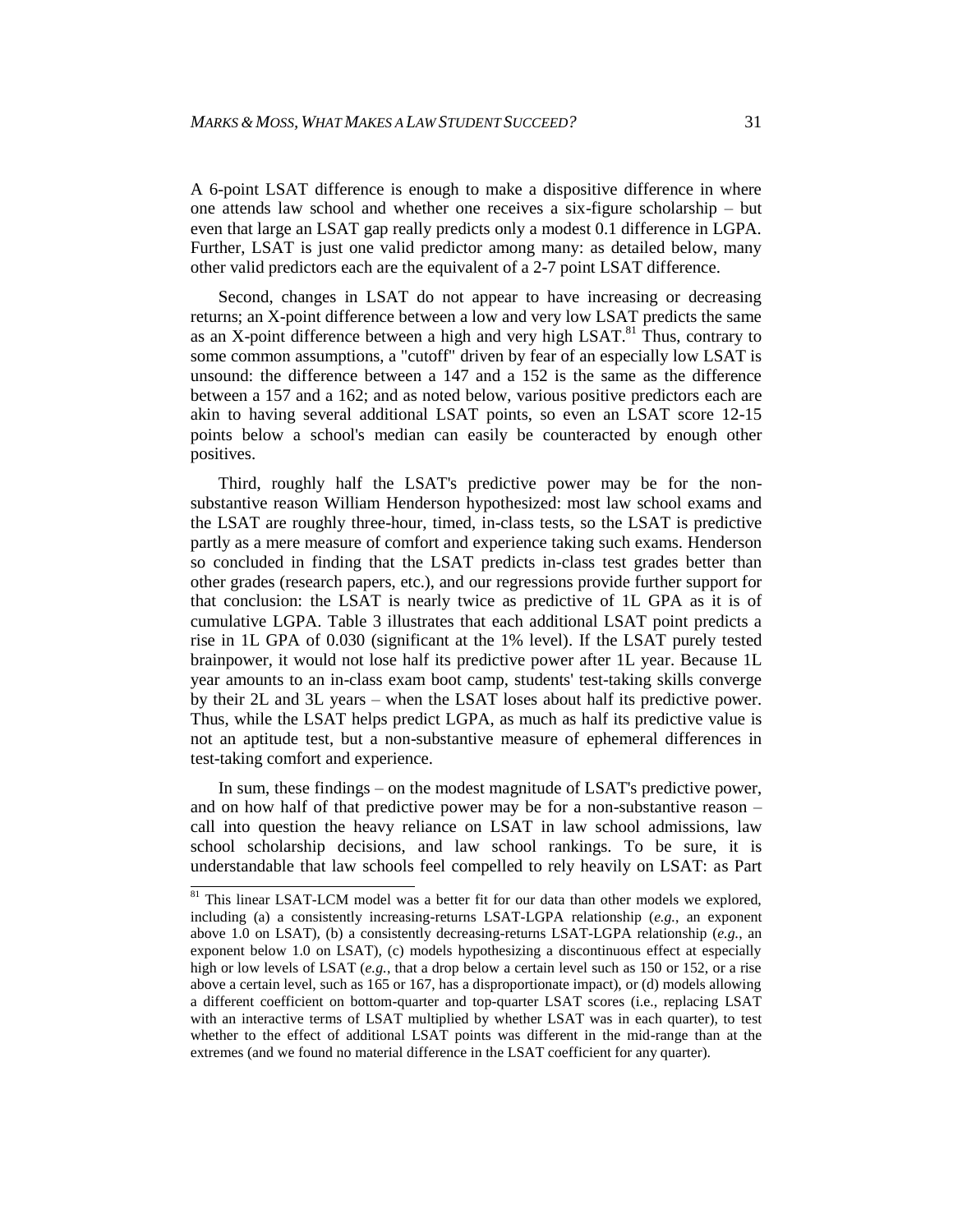II(A) details, LSAT is a dominant driver of changes in law schools' rankings, to a far greater extent than UGPA (which the rankings consider, but to a lesser degree) and other factors wholly ignored by rankings' limited set of variables for student quality (*e.g.*, students' college quality, majors, and work experience). This Article's findings simply indicate that the goal of accurately assessing applicant potential does not support the substantial weight on LSAT that rankings incentivize law schools to accord.

#### **2. UGPA: Increasing Returns; 0.03-0.06 UGPA ≈ 1.0 LSAT Point**

UGPA significantly predicts LGPA, but increases in UGPA have greater effect at higher levels of UGPA. The coefficient is 0.272, positive and significant at the 1% level. The 0.272 coefficient on UGPA means that each full-point UGPA rise (*e.g.*, 2.0 to 3.0) predicts a 0.27-point LGPA rise, or (identically) each extra hundredth of a point of UGPA predicts a 0.0027 LGPA rise. But the UGPA variable that best fit the data was a doubling of that effect when UGPA is above 3.4 (*i.e.*, just over the B+ level, the mean at most colleges); above 3.4, each extra hundredth of a point of UGPA predicts a  $0.0054$  LGPA rise.<sup>82</sup>

The most intuitive understanding of this magnitude may be to compare it to the effect of LSAT: each 0.06 rise in UGPA is akin to 1 extra LSAT point, but above 3.4, the effect doubles, so each 0.03 rise in UGPA is akin to 1 extra LSAT point. Thus, the difference average and weak UGPA is material (e.g., 3.0 versus 3.3 is akin to 5 LSAT points), but not as powerful as the difference between good and elite UGPA (*e.g.*, 3.5 versus 3.8 is akin to 10 LSAT points).

Compared to prevailing models deeming LSAT a better predictor than UGPA, we find that UGPA is more powerful – at least when, as here, the analysis controls for factors that moderate the effect of UGPA, such as college quality and college majors. For example, the *U.S. News & World Report* Law School rankings formula assumes that one LSAT point is roughly equal to 0.084 of a point of UGPA.<sup>83</sup> That would appear to over-weight LSAT substantially, compared to our finding that one LSAT point is actually worth from 0.03 of a point of UGPA (for UGPA levels above 3.4) to 0.06 of a point of UGPA (for UGPA levels below 3.4).

This inflection point at 3.4 was surprising but has a plausible explanation: a

 $\frac{82}{100}$  This increasing-returns UGPA model was a better fit for the data than other models we explored, including (a) a linear UGPA-LGPA relationship, (b) an increasing-returns UGPA-LGPA relationship (*e.g.*, an exponent above 1.0 on UGPA), (c) a decreasing-returns UGPA-LGPA relationship ( $e.g.,$  an exponent above 1.0 on UGPA), or (d) other sizes or locations for a discontinuity in the slope of the UGPA-LGPA relationship, such as placing the discontinuity at other levels from 2.7 to 3.8.

<sup>83</sup> Each school is ranked by *U.S. News* based on a score that is 12.5% its median LSAT score and 10% its median UGPA. *See* Sam Flanigan & Robert Morse, *Methodology: 2016 Best Law Schools Rankings*, U.S. NEWS & WORLD REPORT, http://www.usnews.com/education/bestgraduate-schools/articles/law-schools-methodology (last visited Feb. 26, 2015). One additional LSAT point therefore adds 0.21% to a school's score; the quantum of additional UGPA that adds an equal 0.21% is 0.084.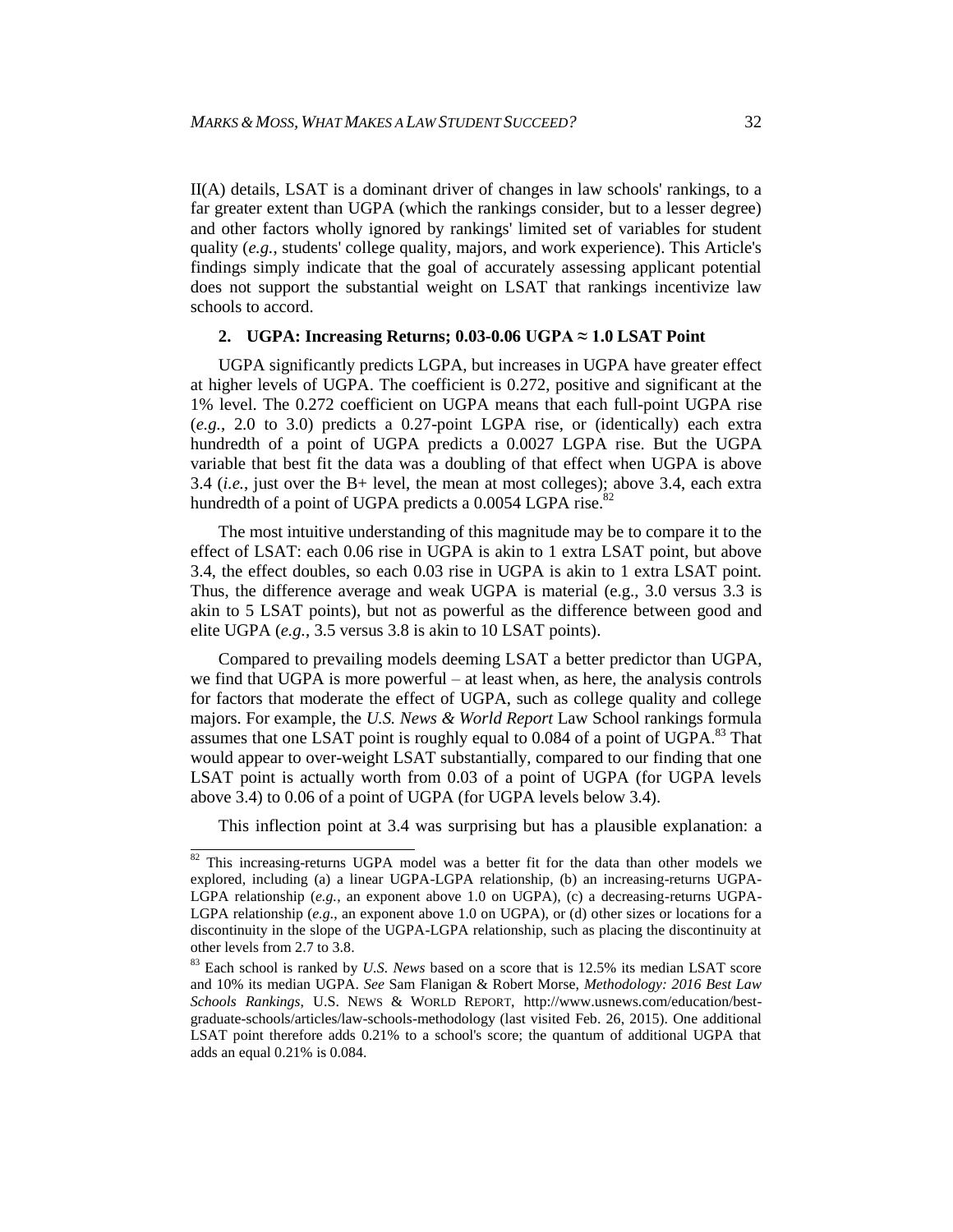higher UGPA is better, but the difference between "weak to average UGPA" (*e.g.*, 2.9 to 3.3) is less impactful than the difference between "good to great UGPA" (*e.g.*, 3.5 to 3.9)." The typical college has a roughly 3.3 mean, so 3.4 may be serving as a rough threshold for having a better-than-average UGPA.

Despite the plausibility of this finding, this sort of sudden jump in the effect of UGPA at 3.4 is probably an oversimplification, reflecting only that an inflection point was the curve of best fit for modeling what appears to be a reality that while rises in UGPA are always better, they are more significant for above-average than for weak UGPAs. Furthermore, we cannot be sure of the exact magnitude of the over-weighting – there likely are more subtle gradations from 0.03 to 0.06 than our model can estimate – but *U.S. News* likely has not run any similar study, so it's far greater LSAT-to-UGPA ratio seems to over-weight LSAT substantially as a measure of a school's student quality. A final disclaimer is that a law school with an unusually strong student body (*e.g.*, Yale, Harvard, or Stanford) or an unusually weak one (*e.g.*, schools with nearly open admissions that admit many students with UGPAs in the C grade range) might experience no such inflection point, or a different one than 3.4.

#### **3. LCM: Modest, Decreasing Returns; 1 LCM ≈ 0.2 LSAT Pt., But with LCM<152 Amounting to an Extra -1 LSAT Point**

A college's LCM, the average LSAT of its students, may be an unintuitive college quality measure. But a universal college quality metric is hard to find. Published college rankings are no viable option because they do not place all colleges on one continuum, instead ranking only the best colleges (others are listed as "unranked") and separately ranking "National Universities," "National Liberal Arts Colleges," "Regional Universities," and "Regional Colleges."<sup>84</sup> Similarly, rankings of colleges' research quality, even if a valid measure of college quality, do not help distinguish the quite varied quality of the many non-research-focused colleges (*e.g.*, local commuter-based public colleges).

Unlike rankings, LCM is data available for virtually all colleges that law students attended – and it does significantly predict LGPA. In the Model 1 Regression on Table 2, the coefficient for LCM is 0.003, positive and significant at the 1% level. A 1-point LCM rise is akin to a 0.215 LSAT rise, so 4.7 LCM points are akin to 1 LSA $T^{85}$  – a common difference between a flagship state school and a solid yet weaker satellite campus. But the LCM variable that best fit the data had a

<sup>84</sup> <sup>84</sup> *Best College Rankings and Lists*, U.S. NEWS & WORLD REP., http://colleges.usnews.rankingsandreviews.com/best-colleges/rankings?int=a8f209 (last visited Feb. 26, 2015) (separately listing four school categories and leaving several unranked in each).

<sup>&</sup>lt;sup>85</sup> The coefficient on LCM, noting the effect of each LCM point, was 0.0034795; the number of LCM points necessary to equal the 0.0163022 effect of one LSAT point thus is 4.68. In addition to the relationship between LCM and LSAT, we also examined the relationship between LCM and college majors and found no evidence that college quality matters for one major versus another. Regardless of major, we found a 0.15 LGPA difference between the students in a topquarter LCM college and students in a bottom-quarter LCM college.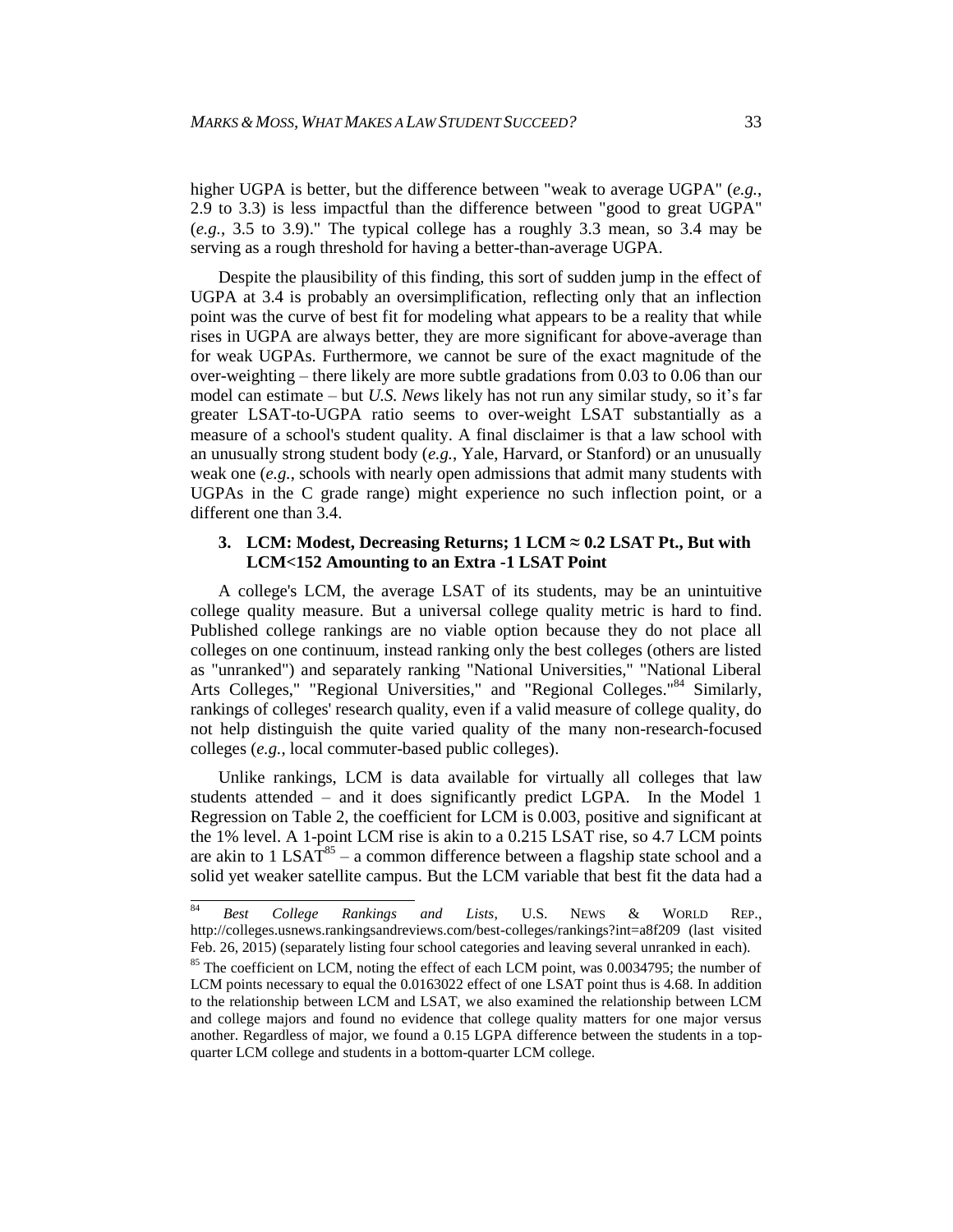discontinuity: a sub-152 LCM is akin to almost a full-point drop in an individual student's LSAT.<sup>86</sup> Thus, college quality matters, but (a) not as much as individual student qualities, and (b) the difference between weak and middling schools matters more than between average and strong schools.

Any discontinuity this striking could reflect quirks in the data – but we find it plausible: while college quality matters, subtle differences matter only modestly; what is most important is whether a student attended a particularly weak college – *e.g.*, those with a sub-152 LCM. Take the state of Colorado, the source of many Colorado Law students: the flagship state college, the University of Colorado at Boulder, typically has a 156 LCM (depending on the year), while the other prominent state college, Colorado State University, typically has a 153 LCM; both draw students from across and outside the state. In contrast, other public colleges in Colorado have mainly local, commuter draw: the University of Colorado campuses in Denver and Colorado Springs typically have 151 LCMs; Metro State University in Denver has a 149. The four-point discontinuity between 151 and 152 plausibly reflects that the three-point difference between the top state schools (with LCMs of 153 and 156) matters less than the difference between those two and the weaker local public colleges (with LCMs of 149-151). Admittedly, this strong a discontinuity is suspect as a literal statement; it surely is not true that all colleges with a 151 LCM are barely different from all those with a 150 yet very different from those with a 152. But an LCM-LGPA relationship with this discontinuity appears to be the curve of best fit to model a valid point: a difference between solid and strong colleges matters less than a difference between weak and solid colleges that is plausibly marked by having a sub-152 LCM.

Once we found that college quality matters, we examined whether, in addition, the predictive power of UGPA depends on college quality. Specifically, while a stronger college is better, is a higher UGPA also more of a positive predictor at a stronger rather than a weaker college? To answer this question, we ran a variant of Model 1 that estimated the difference, if any, between the effect of UGPA at (a) top-quarter LCM colleges (LCM≥158 in our sample), (b) bottom-quarter LCM colleges (LCM≤151), and (c) colleges with an LCM in the middle half  $(152\leq LCM \leq 157)$ .<sup>87</sup> Ultimately, we found no difference between the predictive

 $\frac{86}{6}$  The transformed LCM variable that best fit the data was linear, but with a discontinuity: when LCM dropped below 152, an extra four LCM points were subtracted, making the drop from 152 to 151 the equivalent of a 5-point drop. This decreasing-returns LCM model was a better fit for the data than other models we explored, including (a) a linear LCM-LGPA relationship, (b) an increasing-returns LCM-LGPA relationship (*e.g.*, an exponent above 1.0 on LCM), (c) a decreasing-returns UGPA-LGPA relationship (*e.g.*, an exponent above 1.0 on LCM), or (d) other sizes or locations for a discontinuity in the LCM-LGPA relationship, such as a smaller jump at 152, or a jump at other levels from 150 to 160.

 $87$  We first created dummy variables for top-quarter LCM (dQ1LCM), bottom-quarter LCM (dQ4LCM), and middle-half LCM (dQ2-3LCM). We then replaced UGPA with the following three interactive variables: (a) GPA x dQ1LCM; (b) GPA x dQ2-3LCM; and (c) GPA x dQ4LCM. This simply allowed the regression results to estimate a different coefficient for UGPA depending on whether the student's college was high-, mid-, or low-LCM.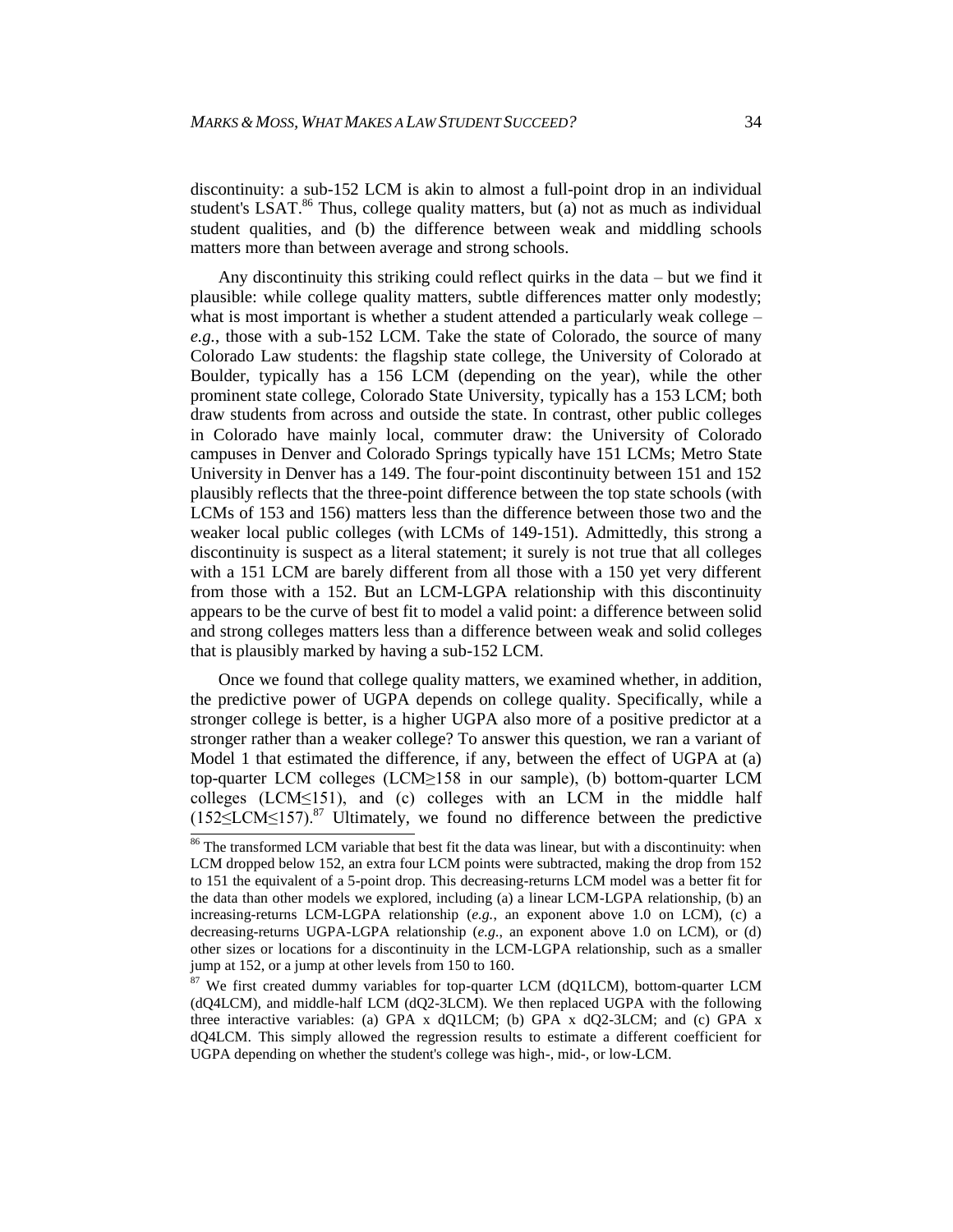power of UGPA at colleges with different LCMs: the coefficient on each of the three UGPA interactive terms was similar (0.157 to 0.175). Thus, college quality matters, but does not change whether UGPA matters; the difference between high and low UGPA is just as important at weaker and stronger colleges.

#### **4. College Majors: STEM/EAF ≈ 3.5-4 LSAT Pts.; No Negative Majors**

We tested seven categories of majors, with the number of observations for each group in parentheses: science, technology, engineering, or math (231); economics, finance, or accounting (160); fine arts, music, drama, or performing arts (38); environmental studies, forestry, or ecology (32); liberal arts, history, any language, or philosophy (471); psychology, sociology, anthropology, or religious studies (233); and political science, public policy, or government (428).

Among all college majors tested, only the Science, Technology, Engineering and Math (STEM) and Economics, Accounting and Finance (EAF) majors proved to have a significant effect on LGPA, and the effect was positive for both. <sup>88</sup> The coefficients on STEM and EAF variables, 0.066 and 0.058 respectively, were positive, similar in magnitude, and highly significant (at the 5% level). These majors were akin to having an extra 4 and 3.5 LSAT points, respectively.<sup>89</sup> No major predicted LGPA *negatively*: the closest was an Art, Music, or Drama major, which was a negative, but only borderline-significant (at the 10% level), and only for 1L GPA (Model 2) – and it was not at all significant as to cumulative LGPA (Model 1).

The positive STEM result was especially surprising, because we had hypothesized that while many STEM majors are more talented than their UGPAs indicate, they tend to be less experienced or inclined toward reading and writing. And we did find evidence these students may need time to grow along a "learning curve" during 1L year. Comparing the Model 1 and Model 2 results, the STEM and EAF coefficients are positive in Model 2 (1L GPA), but even more positive and significant in Model 1 (LGPA). Thus, takes time for those with STEM and EAF majors to reach their potential, but the finding remains that they outperform others.

The reason STEM majors did not suffer due to lesser reading and writing experience may be selection bias: we examined the performance of not a *random sample* of STEM majors, but the modest subset who *chose law school* – likely

 $88$  We coded seven categories of majors. The "Political Science/Government" major is excluded from the statistical analysis, because running regressions requires excluding one "reference group," and this group was large (428 students), and performed very close to average. We ran two OLS regressions similar to Table 2, Models 1-2, this time using liberal arts as a reference category, and the variable political science was again, positive and not significant.

 $89$  The coefficient on STEM, noting the effect of having a STEM major, was 0.066; the number of LSAT points (each of which has an effect of 0.0163) necessary to equal the effect of a STEM major thus is 4.09. Similarly, the coefficient on EAF, noting the effect of having an EAF major, was 0.0581; the number of LSAT points (each with an effect of 0.016) necessary to equal the effect of an EAF major thus is 3.57.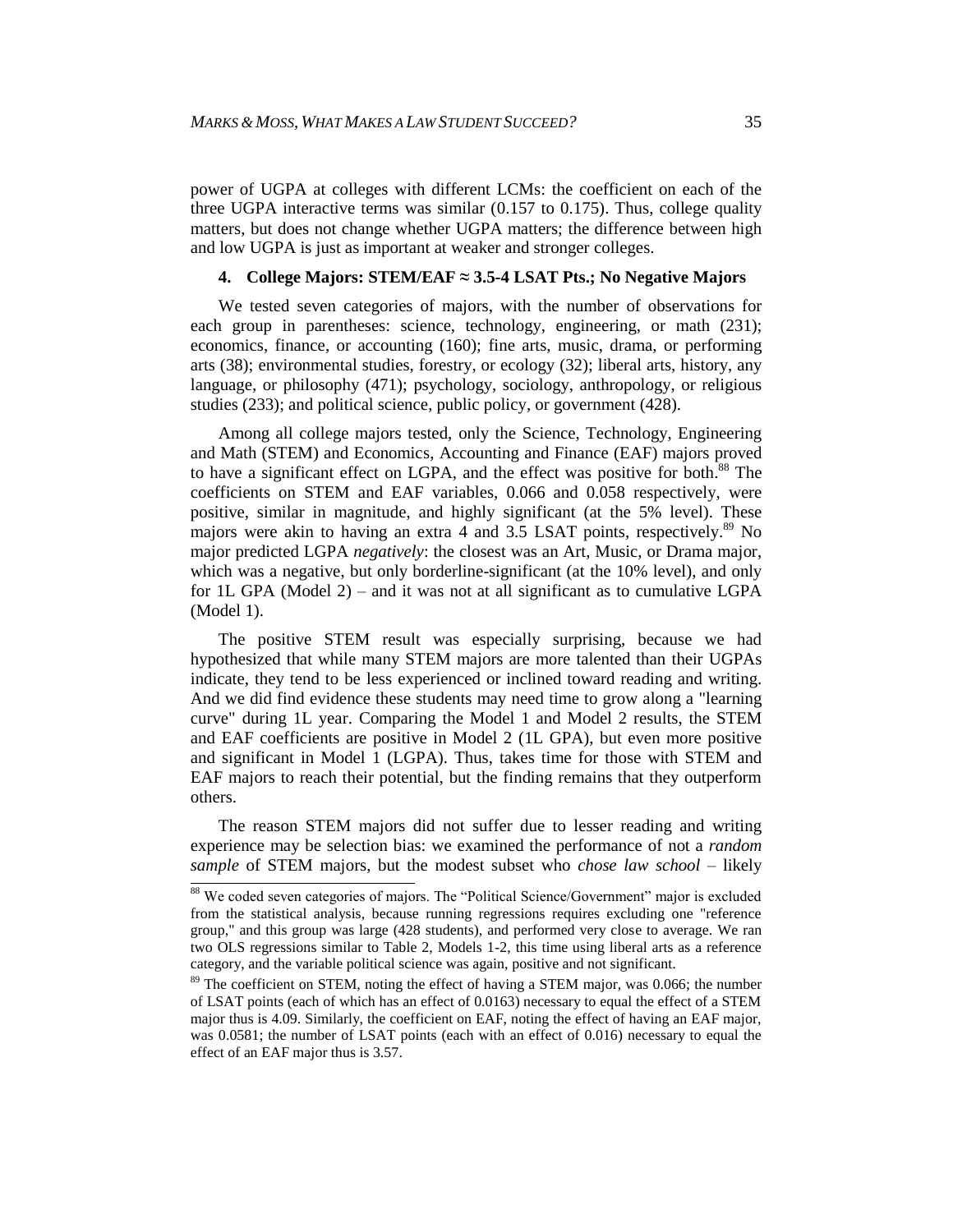those most comfortable with reading and writing. Confirming that our STEM population was no random sample is its gender breakdown: roughly 75% of STEM majors are male, $90$  yet our population's gender-STEM correlation was essentially zero. 91

There are several possible explanations for the positive, significant effect of STEM and EAF majors. First, such majors might either train or select for technical or mathematical thinking that translates well to law study. For a major to be an LGPA predictor, not *all* those with the major must be the same; it suffices if a *higher percent* of such majors are suited to law than others are. However, undercutting the theory that STEM and EAF thinking inherently translate well to law school is the finding that STEM and EAF majors do not do as well 1L year as they do later in law school: the coefficients on STEM and EAF majors were still positive as predictors of *1L* grades, but 10-45% lower in magnitude and not as significant. $92$  Thus, contrary to the view that STEM and EAF majors have cognitive styles favorable for legal study, the evidence is that such majors face some adjustment difficulty – implying that law school requires different skills, such as more written and verbal work, and more disputed interpretations than the sometimes black-and-white conclusions of science, engineering, accounting, finance, and to a lesser extent economics.

A second reason STEM (but not EAF) may be a positive predictor is that STEM courses often feature a lower grading curve, making a STEM major's 3.3 UGPA more impressive than a 3.3 in history; STEM courses typically give out fewer As and more C (or lower) grades. Thus, among students with identical UGPAs, the STEM majors show more potential – which may explain why STEM is a somewhat larger plus than EAF, in which the grading curves typically are not unusually tough.

A third reason STEM and EAF majors may be plusses is that they may have a smaller percentage of students looking for an easy ("gut") major than, say, political science or psychology.<sup>93</sup> This does not mean that STEM or EAF majors *actually* are harder than any others: some political science departments, and especially their top students, focus on statistical analysis as much as many economics majors do; some psychology and environmental studies majors focus on not only statistical

 <sup>90</sup> Kelsey Sheehy, *Colleges Work to Retain Women in STEM Majors*, U.S. NEWS & WORLD REP. (July 1, 2013), http://www.usnews.com/education/best-colleges/articles/2013/07/01/collegeswork-to-retain-women-in-stem-majors ("Only about 25 percent of STEM degree holders are women, due largely to a lack of female college students studying engineering, computer science and physical sciences such as physics and chemistry.").

 $91$  Specifically, the correlation coefficient between gender (male) and STEM major was 0.003.

 $92$  The coefficients on STEM were 0.067 for cumulative LGPA (significant at the 1% level, p=0.008) but 0.061 for 1L GPA (with far more marginal significance, only the 10% level, p=0.057). The coefficients on EAF were 0.058 for cumulative LGPA (significant at the 5% level, p=0.022) but 0.032 for 1L GPA (not significant, p=0.330).

 $93$  We thank Jonathan Adler for this interpretation of the predictive value of various majors.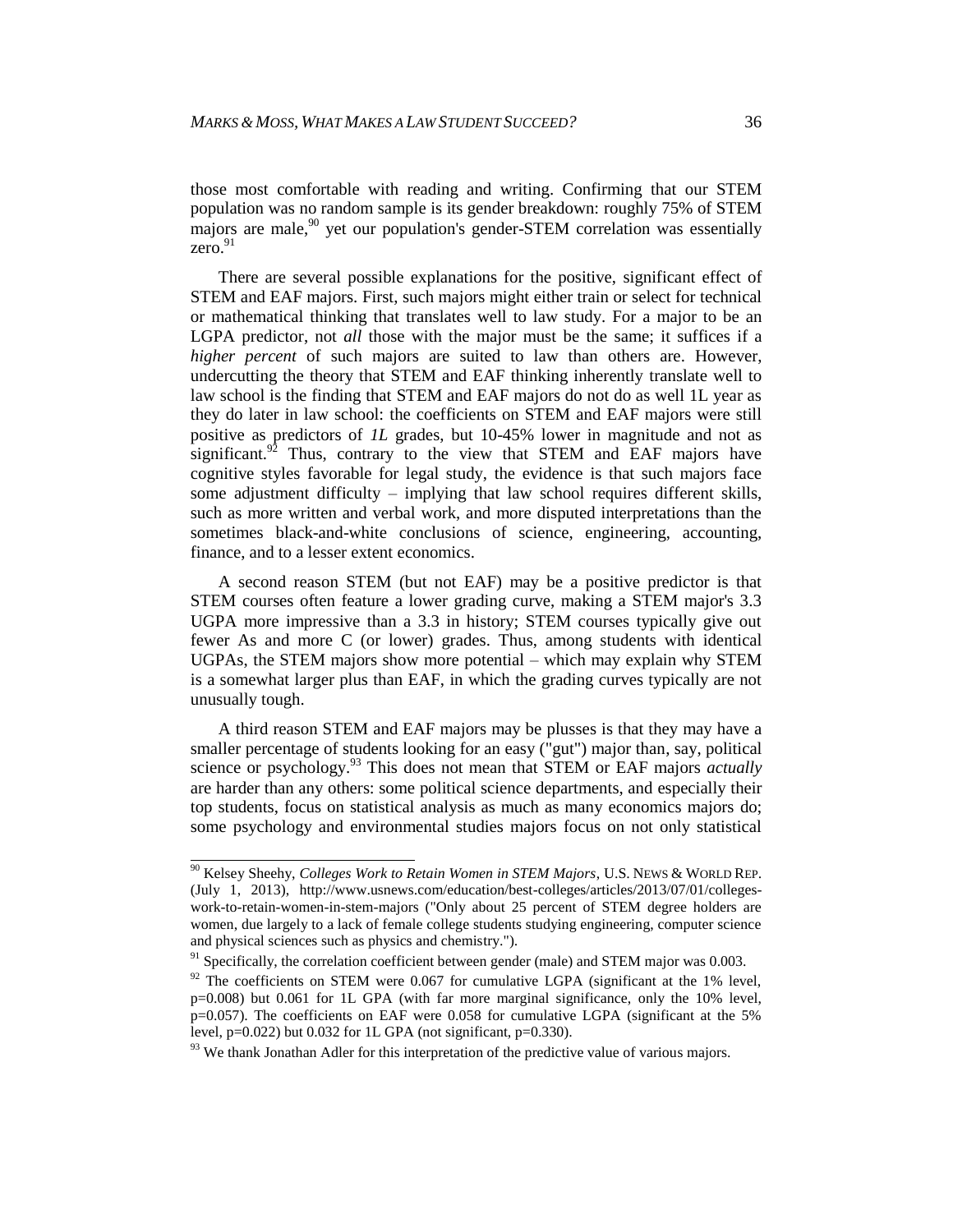analysis, but also biological science; and non-scientific/non-statistical academic fields like history and English are in no way inherently easier. But some fraction of college students look for easy majors because they are low on motivation, and such students may be less likely to choose to major in physics, math, or perhaps economics or finance. Even if such students are wrong in thinking courses in another field will be easier: if non-STEM/EAF majors have a higher share of lowmotivation students that could explain why STEM/EAF majors eventually perform better academically.

The second and third reasons – that STEM may feature tougher grading and STEM and EAF may have a smaller share of low-motivation students – actually support a broader point than a plus factor for STEM/EAF majors: (a) extra caution may be warranted for applicants in any major with an unusually easy curriculum; and (b) extra consideration may be warranted for applicants in any major with an unusually rigorous curriculum.<sup>94</sup> A history or English major who took a heavy load of upper-level courses and wrote a rigorous honor thesis may be every bit as promising as a STEM major with a similar UGPA. More specifically, as noted above, many non-STEM/EAF majors do scientific or statistical work nearly indistinguishable from what STEM and EAF majors do. Yet far from all political science, psychology, and environmental studies major so focus, and it is a limitation of this study that we could not scrutinize students' transcripts to distinguish which did so; transcripts feature far too little detail in course titles to spot which courses are actually STEM/EAF-like.<sup>95</sup> Consequently, our results do not indicate that a mathematical, statistical, or science-focused non-STEM/EAF major is worse than a STEM/EAF major; to the contrary, the STEM/EAF plus factor seems applicable to any other major with a similarly intensive mathematical, statistical, or science focus.

One final caveat is that selecting a major is an important decision, and our findings are not prescriptive advice that aspiring lawyers should choose STEM or EAF majors. STEM, for example, may cease to be a positive predictor if liberal arts students, en masse, switched to STEM majors. Choosing a major ill-suited to one's interests or aptitude would seem a recipe for learning less, enjoying less motivation, earning lower grades, and harming the academic confidence that contributes to success. A material difference in UGPA, moreover, is a stronger predictor than any major (the 0.3 UGPA difference between B and B+ is more powerful than a STEM or EAF major), so choosing a major less suited to one's interests or talents seems a poor strategic choice, in addition to a poor educational choice.

 $\frac{94}{94}$  We thank Professor Jennifer Hendricks, who (despite being a math major herself) provided this point that the imprecise match between major and curricular difficulty requires a close look at the undergraduate courses applicants choose, whatever their majors.

<sup>&</sup>lt;sup>95</sup> For example, the most statistics-heavy political science college courses one of the authors (Moss) took was a seminar in "American Political Institutions"; that course name on his transcript would not indicate that the course was as heavily quantitative as his economics major courses.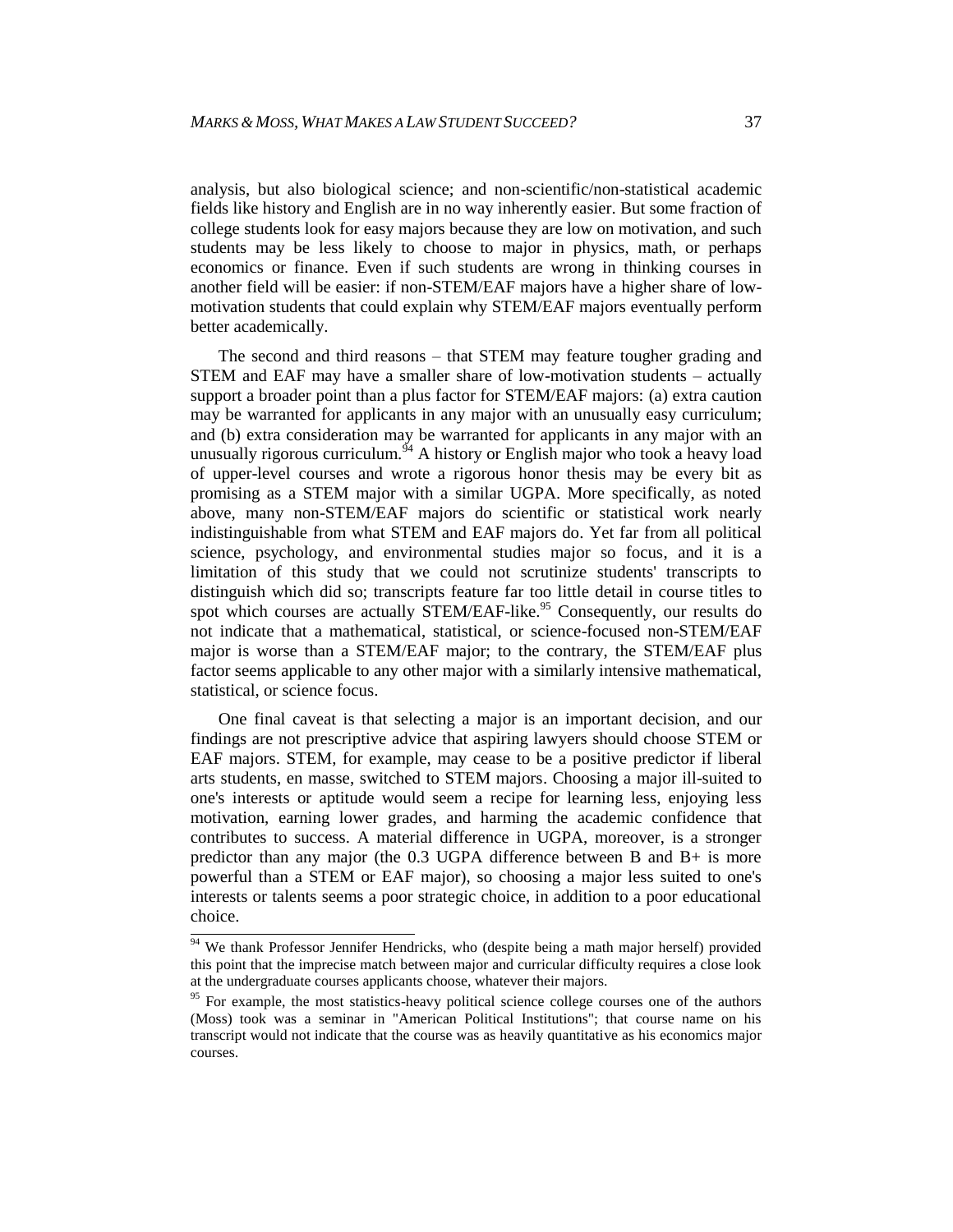#### **5. Work Duration: 4-9 Years ≈ 6.5 LSAT Points**

Work duration was measured three different ways, only one of which was positive and highly significant. The coefficient for 4-9 years of work was 0.109 (positive and significant at the 1% level), akin to 6.5 extra LSAT points.  $96$  Working 1-3 years and working 10+ years were both positive but not significant. It was surprising that a "sweet spot" of 4-9 years' work proved better than having more *or* fewer years. We lacked a firm *ex ante* hypothesis as to the optimal quantity of work experience, the conventional wisdom in the admissions world was that work experience has roughly the sort of nonlinear relationship with LGPA that we found: while work experience is a plus, and more is better, too much is a negative. To test whether increasing years of work experience had this sort of initially increasing, but then decreasing, effect on LGPA, we ran a correlation matrix of LGPA and each number of years of work experience (1, 2, 3, etc.). The correlations showed a fairly clear break between 1-3 years, 4-9 years, and 10+ years: 4 years through 9 years each showed a fairly consistent positive correlation with LGPA; yet there was no clear relationship (positive or negative) for 1-3 years or for 10 or more years.

We offer a two-part likely explanation for 4-9 years' work experience being an apparent sweet spot for law students. First, the difference between 1-3 and 4+ years likely reflects a maturity difference. Having work experience (compared to starting law school right after college) either provides or selects for maturity, but 1- 3 years may not truly provide real-world experience. Someone in law school after only one year of work was applying to law school that entire year; with 2-3 years of work, the student still was applying or studying for the LSAT halfway through those years, and probably planning to apply to law school from the start. Thus, 1-3 years of work is not enough to provide the experience of making one's way in the world before law school; that length serves only as a waystation between college and law school.

Second, the difference between up to 9 years and 10+ years likely reflects the difficulty some longtime workers have readjusting to school. Those with 10+ years include many with the best experience and maturity, but also many with trouble readjusting to student life, which could explain why having that much work is, on average, neither a positive nor a negative; it includes a mix of plusses and minuses.

To be sure, as with other nonlinear relationships we found, the bright lines in our work experience dummy variables should not be relied upon too literally: some people mature greatly with 2-3 years' work, while others do not mature with 4-5; some with 7-8 years have trouble readjusting while some with 12-13 readjust easily. The idea of a 4-9 year sweet spot is thus an oversimplification, but one that we think reflects a reality, and one that comports with some conventional wisdom in the law admissions world: work experience is a material plus factor, a proxy

 $\frac{96}{96}$  The coefficient on having 4-9 years' work was 0.109; the number of LSAT points (each with an effect of 0.0163) necessary to equal the effect of 4-9 years' work thus is 6.66.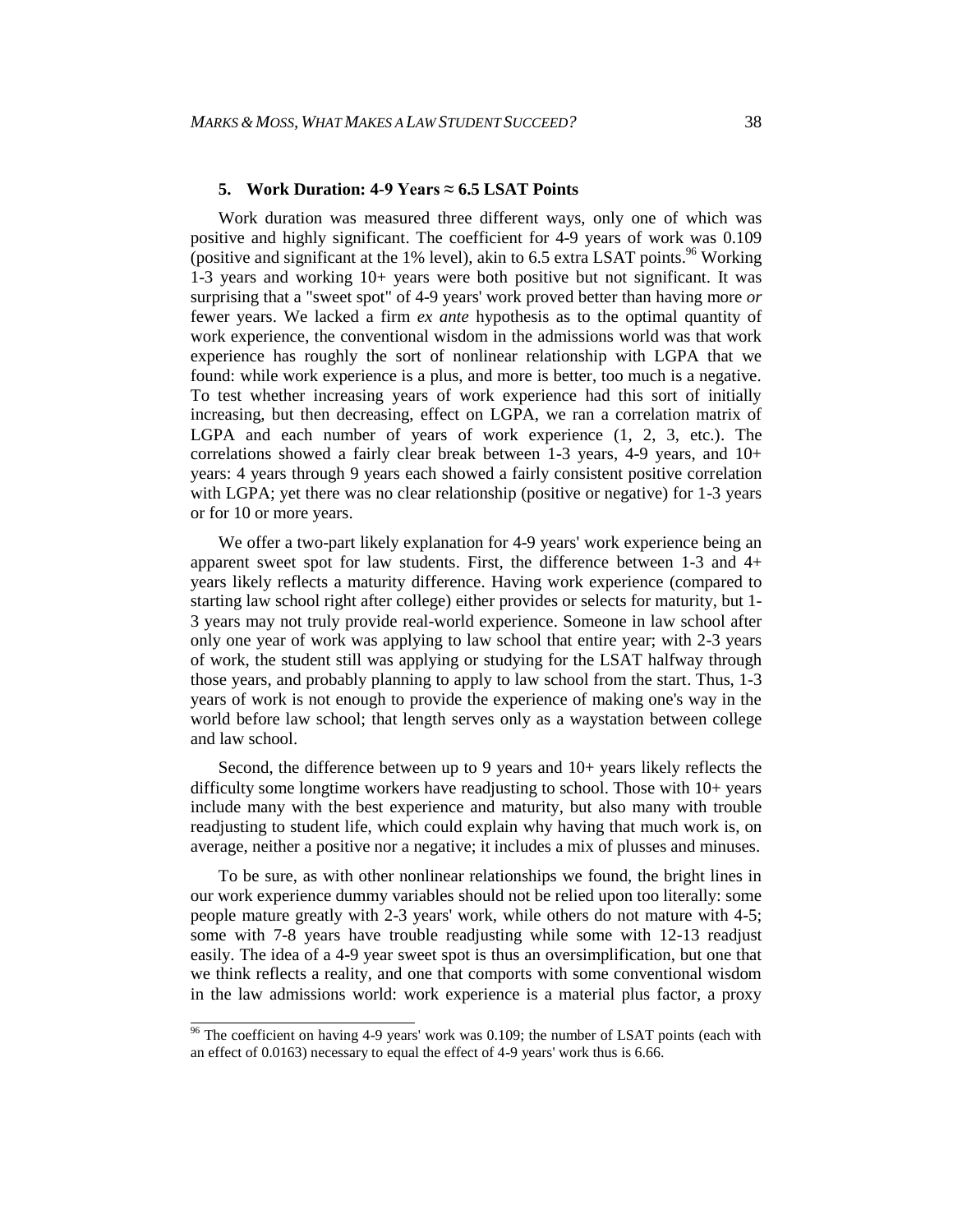either for maturity or for having made an informed decision to take the plunge back into student life; but just a few years of work is too little to make a difference, and too many years risks making it difficult to readjust back to student life.

# **6.** Work Type: Teaching ≈ **5 LSAT** Pts.; Military ≈ -7<sup>1</sup>/<sub>3</sub>; Sci/Tech ≈ -3

Of the six categories of employment, two proved significant LGPA predictors: teaching experience had a coefficient of 0.082, positive and significant only at the 10% level; military experience had a coefficient of -0.119, negative and significant at the 5% level. Science and technology experience had a coefficient of -0.077, but was significant only at the 10% level, and only in Model 2, the 1L GPA regression. No other category was significant.

Teaching experience is akin to 5 extra LSAT points,<sup>97</sup> which likely reflects personal qualities. Among jobs held in the early- to mid-twenties age of most entering law students, teaching may be the one that most selects for – or develops – the ability to be a responsible adult wielding authority and urging others to take work seriously. Also, choosing a teaching career in one's early twenties likely indicates comfort in a learning environment, which bodes well for meeting the demands of law school. Thus, while teaching work may confer some benefit, more likely it is that having selected a teaching job reveals a student to be of a type – responsible and comfortable with classroom learning – likely to do well in law school.

Military experience is akin to  $-7^{1/3}$  LSAT points.<sup>98</sup> However, most law students from the military had several years of service, placing them in the 4-9 years' work category that is a countervailing plus of similar magnitude. The plus of lengthy work and the minus of military work therefore roughly cancel out; *i.e.*, 4-9 years in the military is not materially better or worse than having no work experience at all.

The reason military work is essentially the opposite of teaching as a predictor is likely because they select for different traits and backgrounds. As noted above, those choosing teaching may adjust to three years of classroom lectures and textbook reading easily. In contrast, more of those choosing the military may find law school a difficult adjustment for two reasons. First, whereas teaching selects for those comfortable with classroom learning, the military may select for kinesthetic learners, providing learn-by-doing experience that makes the more passive experience of law school a major adjustment. Second, military experience may be a negative predictor as a proxy for low socioeconomic status. Pentagon data show that the military "lean[s] heavily for recruits on economically depressed, rural areas … , with nearly half coming from lower-middle-class to poor households." <sup>99</sup> Those from less privileged socioeconomic backgrounds not only

 $\frac{97}{2}$  The coefficient on teaching experience was 0.082; the number of LSAT points (each with an effect of 0.016) necessary to equal the effect of 4-9 years' work thus is 5.02.

 $98$  The coefficient on military experience was -0.119; the number of LSAT points (each with an effect of 0.016) necessary to equal the effect of military experience thus is -7.32.

<sup>99</sup> Ann Scott Tyson, *Youths in Rural U.S. Are Drawn To Military*, WASH. POST (Nov. 4, 2005),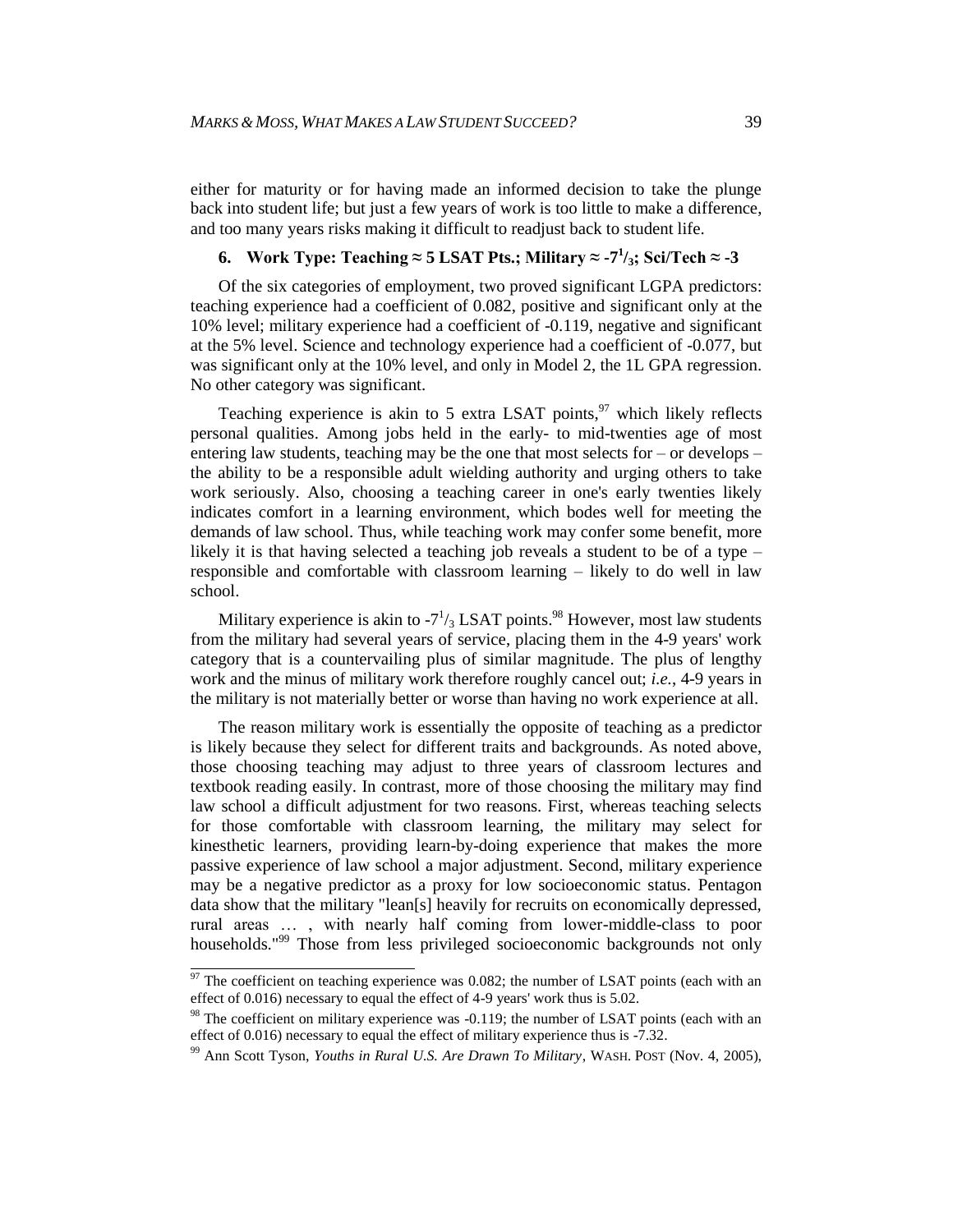may face a tougher adjustment to the culture and expectations of law school,  $100$  but – especially following recent decades of rising tuition – are more likely to need to divert time to paid work during law school, further negatively impacting their grades.<sup>101</sup>

Comparison of the 1L and cumulative LGPA results corroborates the adjustment-difficulty theory of why military work predicts negatively. Military work predicts a 0.118 lower cumulative LGPA, but a 0.231 lower 1L GPA; thus, the effect on 1L LGPA is nearly double the effect on cumulative LGPA. Similarly, scientific or technical work experience – which also might make for a difficult adjustment to law school – is not a significant predictor of cumulative LGPA (it is akin to -3 LSAT, but the correlation is not statistically significant<sup>102</sup>), yet is a mildly significant negative predictor of 1L GPA. This corroborates that some jobs may be negative predictors because they are so different from law study that law school requires a major adjustment that many can make eventually (as shown by the cumulative GPAs being better than the 1L GPAs), but many do not make (as shown by the continued negative effect of military work after 1L year).

# **7. Negative Criminal/Disciplinary Record ≈ -7 1 /<sup>3</sup> LSAT Points**

l

The coefficient on the variable for having a significant negative or criminal record was -0.119, negative and significant at the 5% level; it was also negative and significant in this magnitude in the 1L GPA regression. A negative record thus

http://www.washingtonpost.com/wp-dyn/content/article/2005/11/03/AR2005110302528.html ("[T]he military is leaning heavily for recruits on economically depressed, rural areas where youths' need for jobs may outweigh the risks of going to war. … Many of today's recruits are financially strapped, with nearly half coming from lower-middle-class to poor households, according to new Pentagon data … . Nearly two-thirds of [2004] Army recruits … came from counties in which … income is below the U.S. median").

<sup>100</sup> Eli Wald et al., *Looking Beyond Gender: Women's Experiences at Law School*, 48 TULSA L. REV. 27, 45-49 (2012) (describing, from first-hand student account, how and why lowsocioeconomic status background led to poor grades and overall performance in law school).

<sup>&</sup>lt;sup>101</sup> Eli Wald, *The Visibility of Socioeconomic Status and Class-Based Affirmative Action: A Reply to Professor Sander*, 88 DENV. U. L. REV. 861, 866-67 (2011) (noting that law school, especially the first year, "involves reading significant volumes of case law. Sixty-, seventy-, and even eighty-hour weeks are not unheard of, and a part-time or full-time job may put one at a significant disadvantage," and thus, "the possible need of some students of lower socioeconomic status to work either part-time or full-time while enrolled … may also constitute a significant hurdle to one's academic success"). *Cf*. NALP FOUNDATION FOR LAW CAREER RESEARCH AND EDUCATION (NALP) AND AMERICAN BAR FOUNDATION (ABF), AFTER THE JD: FIRST RESULTS OF A NATIONAL STUDY OF LEGAL CAREERS (2004) (corroborating Wald's hypothesis that students from lower incomes have more need to work, by reporting that students from more affluent backgrounds graduate with less debt: "Individuals with no educational debt leaving law school were more likely … to be white or Asian, and of higher socioeconomic status.").

 $102$  The coefficient on scientific or technical experience was -0.0504446; the number of LSAT points (each with an effect of 0.0163022) necessary to equal the effect of scientific or technical experience thus is -3.09. But the coefficient was not statistically significant ( $p=0.121$ ).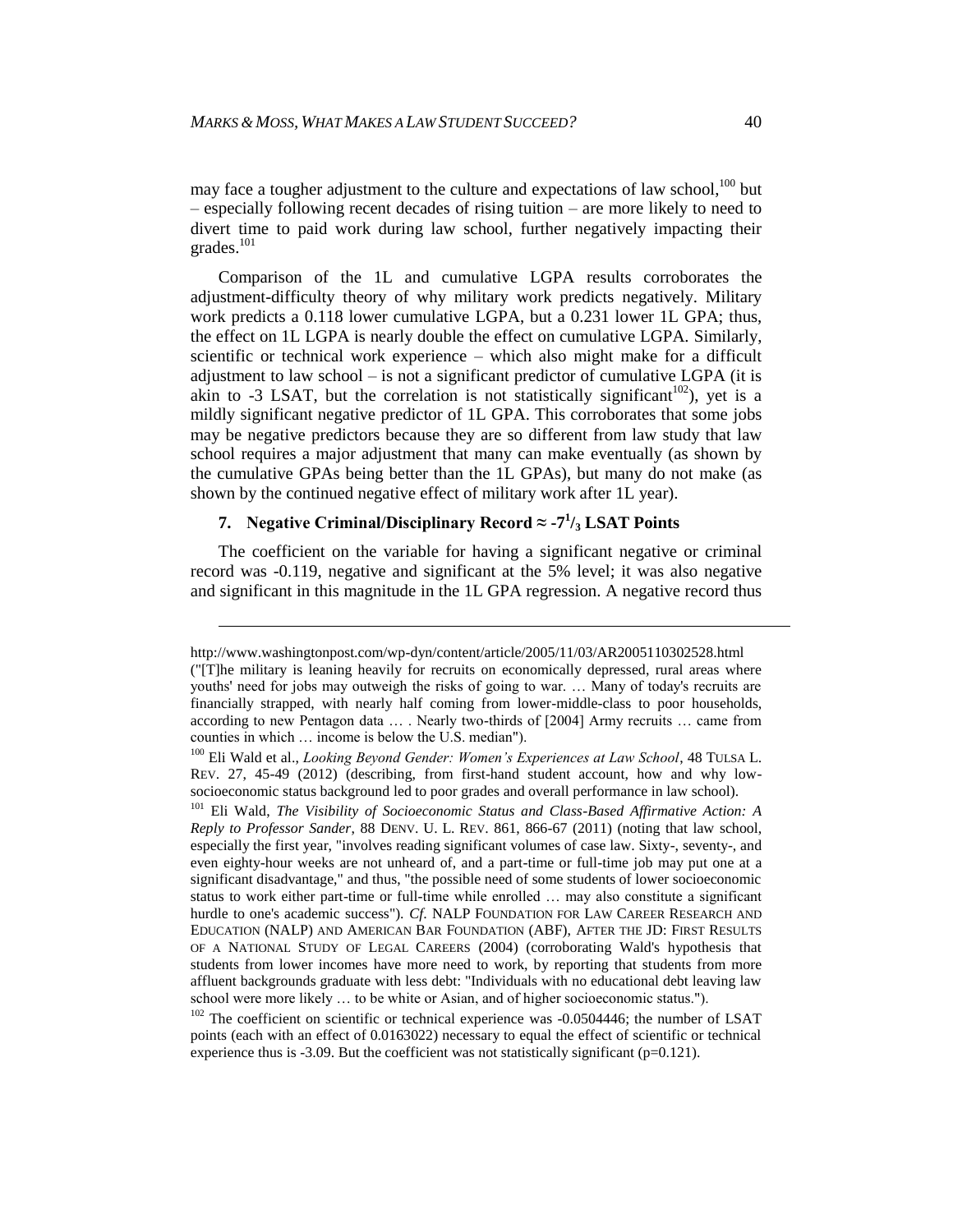appears to be is a significant negative, akin to almost  $-7^{1}/_{3}$  LSAT points.<sup>103</sup>

This finding was somewhat surprising because the pool of law students with negative records is a biased subsample of the population with such records. Law schools reject those with the worst records, or those with the weakest explanations of their records. Yet even this positive-biased sample of those with records performed worse on average. Likely, the population with negative records is a heterogeneous mix of some who are fine and some who lack necessary personal qualities (discipline, self-control, drive, etc.) to succeed.

A notable caveat to this finding is that although most variables in this study were objective numbers or binary conditions, two were highly subjective: deciding what was a significant criminal or disciplinary record; and deciding what was a major leadership role. A great many students have a modest negative record (particularly common are drinking alcohol underage or marijuana possession), just as a great many have some modest leadership experience (*e.g.*, being an officer in a small college club). Thus, we noted only major negative records or major leadership roles, to avoid lumping into one yes-or-no binary variable all negative records from public drinking to major felonies, or all leadership roles from president of a bridge club to president of a student government. This need to impose a threshold added subjectivity, however. We tried to limit that subjectivity by giving guidance and on-site supervision to those entering data: (a) that "major criminal or disciplinary record" means anything more than merely using a controlled substance underage, or privately without any violence or selling of the controlled substance; (b) that "major leadership role" means a high officer position in a major organization (*e.g.*, Treasurer of an entire college student government) or being the top leader of multiple smaller organizations (*e.g.*, president or captain of a bridge club and a mock trial team); and (c) that one of the authors was in the room for all data entry and should be consulted about any borderline cases -- to maximize the extent to which the threshold of "major" was applied consistently, even if with unavoidable subjectivity

#### **8. Rising UGPA (If in Law School Right after College)**  $\approx$  **2 LSAT Points**

The coefficient on a rising undergraduate UGPA was 0.053, positive and significant at the 10% level in the 1L GPA regression only. This supports the calculation that a UGPA rising by at least 0.3 by the end of college was a positive predictor, akin to 2 LSAT points, $104$  but with two caveats. First, rising UGPA did not correlate with LGPA for those with work experience.<sup>105</sup> Second, rising UGPA

<sup>&</sup>lt;sup>103</sup> The coefficient on negative criminal or disciplinary record was -0.1190152; the number of LSAT points (each with an effect of 0.0163022) necessary to equal the effect of scientific or technical experience thus is -7.30.

<sup>&</sup>lt;sup>104</sup> The coefficient on having a rising UGPA, for those right out of college, was 0.032; the number of LSAT points (each with an effect of 0.016) necessary to equal that effect thus is 2.01. But, as noted below, the coefficient was not statistically significant ( $p=0.146$ ).

<sup>&</sup>lt;sup>105</sup> More precisely, the dummy variable was the product of two other dummy variables: rising UGPA  $(1=yes, 0=no)$  multiplies by no work experience  $(1=yes, 0=no)$ . This result makes sense: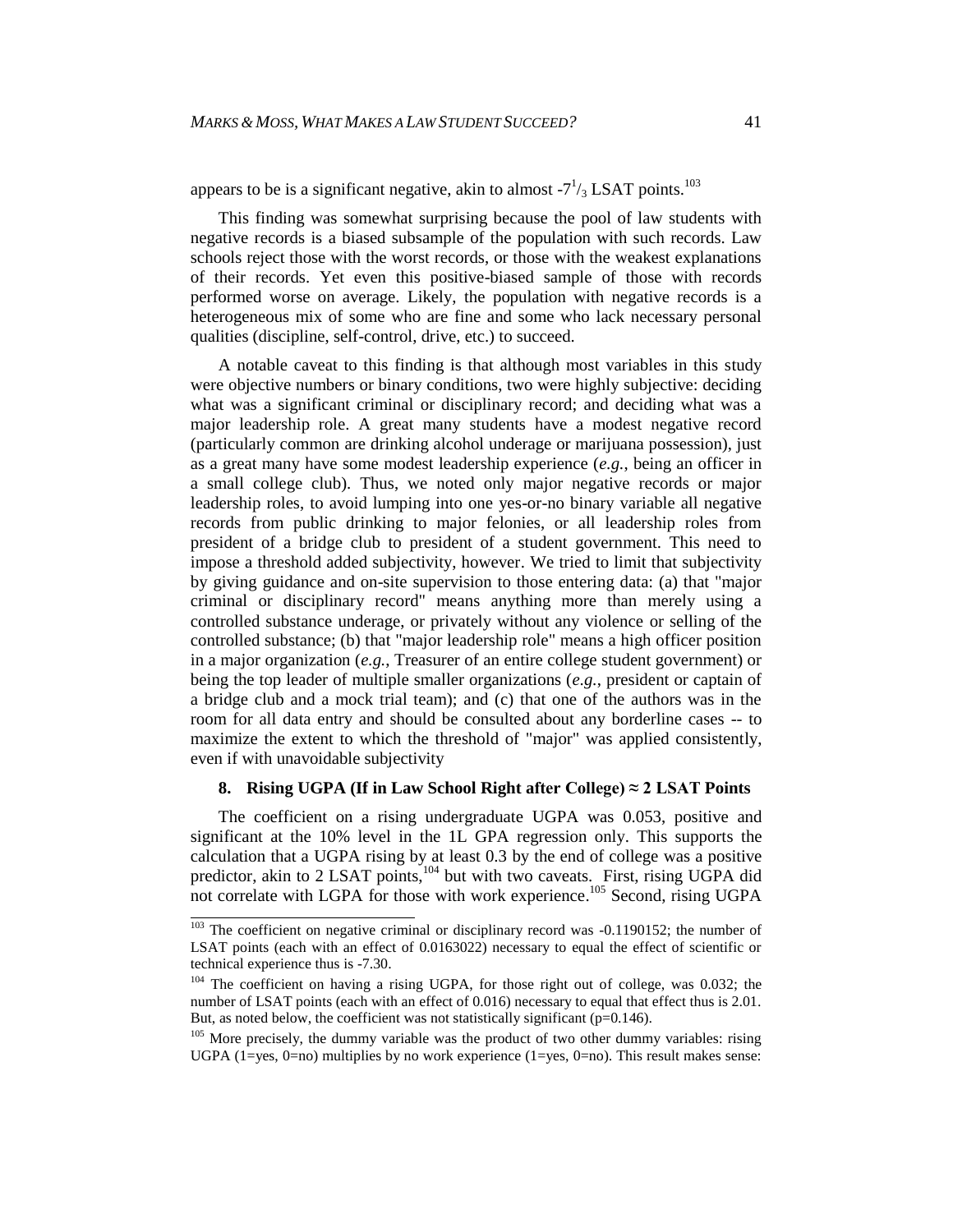was not a statistically significant predictor of cumulative LGPA.<sup>106</sup> Like LSAT, a rising UGPA predicts a higher 1L GPA more strongly than it predicted a higher cumulative LGPA. Thus, having a rising GPA may be a plus, but an ephemeral one, reflecting that those who did well late in college, then attended law school right after, are performing above par to an extent not likely to persist.

#### **9. Demographics: Person of Color Self-ID, -9 to -9½ LSAT Pts.**

Any self-identification as a person of color – African-American, Latino/a, Asian-American, or Native American – was a statistically significant negative predictor of both LGPA and 1L GPA. The coefficients for African American, Latino/a, Asian American and Native American categories were -0.155, -0.148, -0.154, -0.173 respectively; all but Native American are significant at the 1% level, and Native American is significant at the 5% level. However, even with a combined dataset from two schools, the number of observations in the categories – African American (59), Latino/a (45), Asian-American (142), and Native American (15) – is relatively low.<sup>107</sup> A group of 15 is too small from which to draw conclusions, and even 45 is relatively low.

Still, the magnitude of the racial disparity was substantial and relatively consistent: each category of person of color self-identification was akin to -9 to -  $9\frac{1}{2}$  LSAT points.<sup>108</sup> In contrast, gender had no effect. This racial disparity is our most challenging to interpret: we have only modest space to devote to each of our many findings, yet racial disparity is an extraordinarily complex social phenomenon. A full analysis of racial disparities – including relevant sub-issues such as bias, affirmative action, alienation, stereotype threat, etc. – is far beyond the scope of this paper; whole articles or books exist to analyze such topics. Still, our findings hint that some explanations have more persuasive power than others.

Our finding provides evidence that racial disparities in law school performance cannot be entirely the result of members of racial minorities being "mismatched" to their schools due to affirmative action helping them gain admission with lesser

l

UGPA trajectory is recent information for those starting law school right after college, but not for those whose college work was years ago. Thus, the only rising UGPA trait that correlated with LGPA was an interactive term of those who had a rising GPA and were attending law school right after college.

 $106$  The coefficient was 0.034 with a p-value (0.126) near but not reaching the 10% level marking modest significance.

<sup>&</sup>lt;sup>107</sup> See Appendix, Table 4 (listing all variables and summary statistics).

<sup>&</sup>lt;sup>108</sup> The coefficients on African-American, Latino/a, Asian-American, and Native American were -0.155, -0.148, -0.154, and -0.172, respectively; the number of LSAT points (each with an effect of 0.016) necessary to equal those effects thus are -9.53, -9.09, -9.47, and -10.61, respectively. However, we do not place much weight on the coefficient for being Native American because, as noted above, the sample size of that group was too low to allow any valid conclusions, leaving us reporting mainly the other groups that predicted as akin to -9 to -9.5 LSAT points.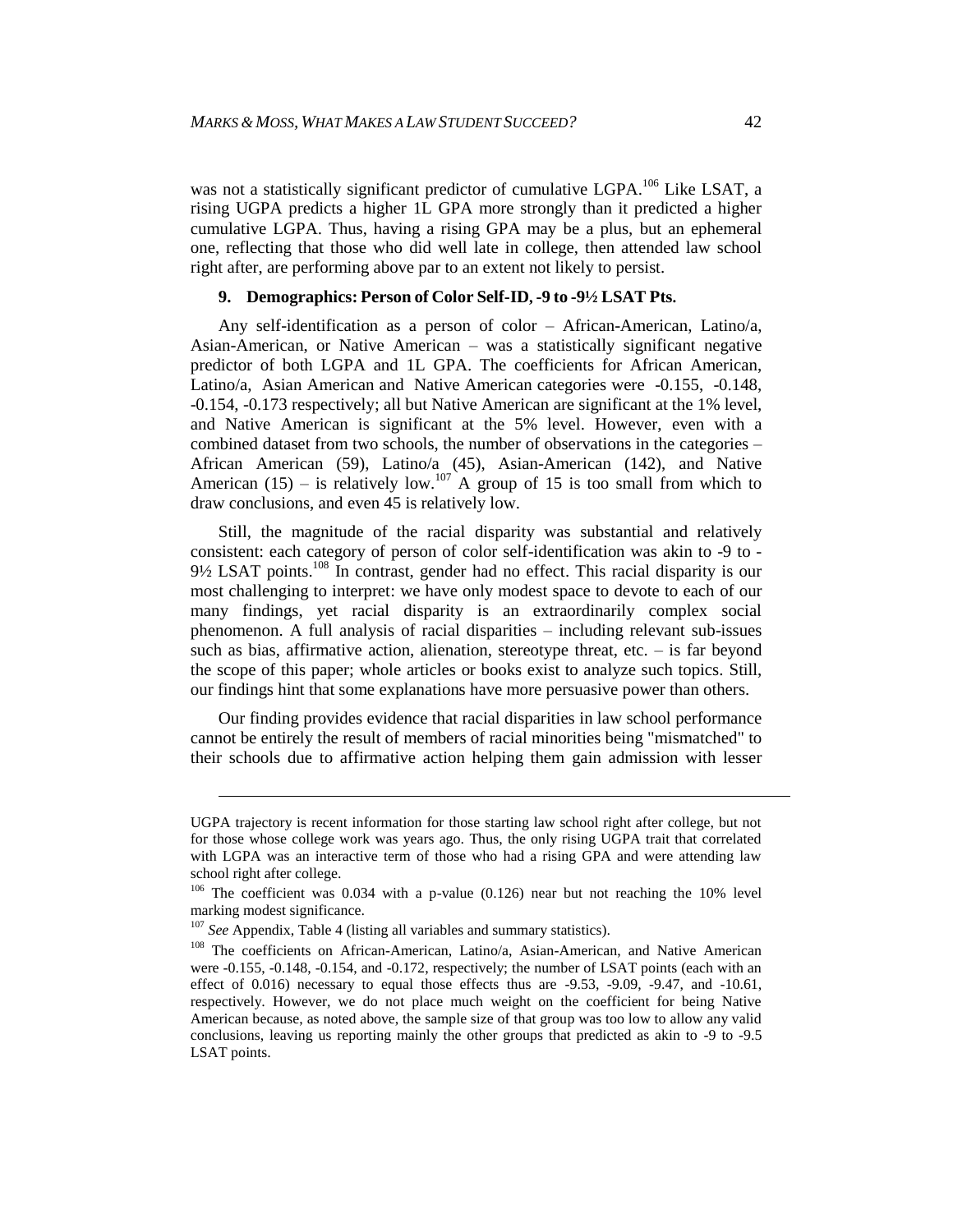credentials, as Richard Sander hypothesized. <sup>109</sup> We find racial disparities despite controlling, better than prior studies do, for not only academic ability on standardized tests (*i.e.*, LSAT) and prior academic performance (*i.e.*, UGPA), but also a number of other variables relevant to academic credentials, such as college quality, college major, and UGPA trajectory (all factors helping distinguish between the predictive power of similar UGPAs), as well as various nonlinear relationships LGPA has with college quality and  $UGPA$ <sup>110</sup>

To more closely examine whether a correlation between race and entering credentials could explain the disparity, we re-ran the Model 1 regressions on two subsets of the data: (a) just those with a bottom-quarter "index" (i.e., a linear combination of LSAT and UGPA into one number); and (b) those with an LSAT-UGPA in the first to third quarter. We found that, among African-Americans (but not other people of color), having an index not in the bottom quarter more than halved the disparity: the predicted LGPA impact was -0.207 for those with a bottom-quarter index, but -0.093 for others. Thus, controlling as carefully as possible for academic credentials lessens the disparity, but does not eliminate it.

Given that controlling as much as possible for low entering academic credentials lessens the disparity only for African-Americans, and only by about half, it seems likely that the racial disparity reflects something not merely about the students, but about legal education itself – which may be unsurprising, given the substantial literature on how people of color, and those with less privileged socioeconomic backgrounds, can find law school alienating or a challenging adjustment, to the detriment of their performance.<sup>111</sup> A full survey of the literature on alienation, stereotype threat, and other similar phenomena is beyond the scope of this paper – but such phenomena are well-documented and long-known. Lani Guinier noted two decades ago, from survey and academic performance data, that women, then a minority of law students, found law school a source of "alienat[ion]" and "distress" – and performed worse in law school despite credentials on par with those of men:

[W]e find strong academic differences between graduating men and women. Despite identical entry-level credentials, this performance differential … is created in the first year of law school and maintained

 <sup>109</sup> Richard H. Sander, *A Systemic Analysis of Affirmative Action in American Law Schools*, 57 STAN. L. REV. 367, 453-54 (2004) (arguing as to law school admission, and reviewing prior literature so arguing as to undergraduate admission, that due to "large racial preferences," African-Americans often "go[] to a school where one's academic credentials are well below average[, which] has powerful effects on performance. … [S]uch a student is learning less than she would have learned at a school where her credentials were closer to average.").

<sup>&</sup>lt;sup>110</sup> As with our other variables, we do not believe there is anything unique about the two schools we studied. The racial disparity was significant at both, even though each features a national, but relatively different, geographic population; each draws the majority of its students from outside its own state, and both have many east coasters, but Colorado draws more heavily from the west and Texas, while Case Western draws more from the Midwest and parts of the South.

<sup>111</sup> *See supra* Part IV(B)(9).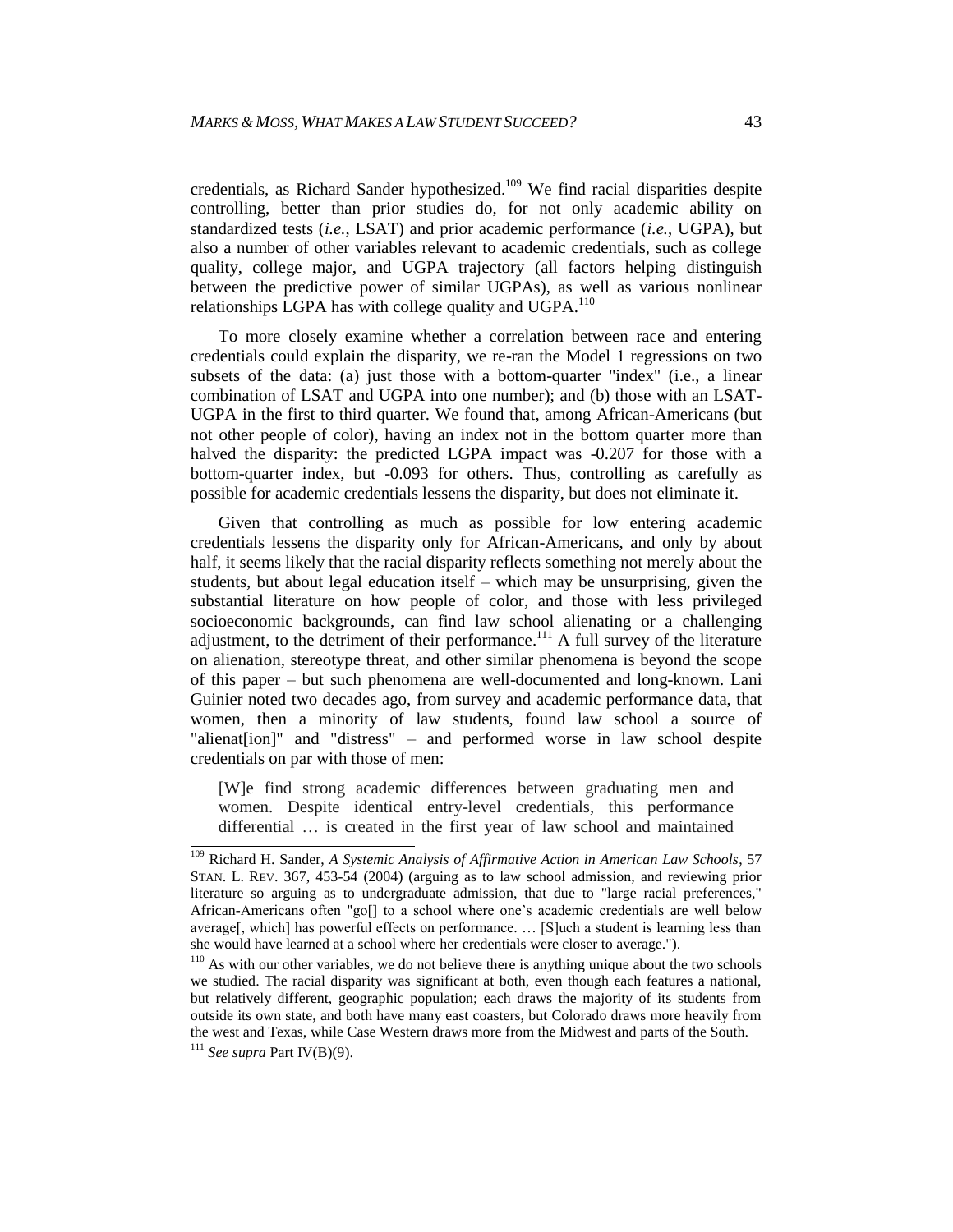over the next three years. By the end of their first year … , men are three times more likely than women to be in the top 10% of their law school class.<sup>112</sup>

If anything, it is surprising that we found only racial disparities, not the gender disparities Guinier documented. Our findings thus evidence progress in eliminating law school gender disparities, but not racial disparities – warranting further support for struggling or alienated students, as we later discuss.<sup>113</sup>

Unconscious bias is another possible explanation for the racial disparity. We do not assume, and know no evidence of, systemic bias by many or most law professors. Implicit bias has been shown to be pervasive in human cognition, <sup>114</sup> however, so it is always a possible explanation worth exploring for any racial disparities. While most law school examinations are graded anonymously, bias still can infect (a) the non-anonymous class participation plus-minus factors that can make course grades differ from exam grades, and (b) the many classes are not anonymously graded, such as seminars, clinics, and most skills courses. Because of the modest size of the racial disparities we found – averaging about 0.15 in LGPA – even episodic, limited bias could be enough to explain a material portion of the disparities.

#### *C. The Quarter Regressions (Models 3 and 4): What Predicts Especially Strong or Weak Law School Performance?*

Models 3 and 4 attempt to predict who lands in the top quarter ("Q1") or bottom quarter ("Q4") of their law school classes. Since presence in a quarter is a dichotomous variable, Models 3 and 4 use logistic regression to predict the odds each student will be in the top or bottom quarter.<sup>115</sup> Table 7 in the Appendix reports the findings of the Quarter Regressions as odds ratios.<sup>116</sup> Odds ratios are used to compare the relative odds of the occurrence of a particular outcome. The

 <sup>112</sup> Lani Guinier et al., *Becoming Gentlemen: Women's Experiences at One Ivy League Law School*, 143 U. PENN. L. REV. 1, 2-3 (1994) (finding the female minority at the University of Pennsylvania Law School experienced "alienat[ion]" and "distress," based on academic performance data from 981 students and self-reported survey data from 366 students).

<sup>113</sup> *See infra* Part V (noting possible prescriptions for admissions reform).

<sup>114</sup> Anthony G. Greenwald & Linda Hamilton Krieger, *Implicit Bias: Scientific Foundations*, 94 CAL. L. REV. 945, 955-56 (2006) (reporting various findings, such as that only 20% of survey respondents displayed "explicit" bias but 64% displayed "implicit bias," and concluding that the data "strongly suggest that any non-African American subgroup … will reveal high proportions of persons showing statistically noticeable implicit race bias" against African-Americans).

<sup>&</sup>lt;sup>115</sup> Specifically, on the full data set, we regressed dichotomous dependent variables Q1 and Q4 (top- and bottom-quarter LGPA) on all independent variables; each independent variables' coefficient thus estimates its effect on the logarithm of the odds of the dependent variable (*i.e.*, presence in the quarter), adjusting for all other variables included in the model. In Stata, the logistic command produces results in terms of odds ratios while logit produces results in terms of coefficients scales in log odds.

<sup>&</sup>lt;sup>116</sup> Logistic results can be interpreted in one of two ways. A variable's coefficient is the "log odds of the dependent variable," or the exponentiated coefficient is the "odds ratio."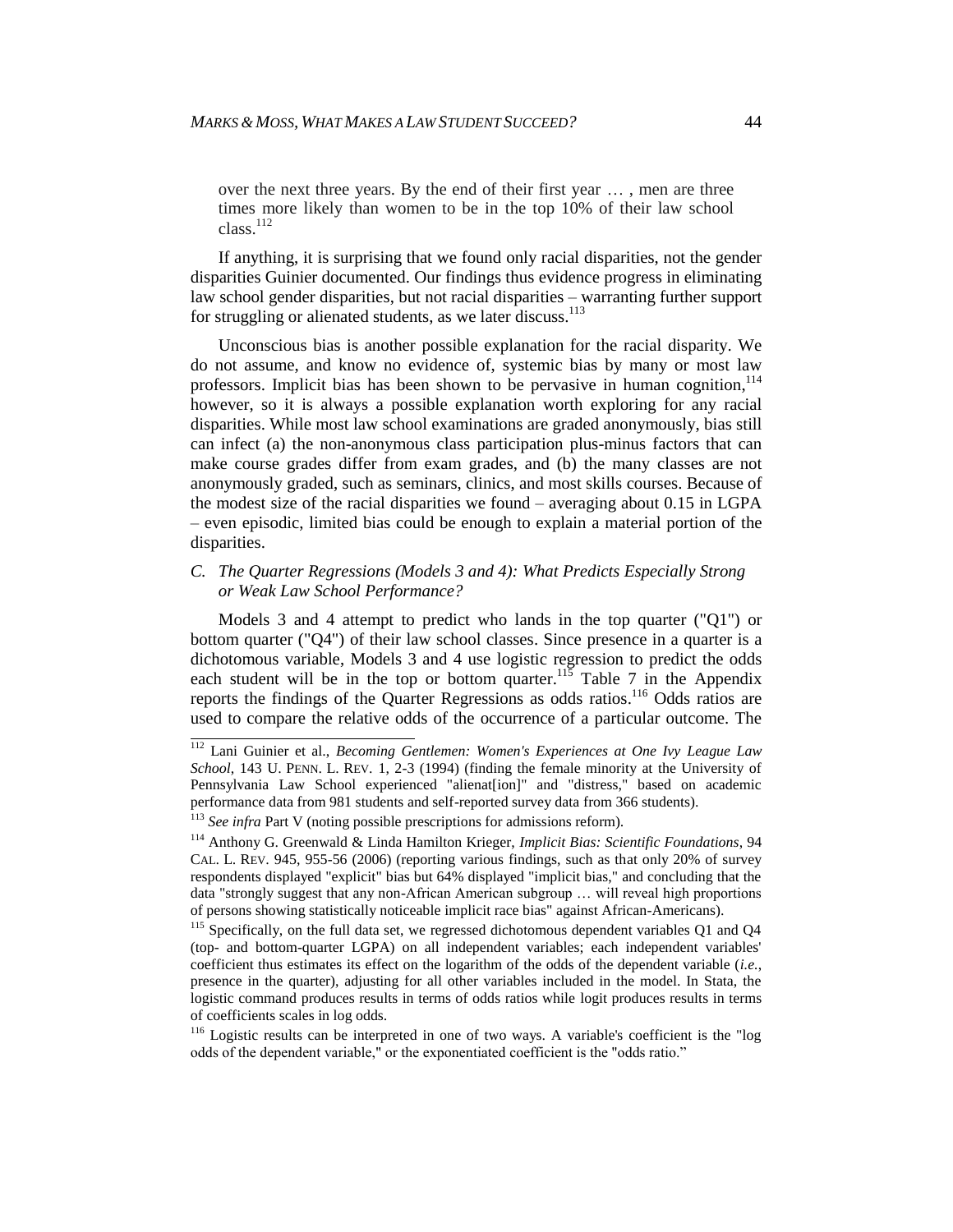results can be interpreted as in the following example from the Table 7 (Q1) regression: the odds ratio for having 4-9 years of work experience is 2.78, so the odds of this student being in the top quarter are 178% greater when the student has this work experience; in contrast, the odds ratio for having 10+ years' work experience is 0.69, meaning that the likelihood of this student being in the top quarter decreases 31%, or 1-0.69. The odds ratios indicate the increased likelihood (or decreased likelihood in the case of values under 1.00) of a certain effect; an odds ratio of (or close to) 1.00 indicates no effect.

Most results were similar to the Model 1 LGPA results, as expected: if a factor predicts law grades generally (Model 1), it also predicts whose grades are the best (Model 3) or worst (Model 4). We lacked strong *ex ante* hypotheses as to what predictors would differ from Model 1 to Models 3-4. We nevertheless thought it important to examine whether any factors, apart from predicting grades generally in Model 1, further predict who becomes (a) a Q1 high achiever likely to land top jobs (*e.g.*, clerkships, large firms, or elite public interest jobs), or (b) a Q4 low achiever less likely to land quality jobs or pass a bar exam.<sup>117</sup>

What is notable about Models 3-4 is where they either (a) found significant predictive power in variables that were not significant in Model 1, or (b) helped pinpoint whether a significant predictor in Model 1 (*e.g*., STEM) more strongly predicted high success odds (*i.e.*, Q1) or low odds of failure (*i.e.*, Q4).

- **• Higher Odds of Q4, But Not Lower Odds of Q1: Military and Science/Technology Work**. We expected military work, a negative Model 1 LGPA predictor, to predict being in the top or bottom quarter of the class in terms of LGPA. Students with military work experience are 209% more likely to be in the bottom quarter of the class (Q4). We did not expect science/technology work (not a significant Model 1 LGPA predictor) to be positive and significant in the quarter regressions. Yet students with science/technology work experience are 83% more likely to be in Q4. This supports the view that the reason military work, and to an extent science/technology work, predicts negatively is not that most have lower aptitude, but that some fraction have difficulty adjusting – which is why the impact is higher odds of Q4, not lower odds of Q1.
- **Higher Odds of Q1: STEM, and EAF to lesser extent.** Both majors are similar-sized positive predictors of LGPA, yet STEM has a much larger effect in predicting higher Q1 odds. STEM majors are 71% more likely to be the Q1 compared to EAF majors who are 30% more likely to be in the Q1. This partially supports the "hard curve" theory

 $\overline{117}$ LINDA F. WIGHTMAN, LAW SCHOOL ADMISSIONS COUNCIL, INC., LSAC NATIONAL LONGITUDINAL BAR PASSAGE STUDY 23-24 (1998), http://www.unc.edu/edp/pdf/NLBPS.pdf (concluding from empirical study that LGPA and LSAT were the two most significant predictors of the odds of passing a bar examination, and in particular that LGPA correlated more strongly than LSAT did with bar outcome).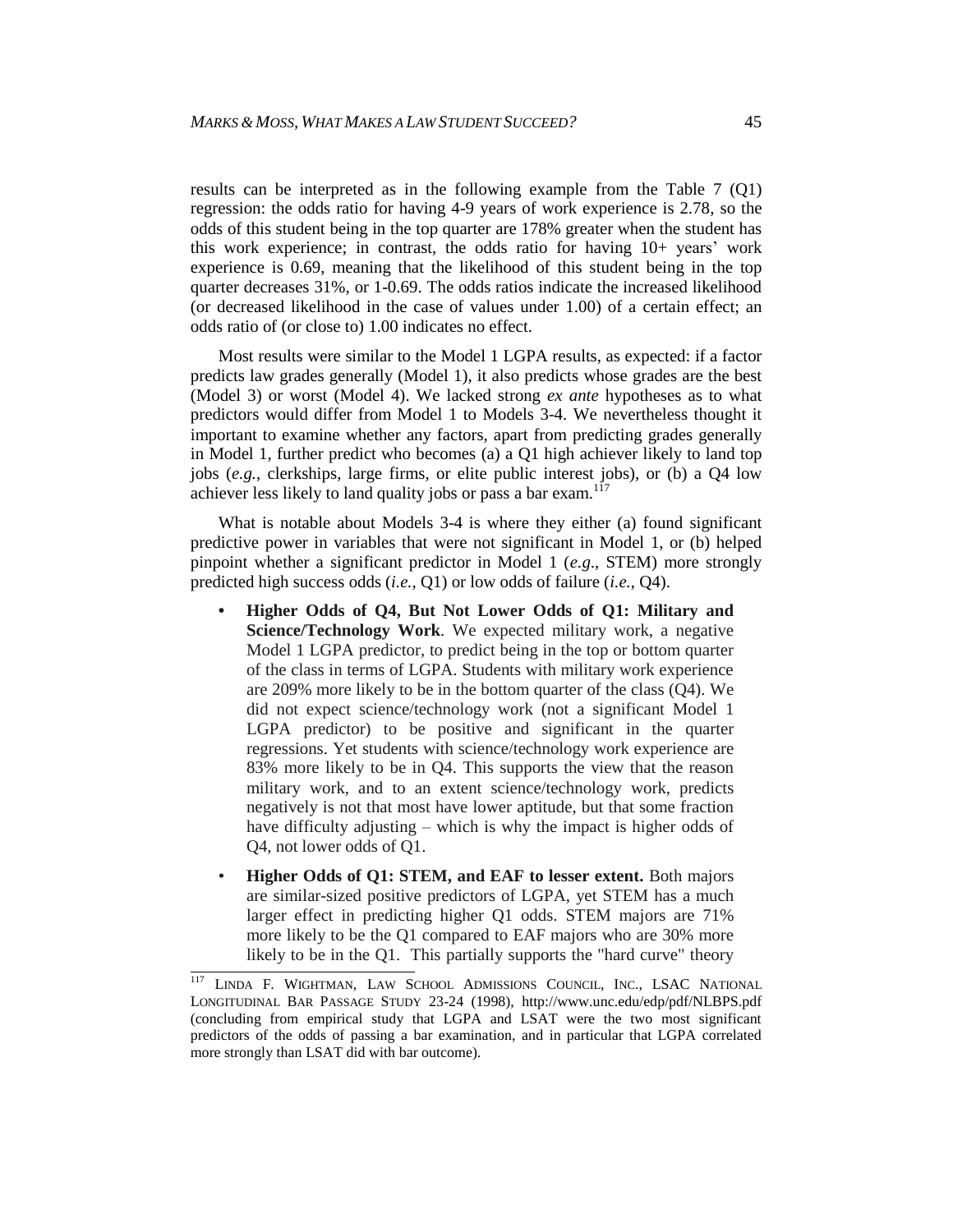of why STEM predicts well: both STEM and EAF majors arguably contain fewer weak students, but perhaps STEM has the tougher grading curve, which may be why STEM majors have the higher likelihood of being in the Q1.

- **STEM Predicts Q1 While Sci/Tech Work Predicts Q4**. There is some inconsistency between STEM majors predicting higher Q1 odds and science/technology work (which correlates with having a STEM major) predicting higher Q4 odds. This supports the theory that certain groups, like scientists, are high-variance populations: some are high performers whose talents outstrip their LSAT/UGPA predictors; others are low performers who never adjust to the differences between science and law.
- **Graduate Degrees and Rising GPA Predicts Lower Odds of Q4**. This relationship is similar for rising UGPA and graduate degrees (both significant at the 10% level), but this is the only notable finding as to graduate degrees. A graduate degree makes a student 32% less likely to be in the Q4; a rising UGPA makes one 34% less likely to be in the Q4. This hints that the import of rising UGPA is not that it shows greater intellect, *i.e.*, not that the student who rose from 3.3 to 3.7 is smarter than the one with a consistent 3.5. Rather, rising UGPA shows a student learned to succeed academically; it may be on the same logic that completing another graduate program indicates lower odds a student will fail to perform in law school.
- **Lower Odds of Q4: Male and Asian-American Students**. These results were contrary to the Model 1: while male students do not do better overall (Model 1), they are 28% less likely to be in the Q4; and while all nonwhite ethnicities do worse overall (Model 1), Asian-Americans are 62% less likely to be in the Q4. The gender finding may be evidence that while long-noted gender disparities have abated, they are not fully gone; *e.g.*, perhaps some professors are more likely to "save" a weaker student from a low grade if he is male. The inconsistent ethnicity findings, though, may be a mere statistical quirk, given that the low sample sizes for these groups becomes even lower when only a quarter of the dataset is in the regression (as in Models 3 and 4).
- *D. The "Splitters" Regression (Model 5): Which Is Better, High-UGPA/Low-LSAT or the Reverse?*

Because LSAT and UGPA both are powerful predictors of LGPA, a tradeoff of one versus another, theoretically, could be a wash. <sup>118</sup> But law schools do not

<sup>&</sup>lt;sup>118</sup> The tradeoff between LSAT and UGPA with respect to first year law 1L GPA has been studied extensively by LSAC, who find in their studies a correlation coefficient between LSAT and first year law GPA to be 0.36 and between UGPA and first year law GPA to be 0.27. *See*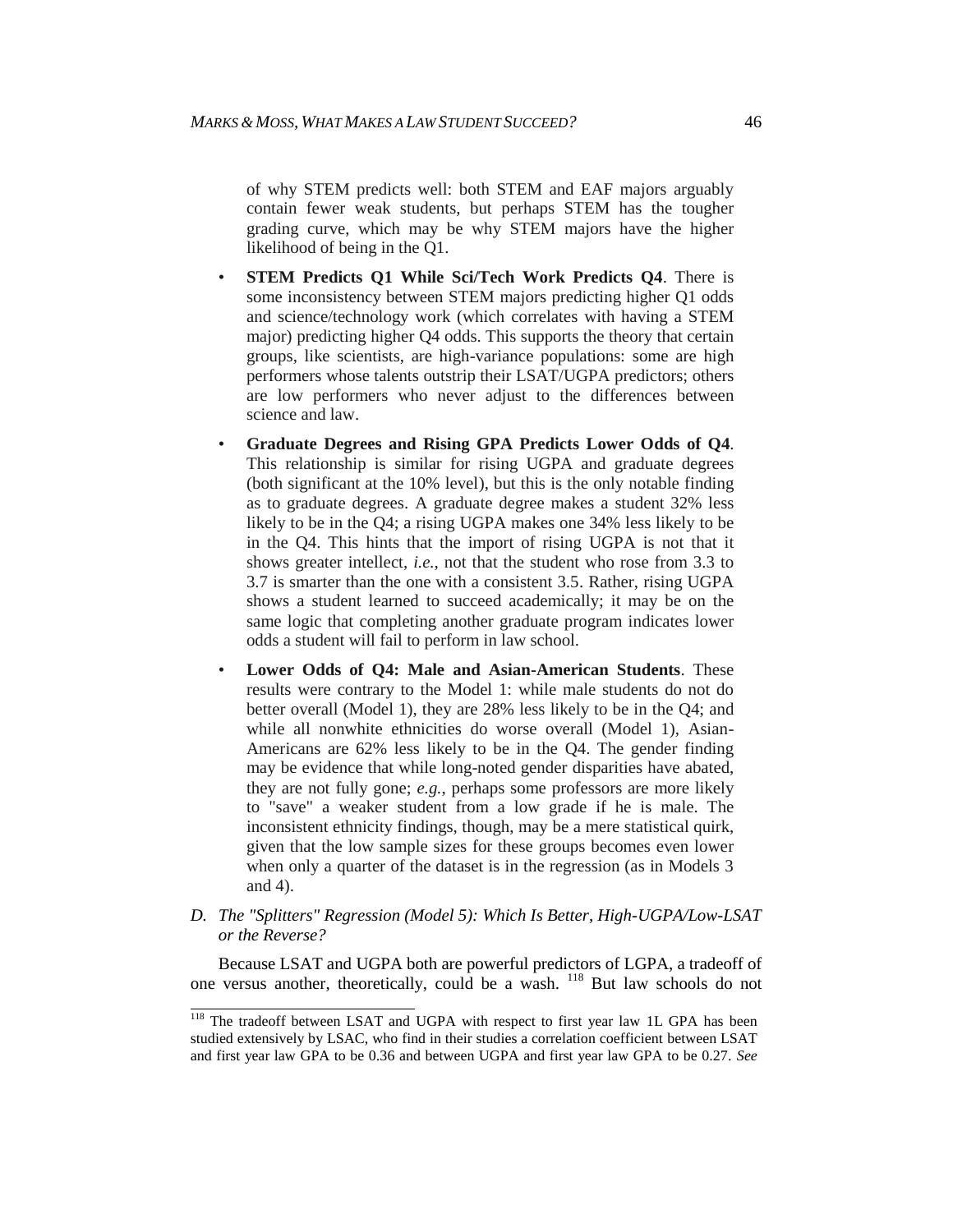behave as if that were the case; high-LSAT/low-UGPA candidates are far more likely to win admission and scholarship offers than low-LSAT/high-UGPA candidates, as documented above.<sup>119</sup> Model 5 thus explores whether this strong law school preference for high-LSAT over high-UGPA students is (a) a valid preference reflecting the superiority of the former, or (b) a preference that is misguided and/or a mere effort to boost the LSAT median that *U.S. News* overweights.

Like Model 1, Model 5 aims to predict LGPA from all independent variables, adding two "splitter" profiles: high-LSAT/low-UGPA and high UGPA/low-LSAT. The "mild splitters" regression examines students from both schools who had a top-50% LSAT but bottom-50% UGPA and vice-versa.<sup>120</sup> The model includes a dummy variable for students who fit the high-LSAT/low-UGPA profile, a shortened list of predictor variables<sup>121</sup>, and an "index" variable combining LSAT and UGPA, used to control for whether the splitter type has a higher LSAT-and-UGPA average. $122$ 

The key finding is that in predicting LGPA, high-LSAT and high-UGPA splitter profiles are not equal. *High-LSAT*/low-UGPA splitters perform subpar, controlling for all other variables, including the LSAT-UGPA index. The coefficient for the high-LSAT splitters was -0.052, negative and significant at the 5% level. This means that high-LSAT/low-UGPA profile predicts lower LGPA, compared to high-UGPA/low-LSAT splitters. Appendix Table 8 presents the

l

Anthony, Lisa A. et al., *supra* note 70. Our findings are identical to those in the 2013 LSAC study, showing LSAT to be the stronger predictor of 1L GPA. We find that over time, the LSAT loses its relative strength over UGPA as a predictor of LGPA. In our study, the correlations between LSAT and LGPA, and UGPA and LGPA were 0.28 and 0.29, respectively -- nearly the same.

<sup>119</sup> *Supra* Part III(B)(2)(c).

<sup>&</sup>lt;sup>120</sup> The 'mild splitters' subset contains 733 students from both schools: 396 students had a top-50% LSAT but bottom-50% UGPA, and 337 students had a top-50% UGPA but bottom-50% LSAT. In the regression, a dummy variable was used for the top-50% LSAT but bottom-50% UGPA profile (coded "1"). For robustness, we also ran an "extreme splitters" regression which contained 192 students from both schools: 142 students had a top-25% LSAT but bottom-25% GPA, and 80 students had a top-25% UGPA but bottom-25% LSAT. Again, a dummy variable was used for the high-LSAT/low-UGPA profile. The low number of observations of extreme splitters were too few to test many variables; nonetheless, we ran this OLS regression and did not find any significance indicating a preference toward any extreme splitter category.

<sup>&</sup>lt;sup>121</sup> This regression with 733 variables does not include these predictors with fewer than 40 observations: African American, Latin American, Native American, 10+ years of work experience, military work history, Art major, environmental sciences major.

The index variable equals  $LSAT+ (UGPA*10)$ . We used the index in the splitter regressions (instead of UGPA and LSAT) because the index was not highly correlated with the splitter variable. The correlation between LSAT and the splitter variable was mildly high (r=0.40); the correlation between UGPA and the splitter variable was very high  $(r=-0.73)$ ; the correlation between the index and the splitter variable was low (r=-0.04).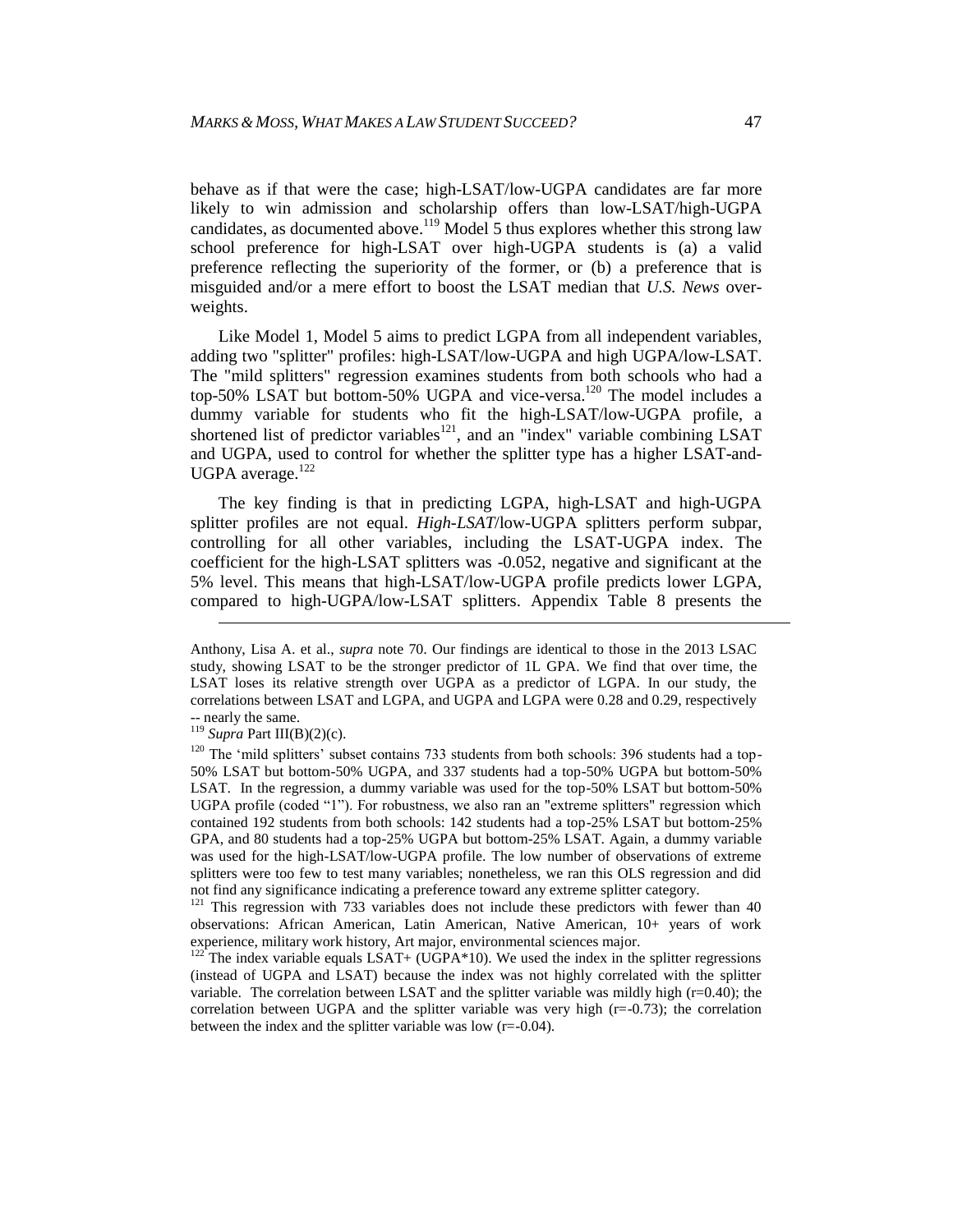Model 5 OLS regression testing for the significance of the high-LSAT/low-UGPA profile. Using 733 observations -- containing mild splitters (of both types) – this regression tested the significance of the dummy variable for the high-LSAT/low-UGPA profile.

If high-LSAT/low-UGPA splitters perform subpar compared to high-UGPA/low-LSAT splitters using a subset of only mild splitters (733 observations), a follow-up question to ask is how do high-UGPA/low-LSAT splitters perform compared to non-splitters (1435 observations) as a whole? For robustness, we ran a second OLS regression this time including all variables, the index in place of LSAT and UGPA, and a dummy variable for the high-UGPA/low-LSAT splitters group. The coefficient on the high-UGPA/low-LSAT splitter was 0.23, positive and not significant, indicating that the *high-UGPA*/low-LSAT splitters did no worse or better than non-splitters. To conserve space, we report these results here and do not present them in a table format.

One caveat to this finding is that a high-LSAT/low-UGPA profile *may* still be equal or superior to other profiles, because the result may trace to selection bias discussed earlier in Section IV. As noted above, schools admit the vast majority of high-LSAT/low-UGPA candidates, but a minority of low-LSAT/high-UGPA candidates. By so liberally admitting high-LSAT splitters, schools may be admitting some who are less likely to succeed – whereas by hand-picking among high-UGPA splitters, schools are choosing more solid students. If schools admitted high-UGPA splitters as liberally as they admit high-LSAT splitters, then the former might suffer the lower average LGPA we see from the more indiscriminately admitted high-LSAT splitters.

Even with this caveat, two notable findings remain. First, high-UGPA/low-LSAT splitters, when chosen as carefully as is current practice, are no less promising than those with a more balanced profile or a higher LSAT, so schools need not fear dipping too low in LSAT for a candidate with a high UGPA or other plusses. Second, the worse performance of high-LSAT/low-UGPA splitters indicates that schools may too indiscriminately admit those with a high LSAT but few other plusses.

#### *E. The Variance Analysis: Examining LGPA Variance Based on Membership in Various Groups*

Finally, we examine the absolute variance of LGPA for each group defined by a binary dummy variable, *e.g.*, each group of majors, jobs, and splitters, and also relative variances. Variances are reported on Table 9. If group X has higher variance than group Y, then group X is a more heterogeneous mix of high and low performers. That would indicate that group  $X$  is a high-risk/high-reward mix warranting more individualized scrutiny of its members – both to try to spot the extreme high-performers to admit eagerly, and the extreme low-performers to avoid. Comparison of LGPA variance is most meaningful among groups of similar sizes, because variance tends to decrease as sample size increases, so the following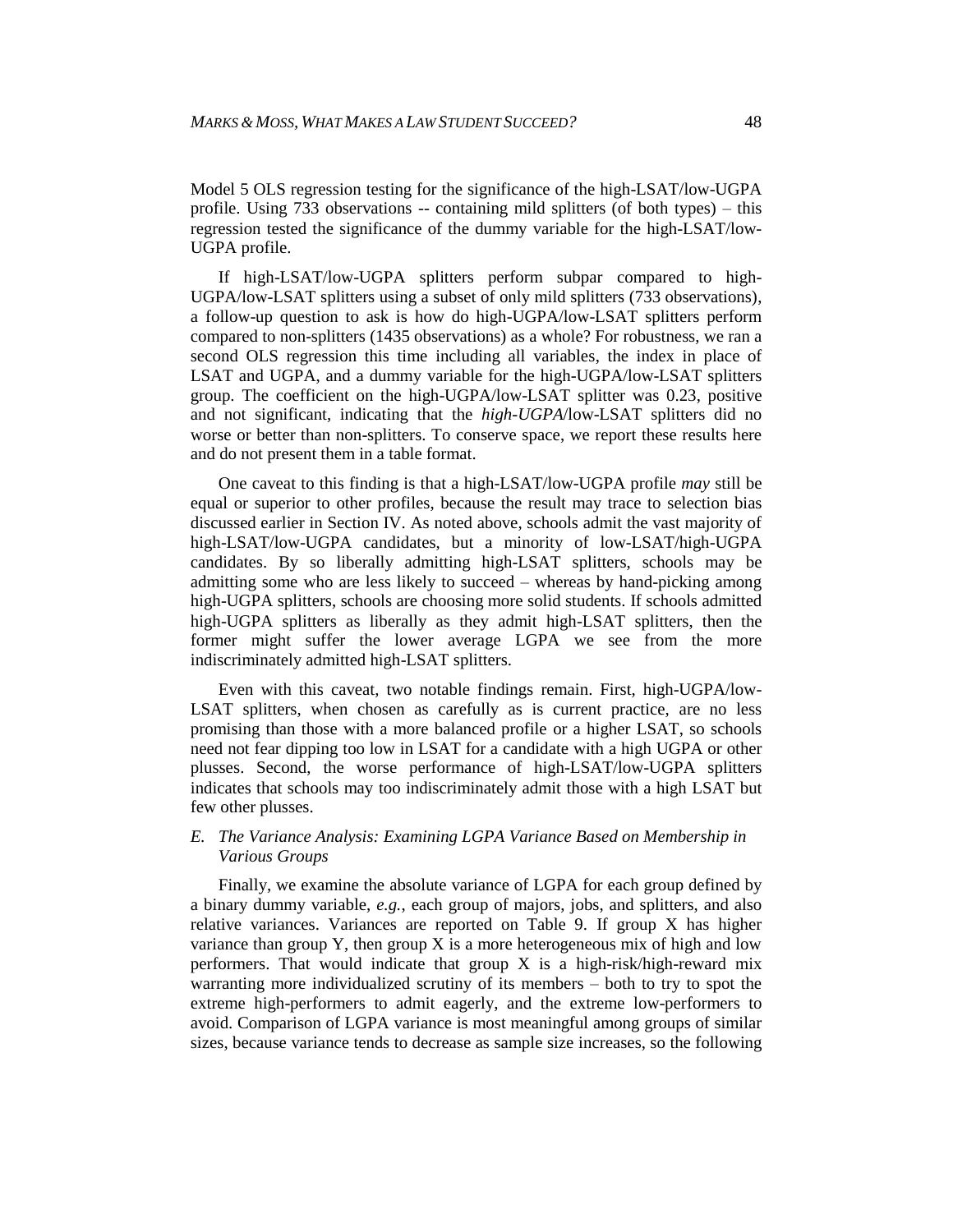are summaries of which groups have higher LGPA variance than others of similar sizes.

- **Military Experience.** This was the one work group that was a negative predictor, but the high variance (0.0046, compared to 0.0005-0.0029 for other groups of similar size) shows it includes a wide mix of high and low performers. This adds nuance to interpreting the negative coefficient: the group does not predict uniformly negatively; it sees more bad than good outcomes, but so much variance that good outcomes remain for a subset.
- **Criminal/Disciplinary Record.** This was the most negative predictor, but its high variance (0.0018, compared to 0.0007-0.0013 for other groups of similar size) supports interpreting this group, too, as a heterogeneous mix. As with military experience: given a significant negative coefficient *and* high variance on a binary dummy variable, the effect is not that *all* with a negative record perform worse; rather, it is that some fraction do *much*  worse.
- **Public Sector Experience.** This group also had high variance (0.0017, compared to 0.0007-0.0013 for other groups of similar size, and higher than all other work categories), $123$  corroborating a "gunners and meanderers" interpretation: those with traditional pre-law backgrounds do average overall, but feature a mix of (a) a few very high-performing "gunners" unusually motivated to be lawyers, and (b) many "meanderers" with weak motivation who attended law school as a path of least resistance for those with their majors and work experience. On this view, those with traditional law backgrounds perform average overall, but are a heterogeneous mix of high- and low-motivation students deserving careful scrutiny.

Overall, the above high-variance groups (high relative to other groups similarly sized) mark populations that may or may not successfully adjust to law school: those with (a) military experience that may be especially different from law study, (b) criminal/disciplinary records that may or may not hint at serious problems, or (c) traditional pre-law backgrounds that include a mix of high motivation for law study and low-motivation students who applied as a path of least resistance. The heterogeneity of applicants from high-variance groups means that, rather than paint with a broad brush in predicting their success or failure, schools should carefully scrutinize such applicants for other indications that they are more likely or less likely to succeed in law school, *e.g.*: a personal statement or resume items making a persuasive case for high motivation for law study; for splitters, high or low writing quality, or unusually strong academic recommendations, could break the tie between dueling academic predictors such as a high UGPA and a low LSAT (or vice-versa).

 $\frac{123}{123}$  LGPA variance was fairly consistently at or near 0.0010 for all other work categories: business (0.0010); teaching (0.0013); science, technology, or medicine (0.0009); and legal (0.0009).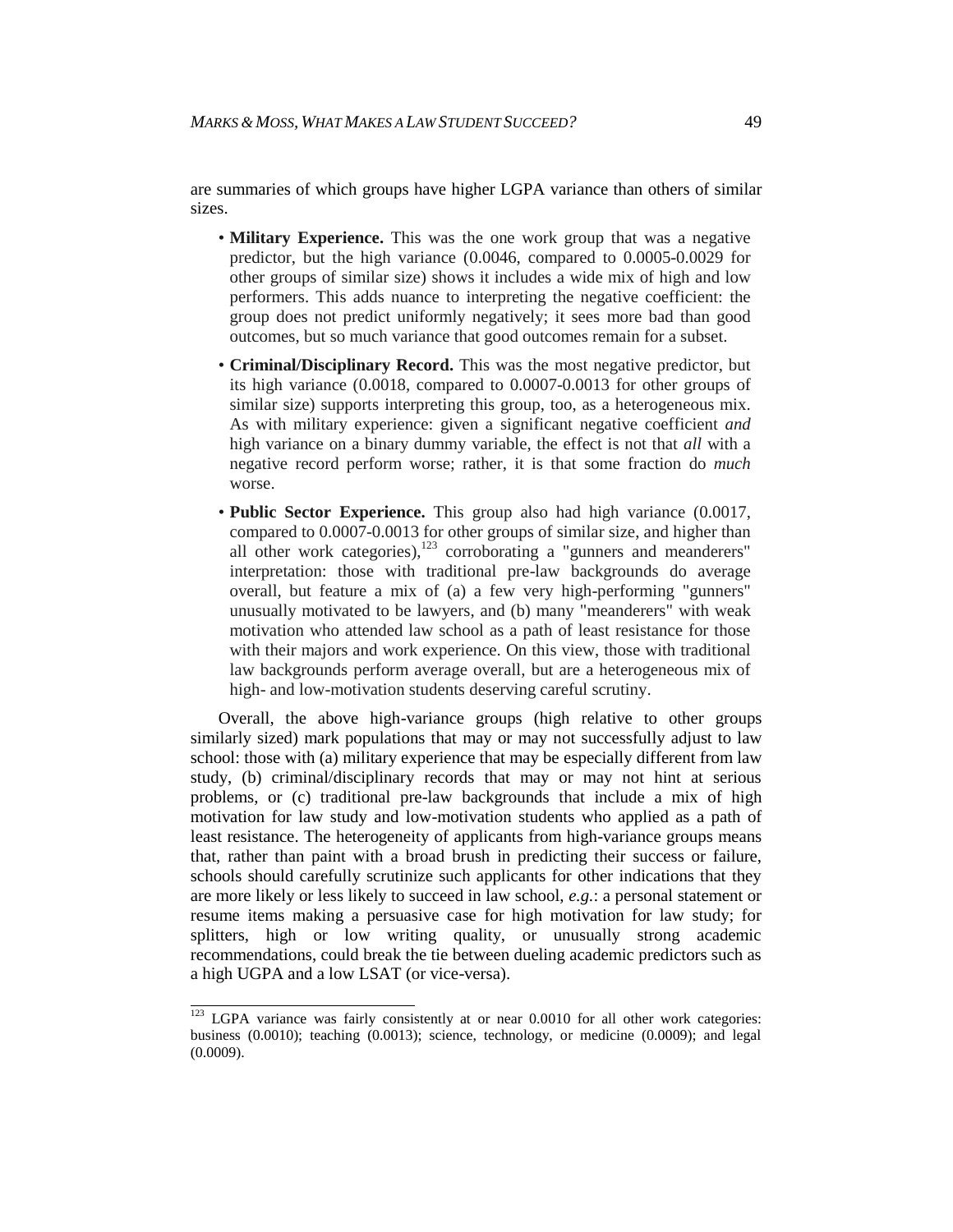Finally, and in contrast, following are groups that we hypothesized might be high-variance mixes of high and low achievers – but that ultimately did *not* feature higher LGPA variance than other similarly sized subsamples.

- **Splitters.** We hypothesized that high-LSAT splitters are risky holders of unfulfilled potential, or that *both* splitter types might show high variance, because an LSAT-UGPA gap hints at a wide range of outcomes. But both splitter types had LGPA variances on par with other similar-sized groups (work types, majors, etc.): the splitters' variances were 0.0007-0.0011, compared to 0.0009-0.0013 for other groups. Thus, there is no reason to be more skeptical of a splitter than a candidate with more UGPA-LSAT balance; a higher UGPA balances a low LSAT, and vice-versa, without any penalty or extra unpredictability for an unbalanced splitter profile.
- **Longer Work Experience.** We hypothesized that those with especially long work experience, even if not worse overall, are a riskier mix of mature second-career aspirants and those who might find it too difficult to re-enter academia. But those with 4-9 years or 10+ years of work experience had no greater variance than other similar-sized subgroups (work types, majors, etc.). Accordingly, there is no evidence supporting extra skepticism of those long removed from college due to lengthy work experience.

#### *F. Notable Non-Findings: Variables with Little or No Relationship to LGPA, Contrary to Our Hypotheses or Common Assumptions*

Earlier sections detailed all findings as to all variables that proved significant predictors, positive or negative, of LGPA. This subpart, in contrast, details variables that did *not* prove significant LGPA predictors. We report these nonfindings for the same reason tested these variables in the first place: we had hypothesized, and/or prevailing admissions practices have assumed, that they might help predict LGPA.

#### **1. Nontraditional Pre-Law Majors: Not a Negative**

One hypothesis was a negative effect on LGPA of various nontraditional prelaw majors: performing arts (*e.g.*, art, music, and drama); environmental studies (which included related, more specific majors, such as forestry); and STEM majors. These three groups cover all majors other than the more traditional pre-law majors: political science, any other social sciences, and any liberal arts subjects. STEM was a subject of dueling hypotheses – perhaps they are elite majors, or perhaps they are too foreign to law study – and the findings in Table 2, Models 1- 2, show that the coefficient for STEM is 0.061, positive and significant at the 10% level for 1L GPA, and 0.066, positive and significant at the 5% level, for LGPA. It is slightly larger and more significant coefficient in the LGPA regression presumably because STEM majors need time to adjust. The other two groups of nontraditional pre-law majors – performing arts and environmental studies – were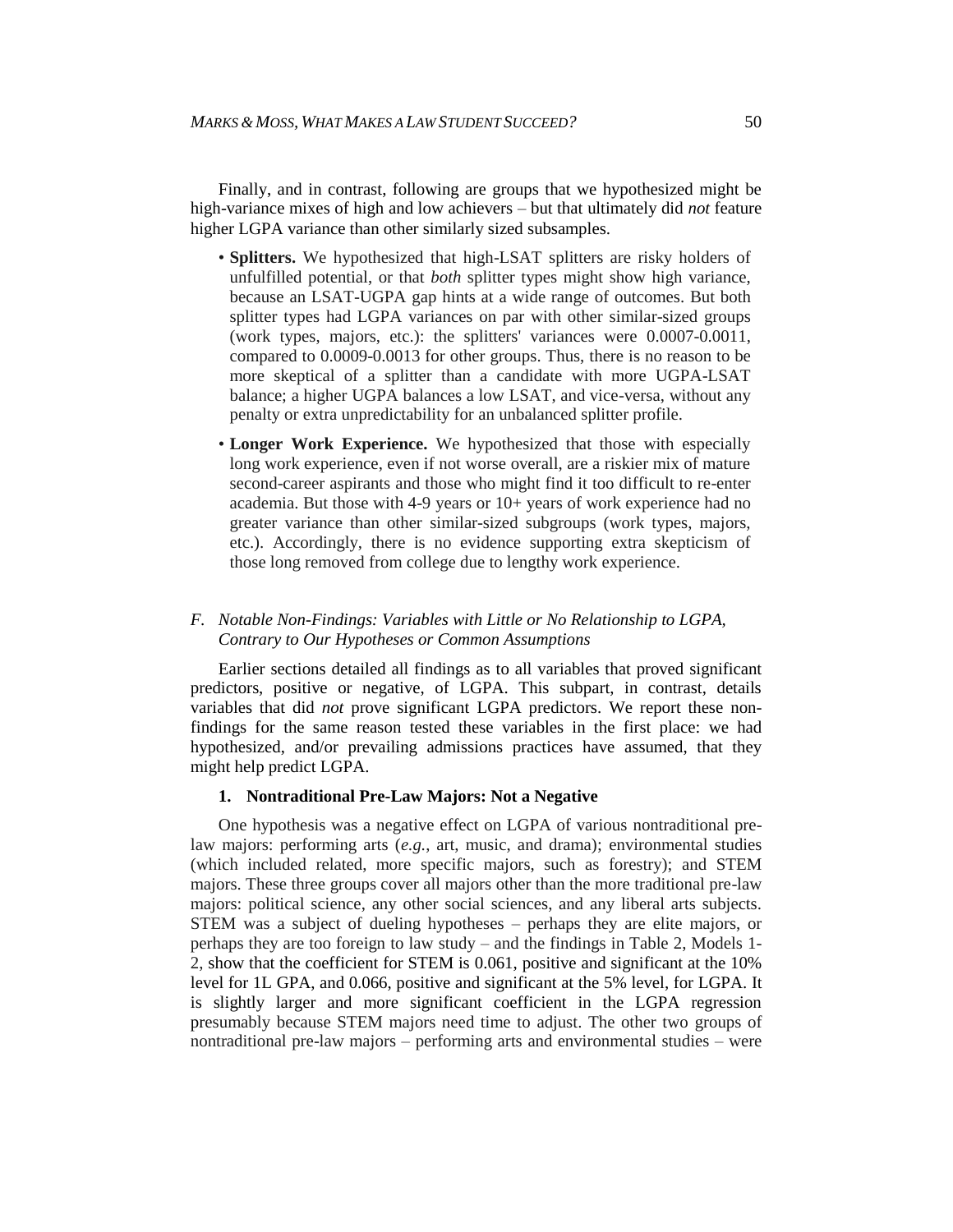hypothesized to be negative predictors.

Yet neither arts- nor environment-related majors had any significant relationship with LGPA. Either students with such majors are just as prepared as others for law study, or there is a selection bias: relatively few such majors attend law school (there were 70 arts-related and environmental-subject majors, roughly 5% of the sample), so perhaps the few performing arts or environmental majors who choose law school are those with more preparation or aptitude for legal study. Whatever the explanation, there appears to be no basis for extra skepticism for nontraditional pre-law majors – though difficulty of curriculum may remain relevant, because it may be one explanation of why STEM majors perform abovepar.

#### **2. Traditional Pre-Law and Reading-Heavy Majors: Not a Positive**

Law school classes are reading-intensive, and most grading is of prose essayand paper-writing, so we hypothesized that LGPA would positively correlate with majors that do more reading and writing, such as political science, liberal arts (*e.g.*, history or English), or social sciences (*e.g.*, psychology, sociology, or anthropology). Yet no such majors correlated significantly with LGPA.<sup>124</sup>

Modest support for the reading-as-preparation hypothesis did, however, appear in how some variables more negatively predict 1L than cumulative LGPA: military or technical work; and STEM or EAF major. That such students needed time to reach their potential hints that the *absence* of recent reading or writing experience (*e.g.*, working in technical or military jobs less likely to entail reading and writing) is more important than subtle differences among majors in reading and writing content.

#### **3. Traditional Pre-Law Work (Legal and Public Sector): Not a Positive**

We hypothesized, and it is a common assumption in law admissions, that the sort of quasi-legal work available before law school (paralegal, caseworker, etc.) is a positive predictor of law school success, for various reasons: it could provide training in legal study that gives a leg up, at least during 1L year; it could be a proxy for high motivation to be a lawyer; or it could provide exposure to the unglamorous side of legal work, making those who still forge ahead with law school less likely to get disillusioned later (*e.g.*, a former paralegal is not going to be shocked that law study is more about paperwork than about being a spellbinding courtroom orator).

Legal work was not a significant predictor of LGPA in any model. This undercuts the above hypotheses; perhaps it also indicates that, thanks to bans on

<sup>&</sup>lt;sup>124</sup> The Political Science/Government major is the reference category and dropped in the Model 1 regression. If we re-run Model 1 and intentionally drop a different major (environmental science), the Political Science/Government major has positive coefficient but it is far from significant, therefore it does not demonstrate a statistical and reportable relationship with LGPA.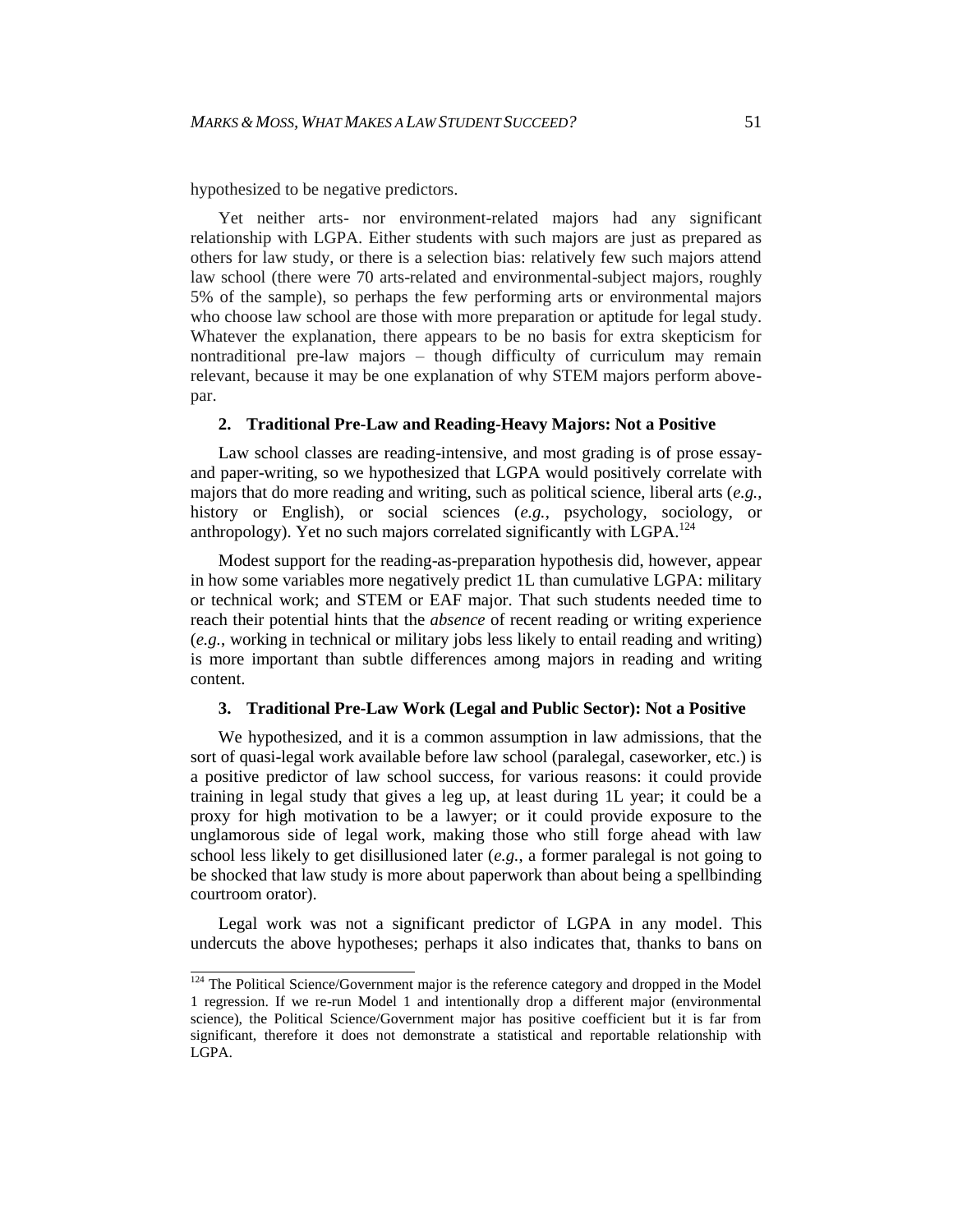unauthorized practice of law, legal work before law school is likely low in responsibility and substance, and thus a less impressive experience, than many teaching, engineering, computer programming, or other jobs.

#### **4. Prior Graduate Degrees: Not a Positive**

The one modest predictive effect of a prior graduate degree is lower odds of a Q4 LGPA – but this was a modest effect (significant at only the 10% level), and overall, prior graduate degree had no overall correlation with LGPA. We were surprised prior graduate degrees were not predictors of LGPA, as markers of either higher academic ability, success at graduate-level work, or passion for academics.

There are three possible reasons for this lack of a provable relationship between prior graduate work and LGPA. First, the vast majority of other graduate degrees held by law students are master's degrees, so our finding is mainly that master's-level work is non-predictive; PhDs may well be predictive but are too rare for a useful sample size, even in a two-school, four-year sample.

Second, master's degrees are quite heterogeneous; perhaps an M.B.A., an engineering master's, a teaching master's, and a social work master's predict differently. But, again, the sample sizes were not high enough to divide master's degrees into multiple categories.

Third, even if a subset of graduate degrees may be a plus, that subset may correlate with other positive variables. For example, scientific graduate degrees may be a positive, but those with such degrees typically had STEM majors as well, which itself is a positive significant predictor.

In sum, it remains possible that a subset of graduate degrees may be a positive, but graduate degrees are too heterogeneous to so prove. Still, our findings undercut any conventional wisdom that simply having a master's degree is a plus by itself.

#### **5. Major Leadership Roles in College: Not a Positive**

The leadership roles students often pursue, and view as resume-builders, were not a significant predictor of LGPA. This finding comes with two major caveats. First, the definition of a "major" leadership role is subjective. That subjectivity was unavoidable and, as discussed in Part  $IV(B)(7)$  above (the section on the similarly subjective variable for major criminal/disciplinary record) was mitigated by various efforts to define the term and provide consistent review by the authors.

The second caveat to this finding – and potentially to other of the above findings – is that leadership and other qualities not predicting academic success might, nevertheless, predict later success, in either getting a job or performing well as a lawyer. Future work based on this Article's data set will explore this possibility.

#### **V. PRESCRIPTIONS: BRIEF NOTES ON POSSIBLE REFORMS TO HOW**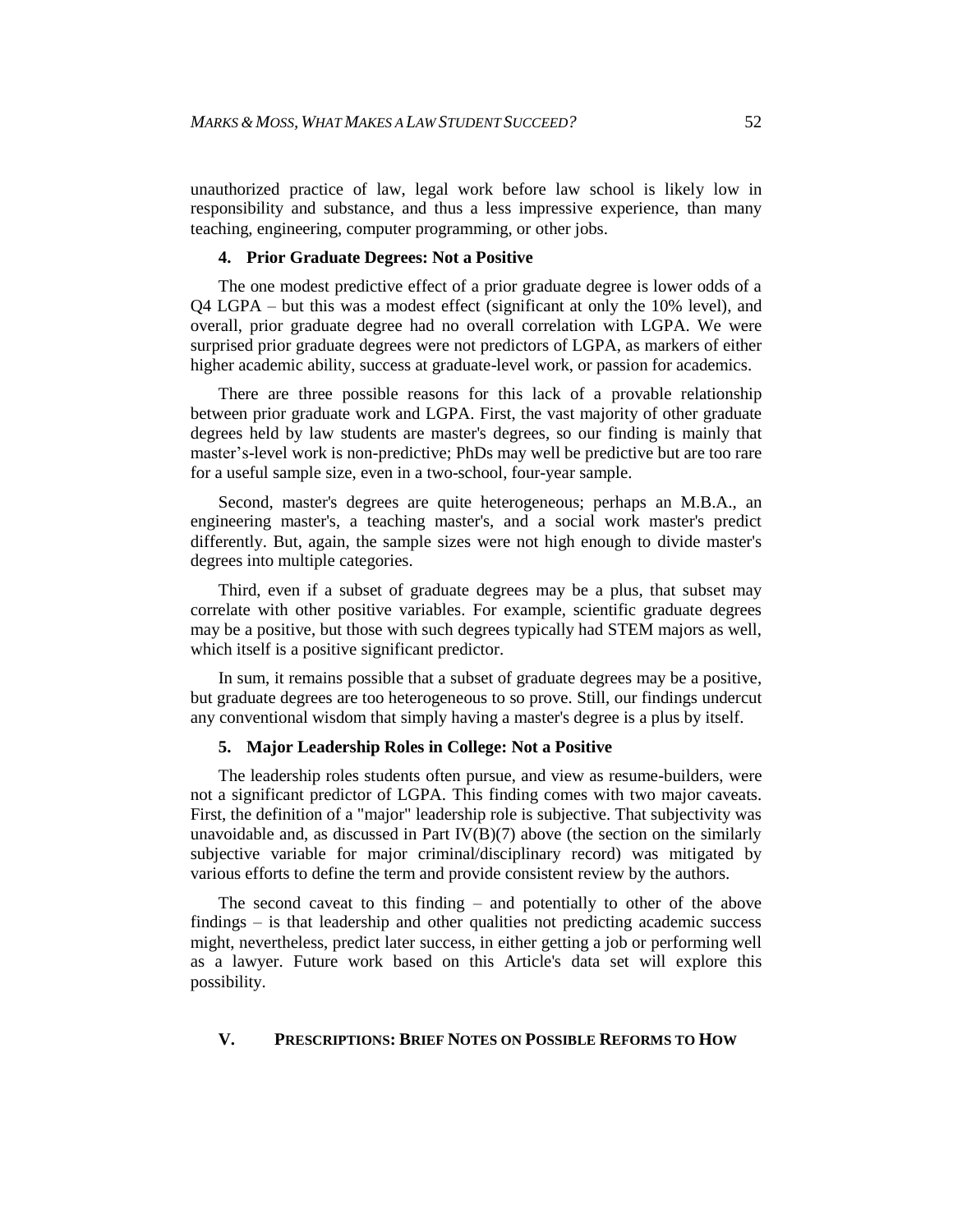#### **SCHOOLS ADMIT AND PREPARE STUDENTS**

How to reform law schools – both who should go to law school and what law schools should do differently  $-$  is a vast literature far beyond the scope of this one section of a primarily empirical Article. This Article's findings, though, do provide new evidence supporting some reforms and undercutting others. Readers likely will draw their own conclusions as to what prescriptions they might support or oppose more based on these findings, which is as it should be: empirical studies do not produce prescriptions by themselves; they simply provide evidence that, ideally, helps inform decisions about prescriptions. Because this section cannot do justice to the complex topic of assessing and reforming legal education, following is simply a brief discussion of three implications of this Article's findings that, in the authors' views, support or undercut various practices and proposed reforms of law schools.

#### *A. Holistic Review, Given that No One Score, Credential, or Experience Possibly Can Predict Success or Failure by Itself*

A key overall lesson of all the above findings is the need for a broadly holistic review of all applications – because no one variable, alone, is powerful enough to justify admitting or denying a particular applicant. Thus LSAT or UGPA "cutoffs" are ill-advised, even though those are two of the more powerful significant predictors of LGPA. Our dataset includes students who vary widely in LSAT and UGPA, because it combines four years of students from two schools with different LSAT and UGPA profiles. Even within that dataset, however, the seemingly large 13-point difference between 10th and 90th percentile LSAT (153 to 166) predicts only a 0.21 difference in LGPA. Among the binary group-membership variables (majors, work experiences, ethnicities, negative records, etc.), the largest plus and minus factors were akin to 6-10 LSAT points, meaning only a 0.10 to 0.16 difference in LGPA.

With almost no variable capable of predicting much more than one or two tenths of a point of difference in LGPA, treating any one applicant credential as dispositive is clearly a mistake. An applicant can make up for even a dozen fewer LSAT points with a high UGPA alone, or with some mix of other plusses, such as a positive-predicting major, work type, and duration of work experience.

#### *B. The Heterogeneity of Candidates with Similar Backgrounds: The Need to Distinguish Apples from Slightly Different Apples*

While no one factor is dispositive, law schools do have to make their best guesses as to who will and will not thrive in law school, and several factors are material plusses or minuses. But other findings show real heterogeneity among even high-performing groups: military experience predicts negatively, but with unusually high variance; STEM predicts positively but science or technology work experience predicts heightened risk of bottom-quarter LGPA. The hypothesized explanations for these positive and negative predictors hint at how to distinguish among high-variance population, such as military and science candidates.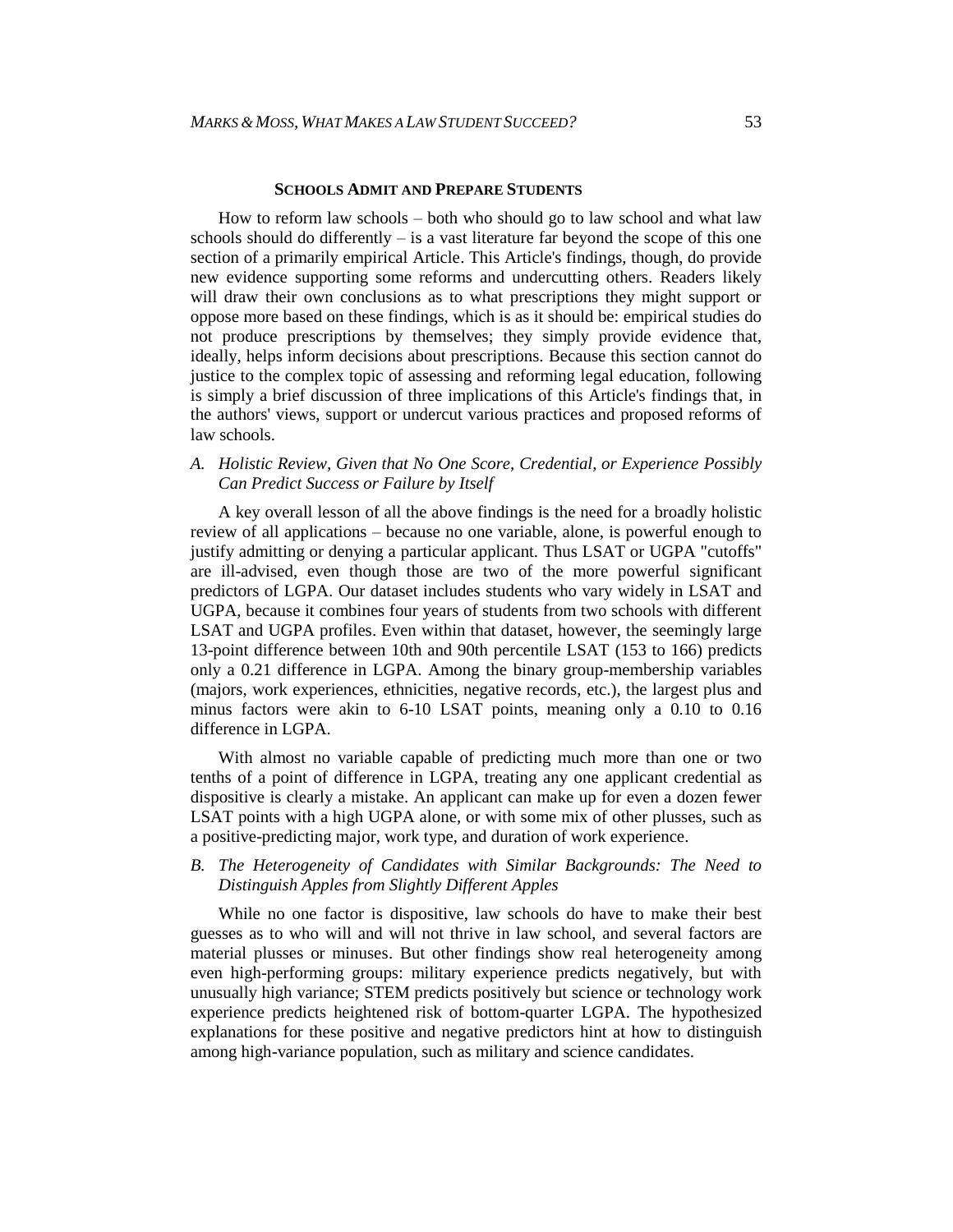As to military: because military experience predicts worst for 1L year, and likely derives in part from the difficulty some have adjusting to the more sedentary law student life, law schools could favor those military veterans (a) who already have shown academic success, *e.g.*, favor those with high-UGPA/low-LSAT over the reverse, or (b) who, unintuitively, held more sedate "desk jobs" in the military, such as intelligence analysts, paralegals in the Judge Advocate General's ("JAG") Corps, or those who worked on matters such as budgets and legal regulations.

As to those with science backgrounds: STEM majors' strengths (succeeding in courses with hard curves, etc.) are not discernibly counteracted by weaknesses from what such majors lack (*e.g.*, less reading-and-writing experience, and less of the pro-and-con dueling interpretations work that liberal arts or social science majors do), likely because the subset of STEM majors applying to law school is skewed (as shown by its nearly 50/50 gender split) toward those most comfortable with verbal work and grey-area interpretations. On the other hand, those with science work experience overpopulate the bottom quarter of LGPA, and while STEM majors do well in both their first year and cumulative LGPAs, our results suggest that they take time to develop their legal skills. According to Table 2, Models 1-2, while STEM is significant and positive for both 1L GPA and LGPA results, in the 1L GPA regression, the coefficient for STEM is 0.061, positive and significant at the 10% level, and in the LGPA regression, it is stronger and more significant -- 0.066 and significant at the 5% level. In evaluating those with science or technology backgrounds, law schools should scrutinize for skills useful to legal study that science training might under-provide: writing ability (as shown by the personal statement and LSAT unedited essay); performance in classes entailing reading and writing; and recommenders' statements, if any, about the applicant's verbal or writing skills.

More generally, the various positive or negative predictors should not be overinterpreted, because many are proxies for personal qualities, like maturity, that a particular candidate may or may not actually have. Teaching experience (a positive predictor) is best interpreted as a proxy for maturity and/or comfort with classroom learning, while negative criminal or disciplinary record (a negative predictor) is best interpreted as a proxy for immaturity or inability to handle institutional rules. But some with teaching experience show other signs of immaturity (*e.g.*, a shallow or self-aggrandizing personal statement) or discomfort with learning (*e.g.*, a middling-to-weak UGPA), while some with negative records show other signs of maturity and ability to play by the rules (*e.g.*, the passage of years since the negative record, or earning promotions in jobs they held for years and from which they received strong recommendation letters attesting to their maturity and responsibility).

In short, the significance of variables implies that certain qualities are plusses and minuses only on average, not for everyone; we examined the data in other ways (*e.g.*, for variance, or for top- and bottom-quarter odds) for hints of how each predictor might be a proxy for more fundamental qualities (maturity, etc.) that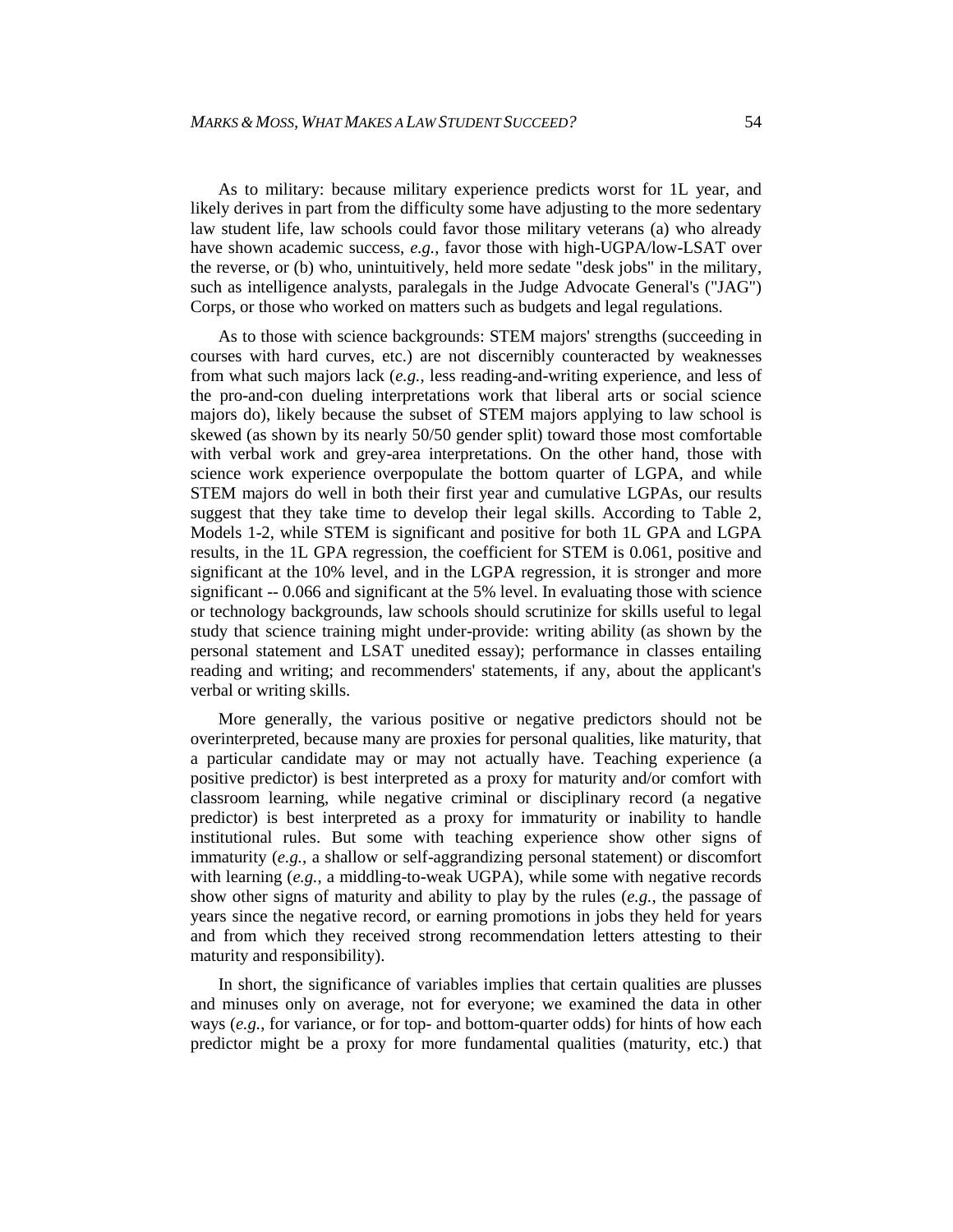careful scrutiny of applications can assess more fully.

#### *C. Helping Students Adjust – and Expanding the Talent Base by Doing So*

This Article's findings support reform beyond simply making better admission decisions – such as reforms aimed at improving incoming students' adjustments to law school. As noted above, many of the positive and negative predictors reflect not pure talent level, but also (or instead) how well and how quickly various student types adjust to law school: some, like STEM or EAF majors, perform above-par but not as well 1L year; others, like those with military experience or people of color, perform well below par 1L year, which could yield discouragement that explains their less negative, but still below-par, cumulative LGPAs; still others, like those with teaching experience, perform above-par due possibly to their greater recent familiarity or comfort with the classroom setting.

To the extent that some students do worse not simply because of lesser talent, but because they have more of an adjustment to make, that supports improved early interventions to speed students' adjustment to the demands and culture of law school. Improved interventions would increase the fairness and accuracy of law school grades: if two students are equally talented, then the one with an academic, work, or cultural background less on-point for law school might fall behind 1L year; that falling behind would then leave LGPA inaccurately implying that this student is inferior in talent or lawyering potential to the equally talented student who simply had a more on-point background. Improved interventions therefore could help a law school admit students who project less positively, but could perform better if the school adopts effective interventions to speed their adiustment.

In this light, improved interventions could help a school find more talent, by letting it admit those who have weaker predictors, but who also have potential to improve with the right adjustment help. Some schools do have various such programs: spring semester 1L remedial courses for those who under-performed in their 1L year or fall semester, taught by legal writing faculty or by a professor with a dedicated role of providing additional support for student writing and legal analysis; $^{125}$  and/or pre-1L summer courses that either offer remediation for incoming students with low numerical predictors, or offer an opportunity for waitlisted candidates with low predictors to show their ability to perform in law

<sup>125</sup> <sup>125</sup> *See, e.g.*, *Legal Writing Faculty – Amy Griffin*, UNIV. OF COLO. L. SCH., http://lawweb.colorado.edu/profiles/profile.jsp?id=504 (last visited Feb. 26, 2015) ("Amy Griffin … [is] the law school's first Student Legal Writing Engagement Coordinator. Colorado Law added this new position to ensure that second- and third- year students continue to have access to comprehensive one-on-one legal writing support. Thus, in addition to teaching an advanced legal writing course, Amy works individually with students to continue the development of their legal writing skills throughout law school[,] … [on] law journal notes, seminar papers, independent research projects, externship assignments, and writing in the clinics.").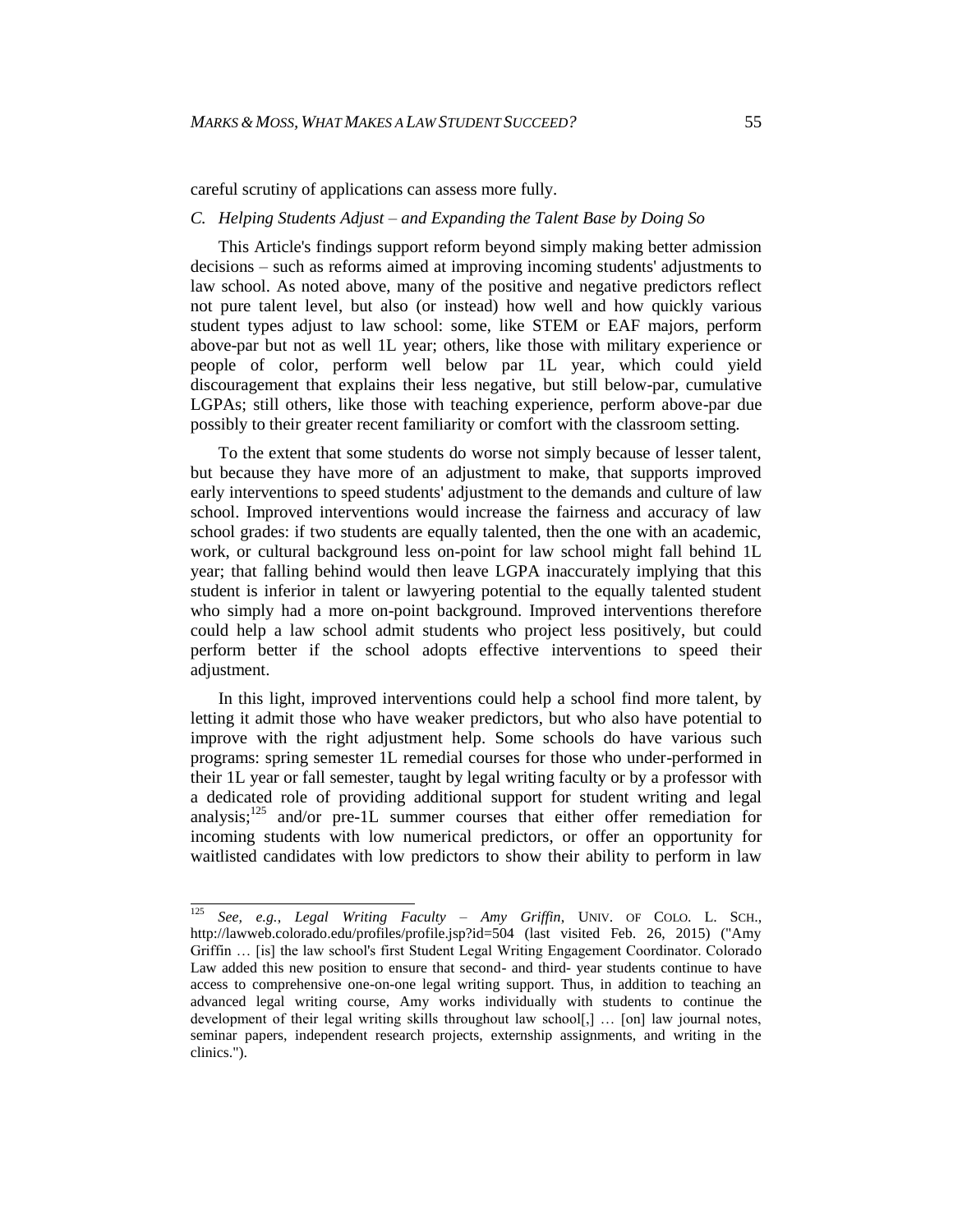classes.<sup>126</sup> This Article provides evidence that such programs hold promise not only to increase the fairness of law school grading, but also to increase law schools' strategic ability to admit those who have lower predictors yet display potential – based on their work ethic, positivity, growth mindset, etc. – to overcome obstacles like facing a difficult adjustment, if given proper support.

#### **VI. CONCLUSION**

This Article's findings confirm certain longstanding law school admissions criteria, but call others into question, and support enhanced consideration of other criteria not traditionally given as much (or any) weight. While data-driven decision-making has entered the mainstream, it also faces pushback, raising concerns about treating people as numbers rather than holistically. This Article's findings, however, provide strong support for a more rather than less holistic approach, and a less rather than more numbers-driven approach, to law admissions. For example: LSAT is over-weighted compared to other, less univariate academic metrics such as a broad view of not only UGPA but college quality and college major; work experience truly is the positive that many believe it to be, with work in teaching especially positive; certain backgrounds make for quicker or slower adjustment to law study; and various markers of personal qualities – maturity, work ethic, and motivation – truly are significant positives or negatives. One novel aspect of this study is the way that it presents the key results in two ways. Like most traditional empirical studies, the results are presented using regression coefficients and degrees of significance; but also, the results are presented in comparison to LSAT points, to provide more intuitive explanations to nonempirical audiences.

That significant findings and take-home lessons for law student selection resulted from this Article's data-gathering supports further such studies. Further work can assess, for example, what qualities, both preceding and during law school, predict which law students will earn full-time jobs, higher-paying jobs, and bar passage. The increased maintenance in electronic form of law applicant data, law school grades, and law student employment data can facilitate such work, but with effort still required to code the data not maintained in any electronic form

 $\frac{126}{126}$  "Some law schools offer programs where admission is contingent upon the successful completion of a pre-enrollment program" just before 1L year starts. Law School Admission Council, *Conditional Admission Programs*, LAW SCHOOL ADMISSION COUNCIL (June 12, 2014), http://www.lsac.org/jd/diversity-in-law-school/racial-ethnic-minority-applicants/conditional-

admission-programs (listing 23 such programs); *e.g.*, *NSU Law Professor Receives Patent for an Alternative Admission Model Program for Legal Education*, Nova Southeastern Univ. L. Ctr. (May 27, 2014), http://nsunews.nova.edu/nsu-law-professor-receives-patent-for-an-alternativeadmission-model-program-for-legal-education ("AAMPLE®, the Alternative Admissions Model Program[,] ... [is] an additional method of identifying candidates for admission .... [A]pplicants are enrolled in two [courses] …. replicat[ing] an appropriate portion of an equivalent regular J.D. offering …. The primary purpose … [is] evaluating the capabilities of prospective students.").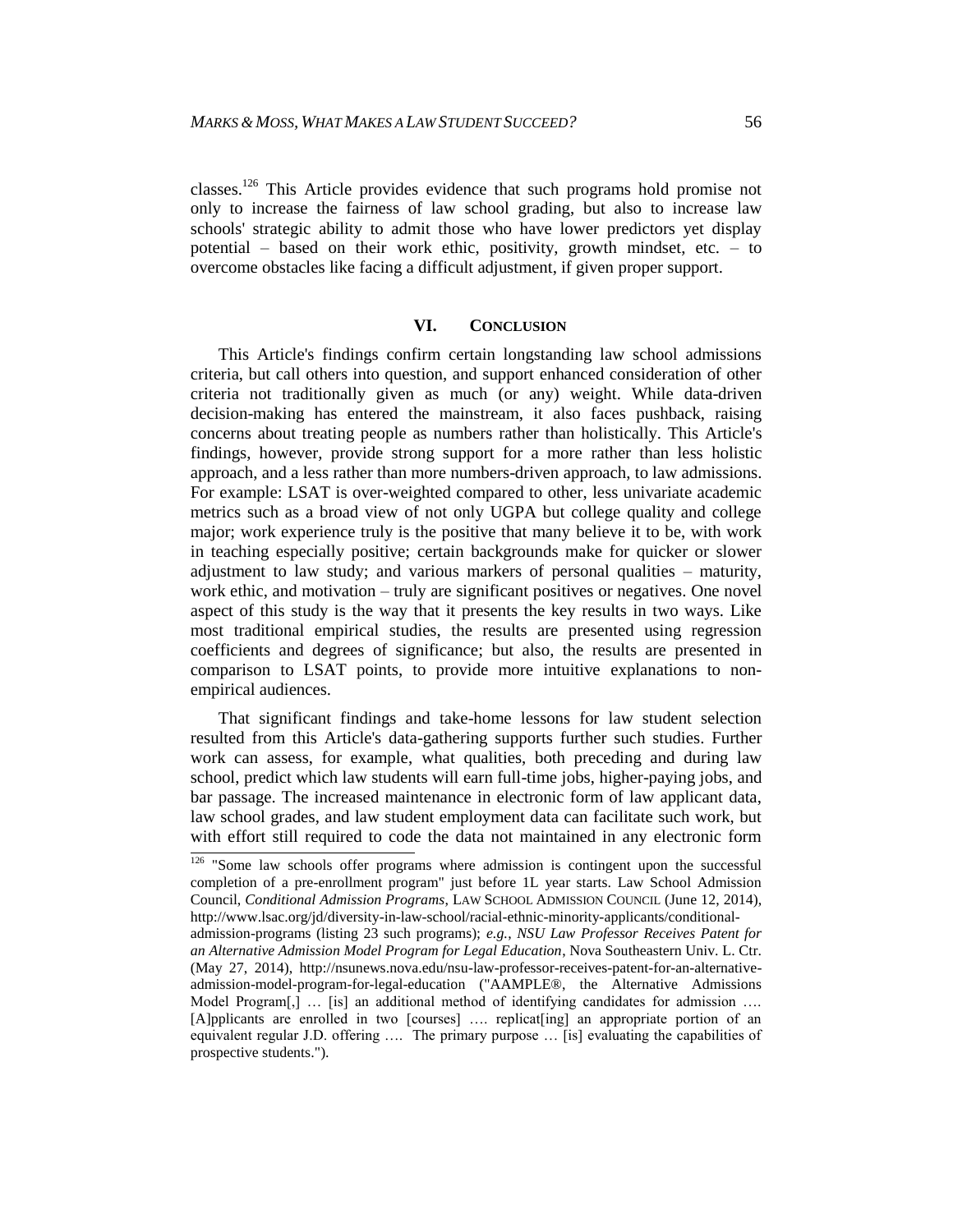(*e.g.*, items on students' resumes), to code data maintained electronically in textual form (*e.g.*, law students' courses and activities), and to merge disparate databases (*e.g.*, in admissions, registrar, and career services offices). Law schools may be understandably reluctant to devote substantial staffing resources to such efforts, to let researchers who are strangers to the school access confidential data (applications, grades, disciplinary problems, etc.), or both. Such entirely valid concerns are why, to obtain a dataset of two schools, the authors had to ask eleven schools to join this study; nine schools other than Colorado and Case Western declined. Given that this Article offers findings law schools may find useful, the data-gathering, coding, and statistical analysis effort seems a worthwhile use of school staffing resources and researcher effort. Thankfully, the data-gathering and coding effort required for this Article produced a data set that will allow further analyses and publications as to employment and bar examination outcomes in the future.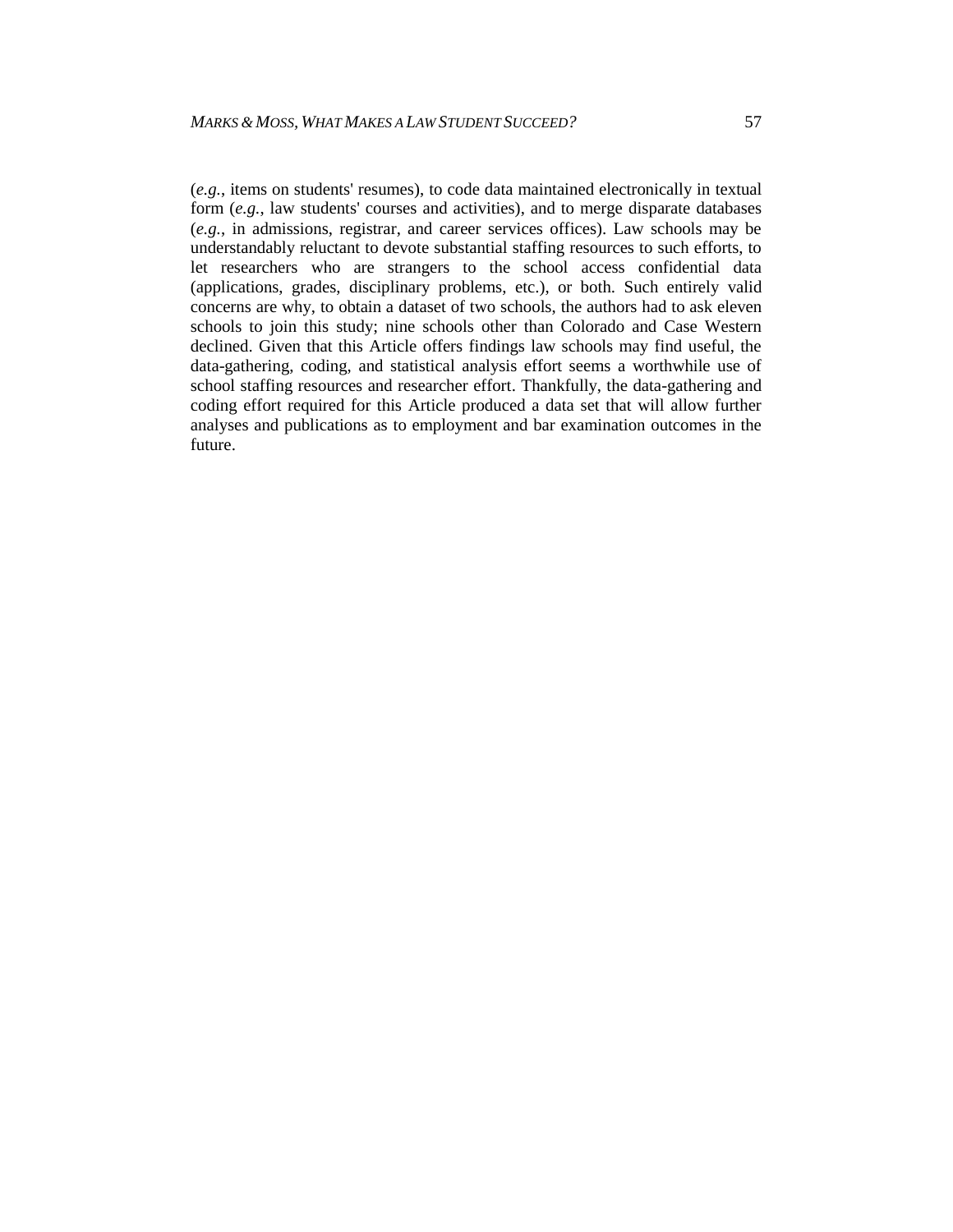# **Appendix**

| Table 4: Summary Statistics for Indicator Variables |  |  |
|-----------------------------------------------------|--|--|
|                                                     |  |  |

| I able +. Dummary Blatistics for maleator y ariables |     | As Percent of |
|------------------------------------------------------|-----|---------------|
| <b>Indicator Variables</b>                           | N   | Dataset       |
| Ethnicity                                            |     |               |
| African American                                     | 59  | 4%            |
| Latino/a                                             | 45  | 3%            |
| Asian American                                       | 142 | 10%           |
| Native American                                      | 15  | 1%            |
| <b>Employment duration</b>                           |     |               |
| $1-3$ years                                          | 409 | 28%           |
| 4-9 years                                            | 112 | 8%            |
| $10+$ years                                          | 35  | 2%            |
| Employment type                                      |     |               |
| Teaching                                             | 75  | 5%            |
| Legal                                                | 100 | 7%            |
| <b>Business</b>                                      | 111 | 8%            |
| Technology                                           | 124 | 9%            |
| Military                                             | 34  | 2%            |
| <b>Public Service</b>                                | 70  | 5%            |
| College major                                        |     |               |
| Science, Tech., Engineering, Math (STEM)             | 237 | 16%           |
| Economics, Accounting, Finance (EAF)                 | 166 | 12%           |
| Psychology, Sociology, Anthropology                  | 233 | 16%           |
| Art, Music, Drama                                    | 38  | 3%            |
| <b>Environmental Sciences</b>                        | 33  | 2%            |
| Liberal Arts, History                                | 472 | 33%           |
| Other factors                                        |     |               |
| No work experience & rising college GPA              | 252 | 18%           |
| Criminal history                                     | 72  | 5%            |
| Graduate degree                                      | 185 | 13%           |
| University of Colorado Law Student                   | 571 | 40%           |
| College leadership                                   | 118 | 8%            |
| Gender male                                          | 797 | 55%           |

NOTE: Summary statistics of indicator variables – the number of observations in each sample and the relative percent in the dataset.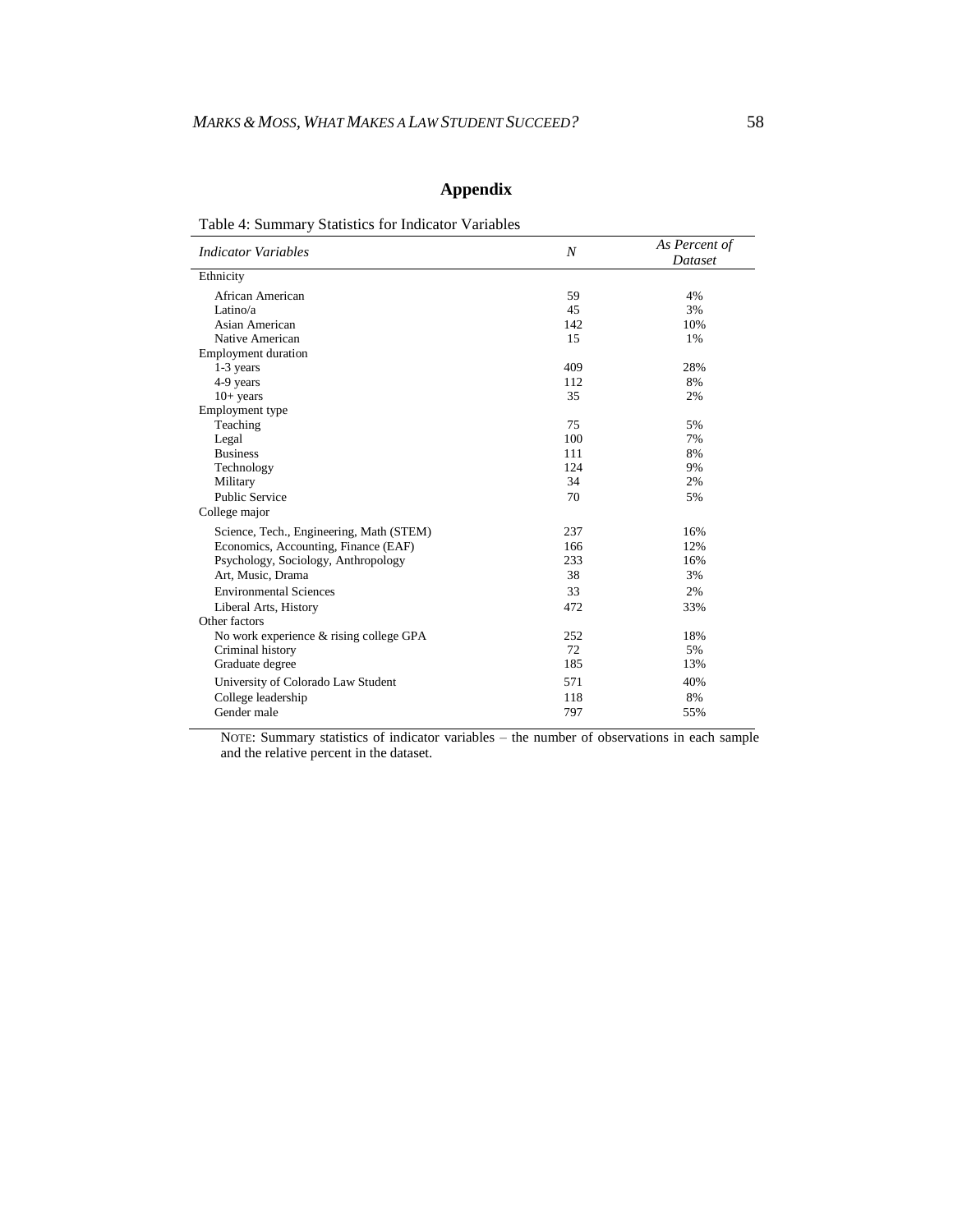|  |  | Table 5: OLS Regression: Dependent Variable is LGPA |  |  |  |  |  |
|--|--|-----------------------------------------------------|--|--|--|--|--|
|  |  |                                                     |  |  |  |  |  |

|                                          | (1a)              | (Ib)               | (Ic)               | (1d)               | (Ie)               | (1f)                |
|------------------------------------------|-------------------|--------------------|--------------------|--------------------|--------------------|---------------------|
| <b>Traditional Factors</b>               |                   |                    |                    |                    |                    |                     |
| Law School Admissions Test (LSAT)        | $0.014***(8.51)$  | $0.011***$ (6.54)  | $0.012***(6.77)$   | $0.011***(6.53)$   | $0.010***$ (6.10)  | $0.016***(9.31)$    |
| Adjusted LSAT College Median (LCM)       | $0.003***$ (3.39) | $0.004***$ (3.58)  | $0.003***$ (3.09)  | $0.003**$ (3.11)   | $0.003**$ (3.05)   | $0.003***$ (3.55)   |
| Adjusted Undergraduate GPA (UGPA)        | $0.215***(10.34)$ | $0.191***$ (9.36)  | $0.191***(9.33)$   | $0.191***(9.30)$   | $0.199***$ (9.64)  | $0.272***$ (12.44)  |
| Ethnicity                                |                   |                    |                    |                    |                    |                     |
| African American                         |                   | $-0.216***(5.12)$  | $-0.208***$ (4.92) | $-0.204***$ (4.81) | $-0.204***$ (4.83) | $-0.155***(3.77)$   |
| Latino/a                                 |                   | $-0.251***$ (5.48) | $-0.251***$ (5.48) | $-0.248***$ (5.40) | $-0.244***$ (5.33) | $-0.148***$ (3.29)  |
| Asian American                           |                   | $-0.161***(5.89)$  | $-0.162***(5.90)$  | $-0157***$ (5.71)  | $-0.161***(5.86)$  | $-0.154***(5.81)$   |
| Native American                          |                   | $-0.295***$ (3.78) | $-0.289***(3.70)$  | $-0.288***$ (3.69) | $-0.290***(3.71)$  | $-0.173**$ (2.28)   |
| Employment duration                      |                   |                    |                    |                    |                    |                     |
| 1-3 years                                |                   |                    | $-0.026(1.40)$     | $-0.030(1.43)$     | $-0.020(1.35)$     | 0.032(1.47)         |
| 4-9 years                                |                   |                    | $-011(0.36)$       | $-0.010(0.26)$     | 0.004(0.11)        | $0.109**$ (2.88)    |
| $10+$ years                              |                   |                    | $-0.128**$ (2.39)  | $-0.142**$ (2.45)  | $-0.136**$ (2.34)  | 0.014(0.25)         |
| Employment type                          |                   |                    |                    |                    |                    |                     |
| Teaching                                 |                   |                    |                    | $0.086**$ (2.26)   | $0.084**$ (2.22)   | $0.082 + (2.20)$    |
| Legal                                    |                   |                    |                    | $-0.004(0.12)$     | $-0.001(0.03)$     | 0.022(0.69)         |
| <b>Business</b>                          |                   |                    |                    | $-0.023(0.69)$     | $-0.034(1.04)$     | $-0.023(0.75)$      |
| Technology                               |                   |                    |                    | 0.009(0.31)        | $-0.027(0.81)$     | $-0.05(1.55)$       |
| Military                                 |                   |                    |                    | $-0.091 + (1.66)$  | $-0.097 + (1.78)$  | $-0.119 + (2.25)$   |
| <b>Public Service</b>                    |                   |                    |                    | 0.037(0.96)        | 0.038(1.00)        | 0.043(1.17)         |
| College major                            |                   |                    |                    |                    |                    |                     |
| Science, Tech., Engineering, Math (STEM) |                   |                    |                    |                    | $0.081**$ (3.15)   | $0.066**$ (2.65)    |
| Economics, Accounting, Finance (EAF)     |                   |                    |                    |                    | $0.062**$ (2.36)   | $0.058**$ (2.30)    |
| Psychology, Sociology, Anthropology      |                   |                    |                    |                    | 0.003(0.14)        | $-0.006(0.30)$      |
| Art, Music, Drama                        |                   |                    |                    |                    | $-0.015(0.32)$     | $-0.038(0.80)$      |
| <b>Environmental Sciences</b>            |                   |                    |                    |                    | $-0.043(0.78)$     | 0.022(0.42)         |
| Liberal Arts, History                    |                   |                    |                    |                    | 0.018(1.00)        | $-0.001(0.08)$      |
| Other factors                            |                   |                    |                    |                    |                    |                     |
| No work experience & rising college GPA  |                   |                    |                    |                    |                    | 0.033(1.45)         |
| Criminal history                         |                   |                    |                    |                    |                    | $-0.119**$ (3.39)   |
| Graduate degree                          |                   |                    |                    |                    |                    | 0.030(1.22)         |
| University of Colorado Law student       |                   |                    |                    |                    |                    | $-0.209***$ (10.12) |
| College leadership                       |                   |                    |                    |                    |                    | 0.018(0.67)         |
| Gender male                              |                   |                    |                    |                    |                    | 0.014(0.89)         |
| Constant                                 | $-0.317(1.30)$    | 0.302(1.06)        | 0.259(0.90)        | 0.313(1.08)        | $0.380**$ (1.31)   | $-0.821**$ (2.70)   |
| Adjusted $R^2$                           | 0.15              | 0.19               | 0.20               | 0.20               | 0.20               | 0.26                |
| <i><b>Observations</b></i>               | 1419              | 1419               | 1419               | 1419               | 1419               | 1419                |

NOTES: Absolute value of z-statistics in parentheses. +p<0.10; \*\* p<0.05; \*\*\* p<0.01.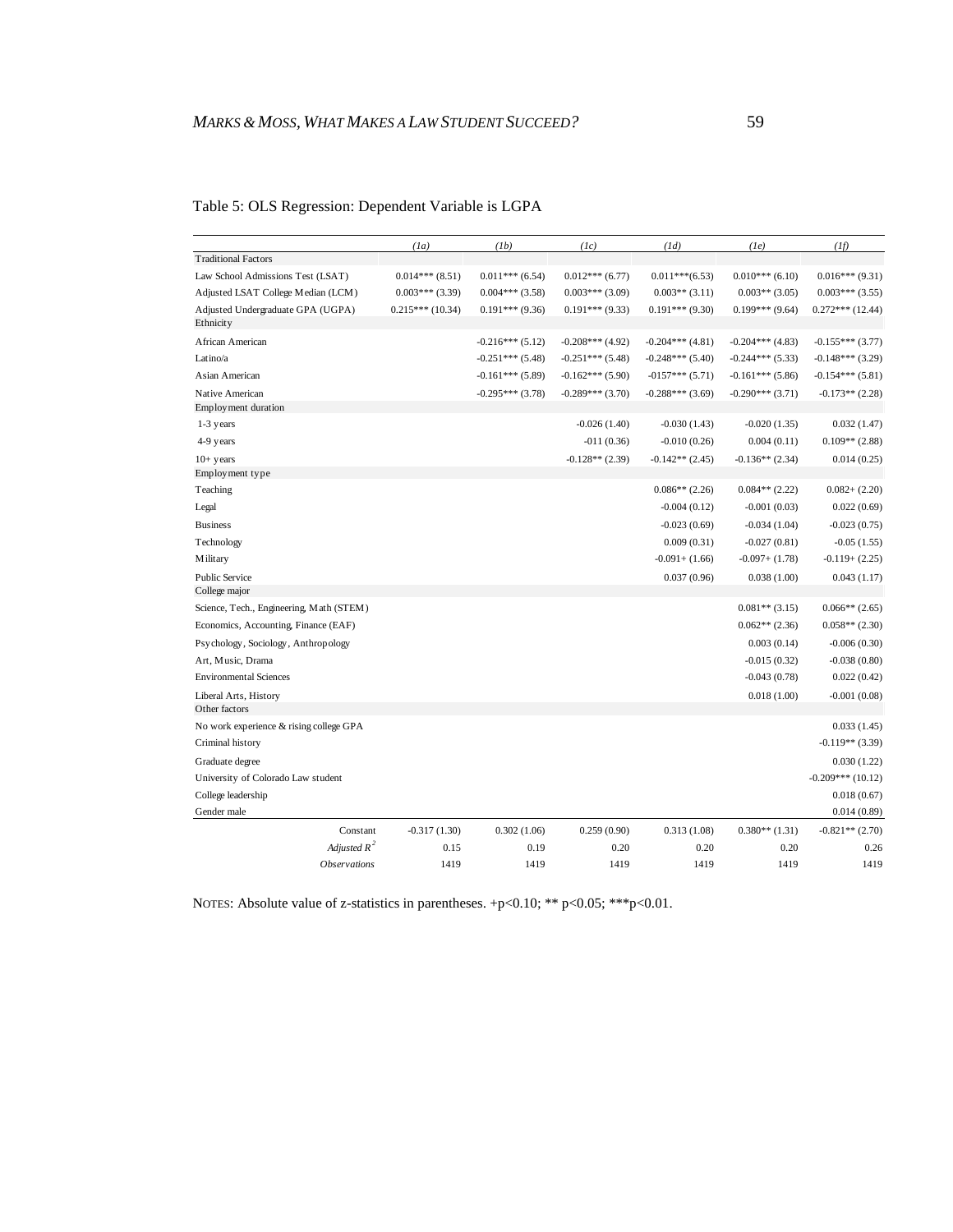|                                          | (2a)              | (2b)               | (2c)               | (2d)               | (2e)               | (2f)               |
|------------------------------------------|-------------------|--------------------|--------------------|--------------------|--------------------|--------------------|
| <b>Traditional Factors</b>               |                   |                    |                    |                    |                    |                    |
| Law School Admissions Test (LSAT)        | $0.028***(12.73)$ | $0.024***(10.62)$  | $0.025***(10.77)$  | $0.024***(10.48)$  | $0.024***(10.18)$  | $0.030***$ (12.63) |
| Adjusted LSAT College Median (LCM)       | $0.004**$ (2.78)  | $0.004**$ (2.90)   | $0.003***(2.57)$   | $0.003**$ (2.58)   | $0.003***(2.52)$   | $0.004**$ (2.98)   |
| Adjusted Undergraduate GPA (UGPA)        | $0.262***$ (9.66) | $0.235***$ (8.68)  | $0.233***$ (8.62)  | $0.233**$ (8.60)   | $0.240***$ (8.78)  | $0.328***(11.22)$  |
| Ethnicity                                |                   |                    |                    |                    |                    |                    |
| African American                         |                   | $-0.254***$ (4.70) | $-0.244***$ (4.48) | $-0.240***$ (4.42) | $-0.241***$ (4.43) | $-0.170**$ (3.35)  |
| Latino/a                                 |                   | $-0.267***$ (4.54) | $-0.263***$ (4.47) | $-0.260***$ (4.42) | $-0.258***$ (4.39) | $-0.148**$ (2.52)  |
| Asian American                           |                   | $-0.137***$ (3.88) | $-0.138***$ (3.91) | $-0.134***$ (3.77) | $-0.137***$ (3.85) | $-0.130***$ (3.77) |
| Native American                          |                   | $-0.308***$ (3.20) | $-0.302**$ (3.13)  | $-0.310**$ (3.21)  | $-0.318**$ (3.28)  | $-0.188**$ (1.97)  |
| Employment duration                      |                   |                    |                    |                    |                    |                    |
| 1-3 years                                |                   |                    | $-0.040+ (1.73)$   | $-0.039(1.46)$     | $-0.035(1.30)$     | 0.032(1.16)        |
| 4-9 years                                |                   |                    | $-0.036(0.94)$     | 0.013(0.28)        | 0.007(0.16)        | $0.110**$ (2.49)   |
| $10+$ years                              |                   |                    | $-0.096(1.44)$     | $-0.090(1.25)$     | $-0.085(1.18)$     | 0.081(1.11)        |
| Employment type                          |                   |                    |                    |                    |                    |                    |
| Teaching                                 |                   |                    |                    | $0.090+ (1.88)$    | $0.084 + (1.74)$   | $0.086+ (1.80)$    |
| Legal                                    |                   |                    |                    | $-0.012(0.29)$     | $-0.01(0.23)$      | 0.015(0.35)        |
| <b>Business</b>                          |                   |                    |                    | $-0.030(0.69)$     | $-0.036(0.86)$     | $-0.025(0.61)$     |
| Technology                               |                   |                    |                    | $-0.019(0.49)$     | $-0.05(1.18)$      | $-0.077 + (1.85)$  |
| M ilitary                                |                   |                    |                    | $-0.198**$ (2.88)  | $-0.206**$ (2.99)  | $-0.231**$ (3.43)  |
| <b>Public Service</b>                    |                   |                    |                    | 0.065(1.33)        | 0.062(1.27)        | 0.068(1.44)        |
| College major                            |                   |                    |                    |                    |                    |                    |
| Science, Tech., Engineering, Math (STEM) |                   |                    |                    |                    | $0.076**$ (2.30)   | $0.061 + (1.90)$   |
| Economics, Accounting, Finance (EAF)     |                   |                    |                    |                    | 0.036(1.07)        | 0.032(0.97)        |
| Psychology, Sociology, Anthropology      |                   |                    |                    |                    | 0.019(0.66)        | 0.011(0.38)        |
| Art, Music, Drama                        |                   |                    |                    |                    | $-0.051(0.77)$     | $-0.084+ (1.33)$   |
| <b>Environmental Sciences</b>            |                   |                    |                    |                    | $-0.054(0.76)$     | 0.012(0.17)        |
| Liberal Arts, History                    |                   |                    |                    |                    | 0.037(1.55)        | 0.016(0.70)        |
| Other factors                            |                   |                    |                    |                    |                    |                    |
| No work experience & rising college GPA  |                   |                    |                    |                    |                    | $0.053+ (1.82)$    |
| Criminal history                         |                   |                    |                    |                    |                    | $-0.137**$ (2.99)  |
| Graduate degree                          |                   |                    |                    |                    |                    | 0.037(1.16)        |
| University of Colorado Law student       |                   |                    |                    |                    |                    | $-0.225***(8.33)$  |
| College leadership                       |                   |                    |                    |                    |                    | 0.019(0.51)        |
| Gender male                              |                   |                    |                    |                    |                    | 0.015(0.72)        |
| Constant                                 | $-2.885***(7.57)$ | $-2.090***$ (5.34) | $-2.190***$ (5.52) | $-2.080***$ (5.26) | $-2.041***$ (5.12) | $-3.470***$ (8.21) |
| Adjusted $R^2$                           | 0.20              | 0.23               | 0.23               | 0.23               | 0.23               | 0.28               |
| <b>Observations</b>                      | 1317              | 1317               | 1317               | 1317               | 1317               | 1317               |

#### Table 6: OLS Regression: Dependent Variable is 1L GPA

NOTES: Absolute value of z-statistics in parentheses. +p<0.10; \*\* p<0.05; \*\*\*p<0.01.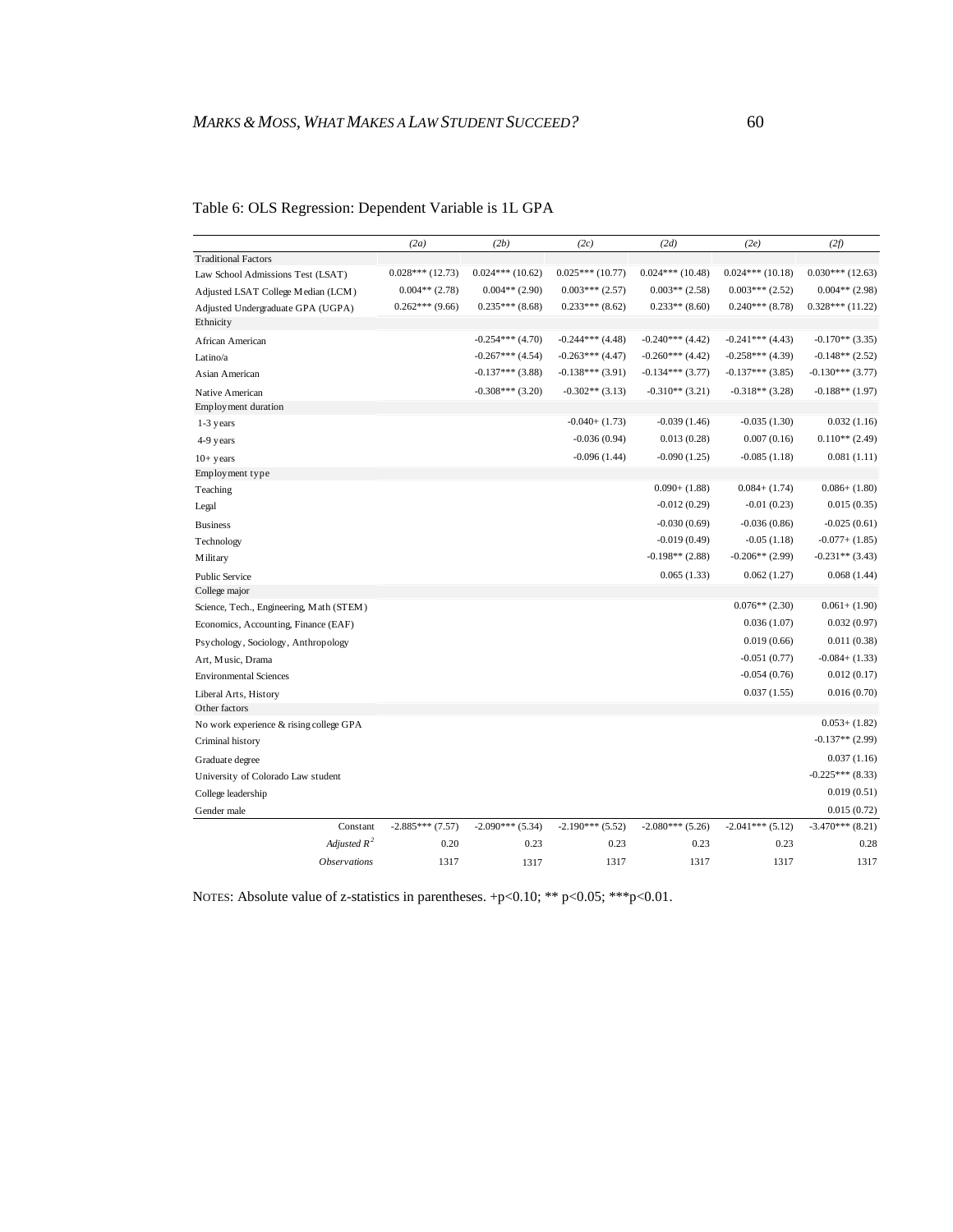|                                          | Model 3                                      | $Model\ 4$                                               |
|------------------------------------------|----------------------------------------------|----------------------------------------------------------|
|                                          | Odds Ratio of Being in<br>Top Quarter $(QI)$ | Odds Ratio of Being in the<br><b>Bottom Quarter (Q4)</b> |
| <b>Traditional factors</b>               |                                              |                                                          |
| Adjusted LSAT College Median (LCM)       | $1.04***(3.31)$                              | $0.96***(3.48)$                                          |
| Adjusted Undergraduate GPA (UGPA)        | $6.80***$ (8.86)                             | $0.17***$ (8.86)                                         |
| <b>LSAT</b>                              | $1.12***(6.62)$                              | $0.921***(5.28)$                                         |
| Ethnicity                                |                                              |                                                          |
| African American                         | 0.45(1.39)                                   | $3.62***$ (3.83)                                         |
| Latino/a                                 | $0.23 + (1.99)$                              | $1.86 + (1.83)$                                          |
| Asian American                           | $0.38***(3.31)$                              | $0.38***(3.31)$                                          |
| Native American                          | 1.34(0.41)                                   | $2.76 + (1.76)$                                          |
| <b>Employment duration</b>               |                                              |                                                          |
| 1-3 years                                | 1.30(1.40)                                   | $0.673**$ (2.02)                                         |
| 4-9 years                                | $2.78***(3.23)$                              | $0.395***$ (2.66)                                        |
| $10+$ years                              | 0.69(0.63)                                   | 0.85(0.32)                                               |
| Employment type                          |                                              |                                                          |
| Teaching                                 | 1.27(0.78)                                   | 0.58(1.42)                                               |
| Legal                                    | 0.78(0.82)                                   | 0.78(0.86)                                               |
| <b>Business</b>                          | 0.77(0.89)                                   | 0.90(0.36)                                               |
| Technology                               | 0.71(1.20)                                   | $1.83**$ (2.13)                                          |
| Military                                 | 0.67(0.79)                                   | $3.09** (2.52)$                                          |
| <b>Public Service</b>                    | 1.48(1.31)                                   | 1.27(0.72)                                               |
| College major                            |                                              |                                                          |
| Science, Tech., Engineering, Math (STEM) | $1.71**$ (2.53)                              | 0.761(1.22)                                              |
| Economics, Accounting, Finance (EAF)     | $1.30**$ (1.21)                              | 0.84(0.75)                                               |
| Psychology, Sociology, Anthropology      | 1.19(0.93)                                   | 1.20(0.97)                                               |
| Art, Music, Drama                        | 1.08(0.21)                                   | 1.08(0.21)                                               |
| <b>Environmental Sciences</b>            | 1.27(0.59)                                   | 1.24(0.47)                                               |
| Liberal Arts, History                    | 1.26(1.48)                                   | 1.29(1.61)                                               |
| Other factors                            |                                              |                                                          |
| No work experience & rising college GPA  | 1.33(1.47)                                   | $0.66+ (1.67)$                                           |
| Criminal history                         | $0.44**$ (2.15)                              | $1.96**$ (2.46)                                          |
| Graduate degree                          | 1.16(0.69)                                   | $0.68 + (1.67)$                                          |
| University of Colorado Law Student       | $0.27***$ (6.97)                             | $3.47***$ (6.67)                                         |
| College leadership                       | 1.07(0.30)                                   | 0.85(0.66)                                               |
| Gender male                              | 1.13(0.91)                                   | $0.72**$ (2.3)                                           |
| Adjusted $R^2$                           | 0.15                                         | 0.16                                                     |
| Observations                             | 1419                                         | 1419                                                     |

| Table 7: Model 3 and 4 Results, Logistic Regression, Dependent Variable is Having an LGPA in either the |  |  |  |
|---------------------------------------------------------------------------------------------------------|--|--|--|
| Top $(Q1)$ or Bottom $(Q4)$ Quarter of the Class                                                        |  |  |  |

NOTES: Absolute value of z-statistics in parentheses. +p<0.10; \*\* p<0.05; \*\*\*p<0.01.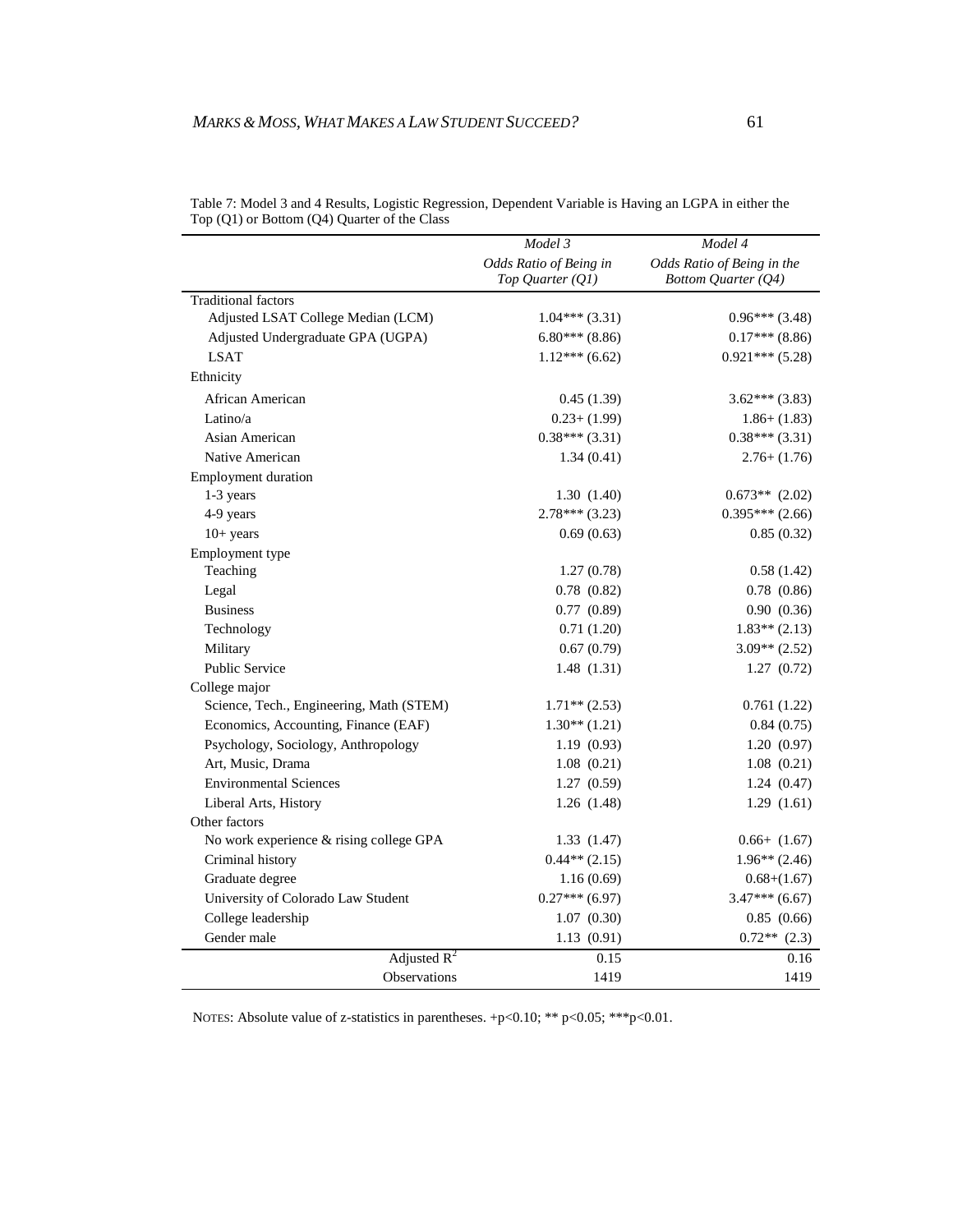|                                          | Model 5            |
|------------------------------------------|--------------------|
| <b>Traditional factors</b>               |                    |
| Adjusted LSAT College Median (LCM)       | $0.005***(3.32)$   |
| Index                                    | $0.016***$ (7.00)  |
| Splitter category                        |                    |
| Top 50% LSAT, bottom 50% GPA             | $-0.052**$ (2.21)  |
| Ethnicity                                |                    |
| Asian American                           | $-0.176***(5.35)$  |
| <b>Employment duration</b>               |                    |
| 1-3 years                                | $-0.017***(5.35)$  |
| 4-9 years                                | $0.106**$ (2.27)   |
| Employment type                          |                    |
| Teaching                                 | $0.079 + (1.65)$   |
| Legal                                    | $-0.005(0.12)$     |
| <b>Business</b>                          | $-0.077 + (1.81)$  |
| Technology                               | $-0.116**$ (2.71)  |
| <b>Public Service</b>                    | 0.052(1.05)        |
| College major                            |                    |
| Science, Tech., Engineering, Math (STEM) | $0.072**$ (2.18)   |
| Economics, Accounting, Finance           | 0.037(1.07)        |
| Psychology, Sociology, Anthropology      | 0.030(0.97)        |
| Liberal Arts, History                    | $-0.011(0.48)$     |
| Other factors                            |                    |
| No work Experience & rising college GPA  | $-0.003$ $(0.11)$  |
| Criminal history                         | $-0.066(1.47)$     |
| Graduate degree                          | $0.067 + (1.88)$   |
| University of Colorado Law Student       | $-0.173***$ (5.82) |
| College leadership                       | 0.026(0.67)        |
| Gender - male                            | 0.002(0.12)        |
| Constant                                 | $-0.607(1.25)$     |
| Adjusted $R^2$                           | 0.13               |
| <b>Observations</b>                      | 732                |

Table 8: Model 5 Results, OLS Regression using only "Splitters" (High-LSAT and Low-GPA or Vice-Versa). Dependent Variable is LGPA

NOTES: Absolute value of z-statistics in parentheses. +p<0.10; \*\* p<0.05; \*\*\*p<0.01.